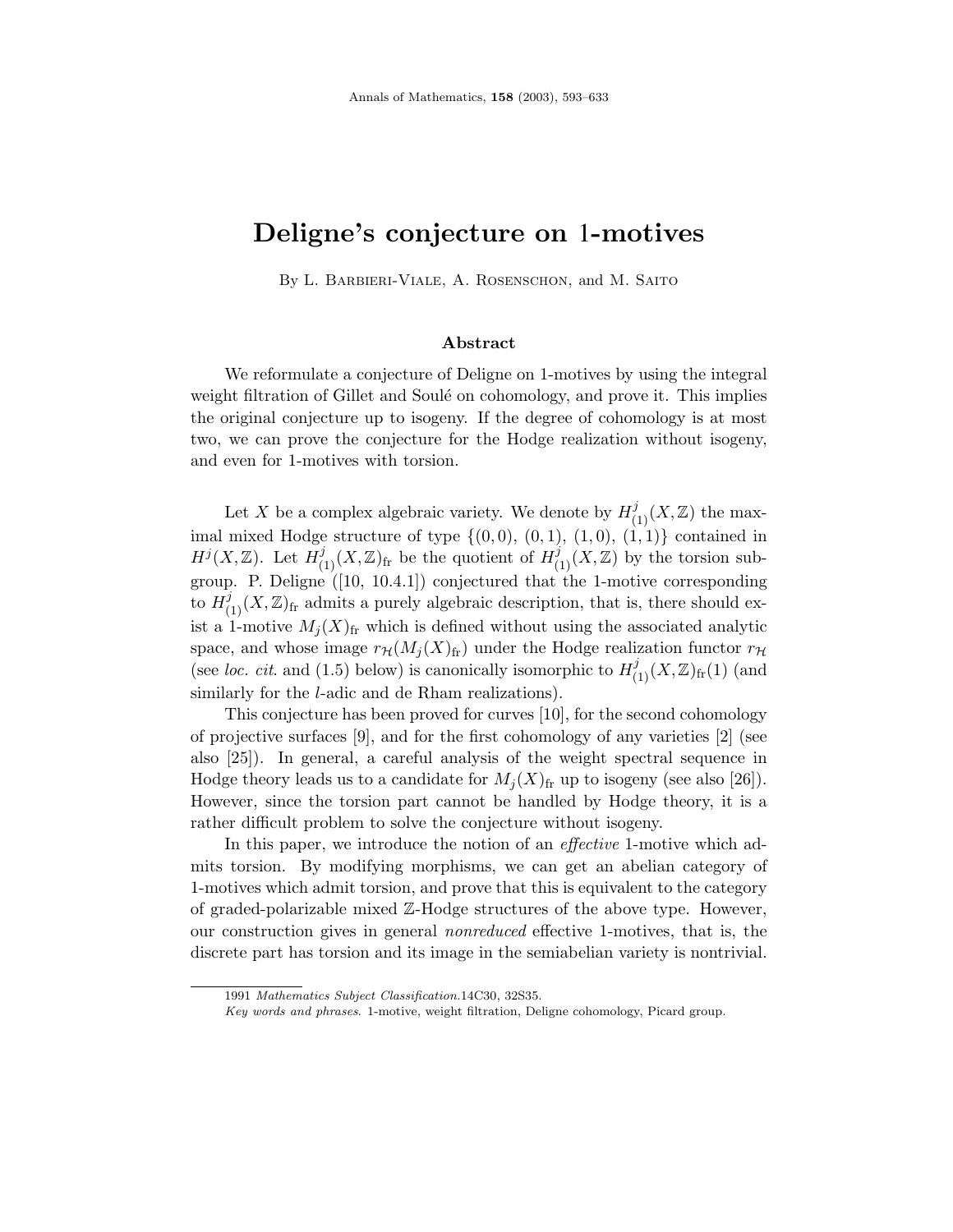Let Y be a closed subvariety of X. Using an appropriate 'resolution', we can define a canonical integral weight filtration W on the relative cohomology  $H<sup>j</sup>(X, Y; \mathbb{Z})$ . This is due to Gillet and Soulé ([14, 3.1.2]) if X is proper. See also (2.3) below. Let  $H^j_{(1)}(X, Y; \mathbb{Z})$  be the maximal mixed Hodge structure of the considered type contained in  $H^{j}(X, Y; \mathbb{Z})$ . It has the induced weight filtration W, and so do its torsion part  $H^j_{(1)}(X, Y; \mathbb{Z})_{\text{tor}}$  and its free part  $H^j_{(1)}(X, Y; \mathbb{Z})_{\text{fr}}$ . Using the same resolution as above, we construct the desired effective 1-motive  $M_i(X, Y)$ . In general, only its free part  $M_i(X, Y)$ <sub>fr</sub> is independent of the choice of the resolution. By a similar idea, we can construct the derived relative Picard groups together with an exact sequence similar to Bloch's localization sequence for higher Chow groups [7]; see (2.6). Our first main result shows a close relation between the nonreduced structure of our 1-motive and the integral weight filtration:

0.1. Theorem. There exists a canonical isomorphism of mixed Hodge structures

$$
\phi_{\text{fr}}: r_{\mathcal{H}}(M_j(X,Y))_{\text{fr}}(-1) \to W_2H^j_{(1)}(X,Y;\mathbb{Z})_{\text{fr}},
$$

such that the semiabelian part and the torus part of  $M_i(X, Y)$  correspond respectively to  $W_1 H_{(1)}^j(X, Y; \mathbb{Z})_{\text{fr}}$  and  $W_0 H_{(1)}^j(X, Y; \mathbb{Z})_{\text{fr}}$ . A quotient of its discrete part by some torsion subgroup is isomorphic to  $\mathrm{Gr}^W_2 H^j_{(1)}(X, Y; \mathbb{Z})$ . Furthermore, similar assertions hold for the  $l$ -adic and de Rham realizations.

This implies Deligne's conjecture for the relative cohomology up to isogeny. As a corollary, the conjecture without isogeny is reduced to:

$$
H^j_{(1)}(X,Y;\mathbb{Z})_{\rm fr} = W_2 H^j_{(1)}(X,Y;\mathbb{Z})_{\rm fr}.
$$

This is satisfied if the  $\mathrm{Gr}_q^WH^j(X, Y; \mathbb{Z})$  are torsion-free for  $q > 2$ . The problem here is that we cannot rule out the possibility of the contribution of the torsion part of  $\mathrm{Gr}_{q}^{W}H^{j}(X, Y; \mathbb{Z})$  to  $H_{(1)}^{j}(X, Y; \mathbb{Z})_{\mathrm{fr}}$ . By construction,  $M_{j}(X, Y)$  does not have information on  $W_1 H_{(1)}^j(X, Y; \mathbb{Z})_{\text{tor}}$ , and the morphism  $\phi_{\text{fr}}$  in (0.1) is actually induced by a morphism of mixed Hodge structures

$$
\phi:r_{\mathcal{H}}(M_j(X,Y))(-1)\rightarrow W_2H^j_{(1)}(X,Y;\mathbb{Z})/W_1H^j_{(1)}(X,Y;\mathbb{Z})_{\mathrm{tor}}.
$$

0.2. THEOREM. The composition of  $\phi$  and the natural inclusion

$$
r_{\mathcal{H}}(M_j(X,Y))(-1) \to H^j_{(1)}(X,Y;\mathbb{Z})/W_1H^j_{(1)}(X,Y;\mathbb{Z})_{\rm tor}
$$

is an isomorphism if  $j \leq 2$  or if  $j = 3$ , X is proper, and has a resolution of singularities whose third cohomology with integral coefficients is torsion-free, and whose second cohomology is of type  $(1, 1)$ .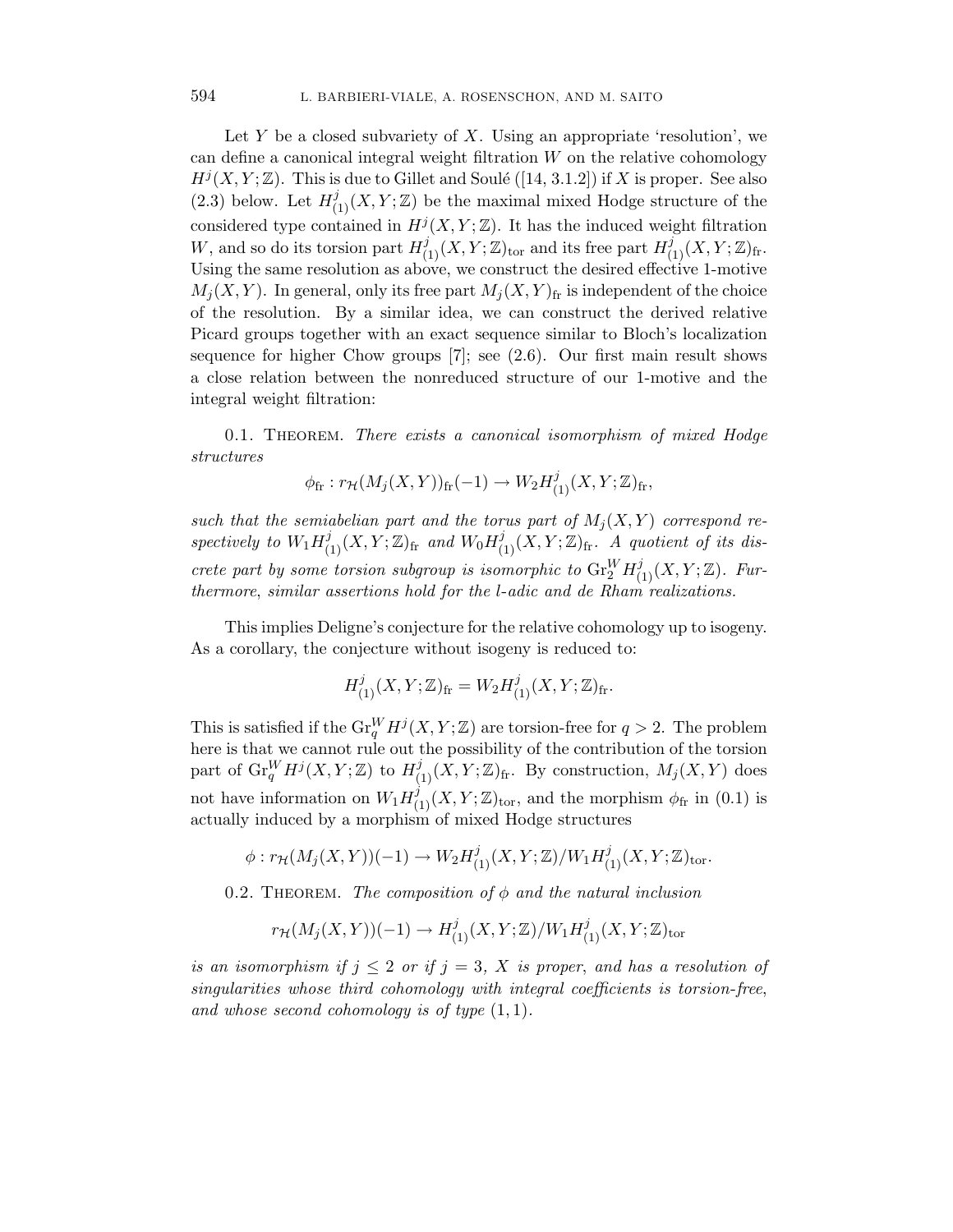The proof of these theorems makes use of a cofiltration on a complex of varieties, which approximates the weight filtration, and simplifies many arguments. The key point in the proof is the comparison of the extension classes associated with a 1-motive and a mixed Hodge structure, as indicated in Carlson's paper [9]. This is also the point which is not very clear in [26]. We solve this problem by using the theory of mixed Hodge complexes due to Deligne [10] and Beilinson [4]. For the comparison of algebraic structures on the Picard group, we use the theory of admissible normal functions [29]. This also shows the representability of the Picard type functor. However, for an algebraic construction of the semiabelian part of the 1-motive  $M_i(X, Y)$ , we have to verify the representability in a purely algebraic way [2] (see also [26]). The proof of (0.2) uses the weight spectral sequence [10] with integral coefficients, which is associated to the above resolution; see (4.4). It is then easy to show

0.3. PROPOSITION. Deligne's conjecture without isogeny is true if  $E_{\infty}^{p,j-p}$ is torsion-free for  $p \leq j - 3$ . The morphism  $\phi$  is injective if  $E_2^{p,j-1-p} = 0$  for  $p \leq j-4$  and  $E_1^{j-3,2}$  is of type  $(1,1)$ .

The paper is organized as follows. In Section 1 we review the theory of 1-motives with torsion. In Section 2, the existence of a canonical integral filtration is deduced from [17] by using a complex of varieties. (See also [14].) In Section 3, we construct the desired 1-motive by using a cofiltration on a complex of varieties, and show the compatibility for the l-adic and de Rham realizations. After reviewing mixed Hodge theory in Section 4, we prove the main theorems in Section 5.

Acknowledgements. The first and second authors would like to thank the European community Training and Mobility of Researchers Network titled Algebraic K-Theory, Linear Algebraic Groups and Related Structures for financial support.

Notation. In this paper, a variety means a separated reduced scheme of finite type over a field.

#### **1.** 1**-Motives**

We explain the theory of 1-motives with torsion by modifying slightly [10]. This would be known to some specialists.

1.1. Let k be a field of characteristic zero, and  $\overline{k}$  an algebraic closure of k. (The argument in the positive characteristic case is more complicated due to the nonreduced part of finite commutative group schemes; see [22].)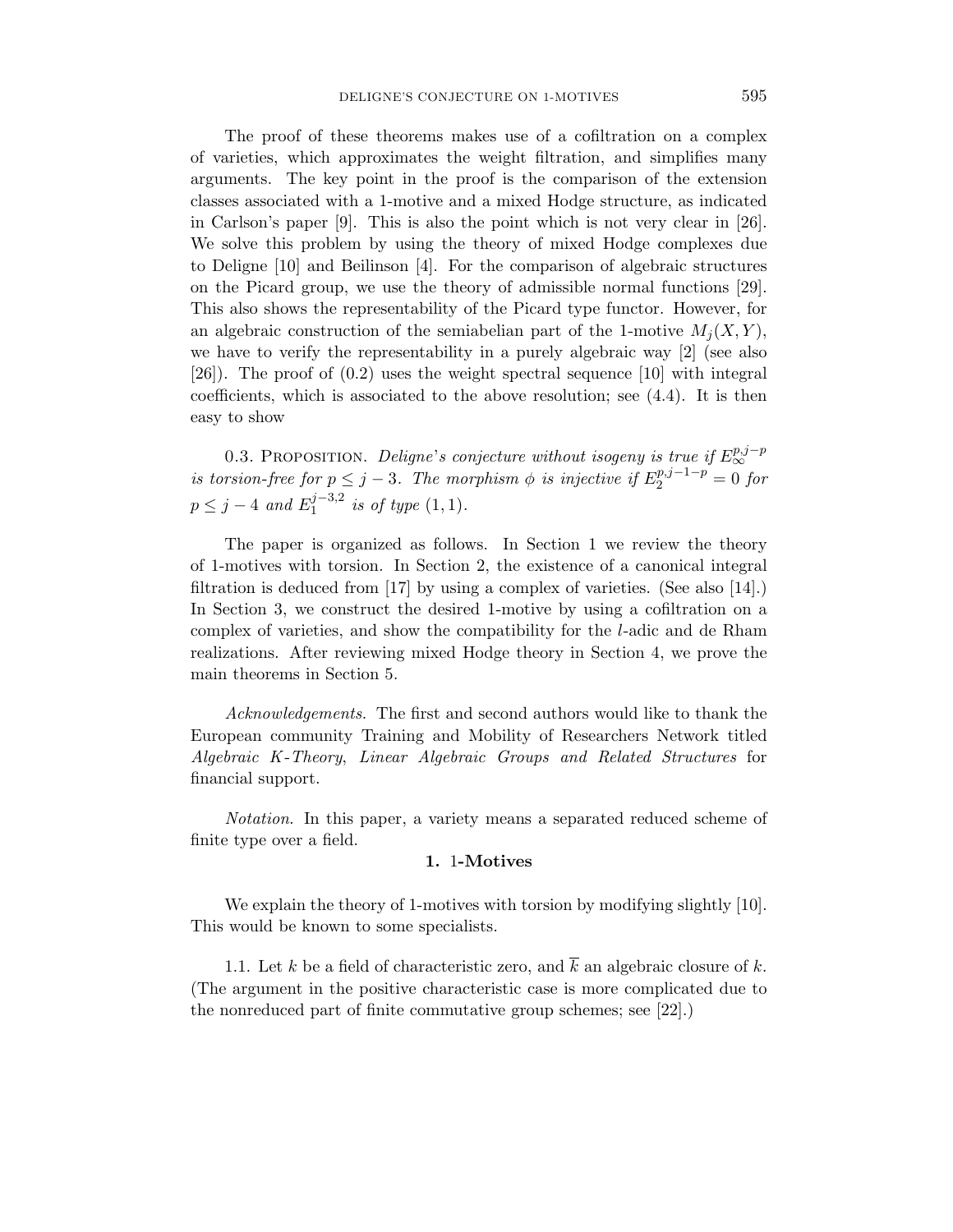An effective 1-motive  $M = \begin{bmatrix} \Gamma & \stackrel{f}{\rightarrow} & G \end{bmatrix}$  over k consists of a locally finite commutative group scheme  $\Gamma/k$  and a semiabelian variety  $G/k$  together with a morphism of k-group schemes  $f : \Gamma \to G$  such that  $\Gamma(\overline{k})$  is a finitely generated abelian group. Note that  $\Gamma$  is identified with  $\Gamma(k)$  endowed with Galois action because  $k$  is a perfect field. Sometimes an effective 1-motive is simply called a 1-motive, since the category of 1-motives will be defined by modifying only morphisms. A locally finite commutative group scheme  $\Gamma/k$  and a semiabelian variety  $G/k$  are identified with 1-motives  $[\Gamma \to 0]$  and  $[0 \to G]$  respectively.

An effective morphism of 1-motives

$$
u = (u_{\text{lf}}, u_{\text{sa}}) : M = [\Gamma \xrightarrow{f} G] \to M' = [\Gamma' \xrightarrow{f'} G']
$$

consists of morphisms of k-group schemes  $u_{\text{lf}} : \Gamma \to \Gamma'$  and  $u_{\text{sa}} : G \to G'$ forming a commutative diagram (together with  $f, f'$ ). We will denote by

$$
\operatorname{Hom}_{\mathrm{eff}}(M,M')
$$

the abelian group of effective morphisms of 1-motives.

An effective morphism  $u = (u_{\text{lf}}, u_{\text{sa}})$  is called *strict*, if the kernel of  $u_{\text{sa}}$  is connected. We say that u is a quasi-isomorphism if  $u_{sa}$  is an isogeny and if we have a commutative diagram with exact rows

(1.1.1) 0 −−→ E −−→ Γ −−→ Γ- −−→ 0 0 −−→ E −−→ G −−→ G-−−→ 0

(i.e. if the right half of the diagram is cartesian).

We define morphisms of 1-motives by inverting quasi-isomorphisms from the right; i.e. a morphism is represented by  $u \circ v^{-1}$  with v a quasi-isomorphism. More precisely, we define

(1.1.2) 
$$
\operatorname{Hom}(M, M') = \varinjlim \operatorname{Hom}_{\text{eff}}(\overline{M}, M'),
$$

where the inductive limit is taken over isogenies  $G \to G$ , and  $M = [\Gamma \to G]$ with  $\Gamma = \Gamma \times_G \tilde{G}$ . (This is similar to the localization of a triangulated category in [33].) Here we may restrict to isogenies  $n : G \to G$  for positive integers n, because they form a cofinal index subset. Note that the transition morphisms of the inductive system are injective by the surjectivity of isogenies together with the property of fiber product. By  $(1.2)$  below, 1-motives form a category which will be denoted by  $\mathcal{M}_1(k)$ .

Let  $\Gamma_{\text{tor}}$  denote the torsion part of  $\Gamma$ , and put  $M_{\text{tor}} = \Gamma_{\text{tor}} \cap \text{Ker } f$ . This is identified with  $[M_{\text{tor}} \rightarrow 0]$ , and is called the torsion part of M. We say that M is reduced if  $f(\Gamma_{\text{tor}}) = 0$ , torsion-free if  $M_{\text{tor}} = 0$ , free if  $\Gamma_{\text{tor}} = 0$ , and torsion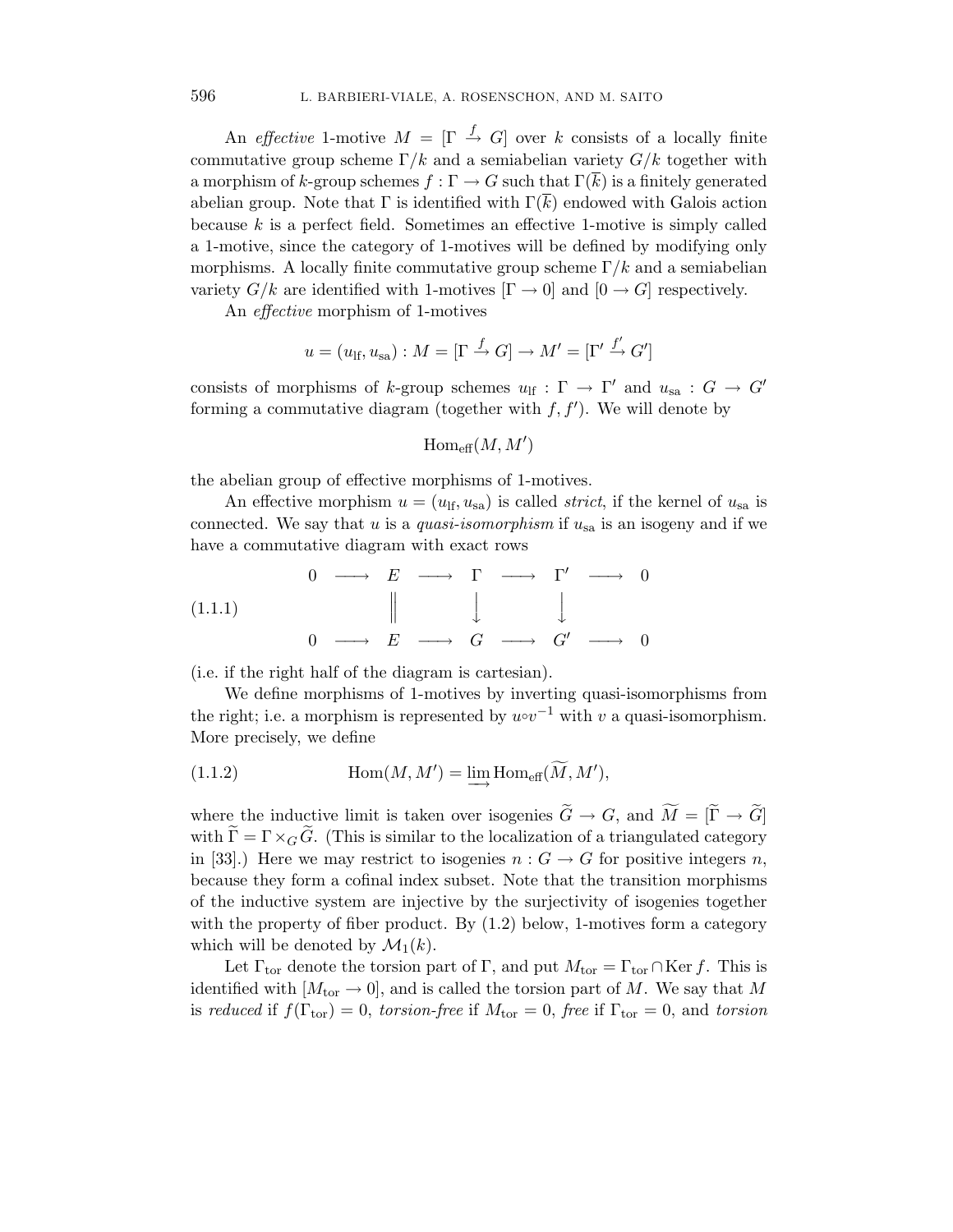if  $\Gamma$  is torsion and  $G = 0$  (i.e. if  $M = M_{\text{tor}}$ ). Note that M is free if and only if it is reduced and torsion-free. We say that M has split torsion, if  $M_{\text{tor}} \subset \Gamma_{\text{tor}}$ is a direct factor of  $\Gamma_{\text{tor}}$ .

We define  $M_{\text{fr}} = [\Gamma/\Gamma_{\text{tor}} \rightarrow G/f(\Gamma_{\text{tor}})]$ . This is free, and is called the free part of M. If M is torsion-free,  $M_{\text{fr}}$  is naturally quasi-isomorphic to M. This implies that  $[\Gamma/M_{\text{tor}} \to G]$  is quasi-isomorphic to  $M_{\text{fr}}$  in general, and (1.3) gives a short exact sequence

$$
0 \to M_{\text{tor}} \to M \to M_{\text{fr}} \to 0.
$$

*Remark.* If M is free, M is a 1-motive in the sense of Deligne [10]. We can show

(1.1.3) 
$$
\operatorname{Hom}_{\text{eff}}(M, M') = \operatorname{Hom}(M, M')
$$

for  $M, M' \in \mathcal{M}_1(k)$  such that  $M'$  is free. This is verified by applying  $(1.1.1)$ to the isogenies  $G \to G$  in (1.1.2). In particular, the category of Deligne 1motives, denoted by  $\mathcal{M}_1(k)_{\text{fr}}$ , is a full subcategory of  $\mathcal{M}_1(k)$ . The functoriality of  $M \mapsto M_{\text{fr}}$  implies

(1.1.4) Hom(Mfr, M-) = Hom(M,M-)

for  $M \in \mathcal{M}_1(k)$ ,  $M' \in \mathcal{M}_1(k)$ <sub>fr</sub>. In other words, the functor  $M \mapsto M$ <sub>fr</sub> is left adjoint of the natural functor  $\mathcal{M}_1(k)_{\text{fr}} \to \mathcal{M}_1(k)$ .

1.2. LEMMA. For any effective morphism  $u : \widetilde{M} \to M'$  and any quasiisomorphism  $M' \to M'$ , there exists a quasi-isomorphism  $M \to M$  together with a morphism  $v : M \to M'$  forming a commutative diagram. Furthermore, v is uniquely determined by the other morphisms and the commutativity. In particular, we have a well-defined composition of morphisms of 1-motives (as in [33])

(1.2.1) Hom(M,M-) × Hom(M-, M--) → Hom(M,M--).

*Proof.* For the existence of  $M$ , it is sufficient to consider the semiabelian part  $\widehat{G}$  by the property of fiber product. Then it is clear, because the isogeny  $n: G' \to G'$  factors through  $G' \to G'$  for some positive integer n, and it is enough to take  $n : \widetilde{G} \to \widetilde{G}$ . We have the uniqueness of v for  $\widetilde{G}$  since there is no nontrivial morphism of G to the kernel of the isogeny  $G' \to G$  which is a torsion group. The assertion for  $\widehat{\Gamma}$  follows from the property of fiber product. Then the first two assertions imply  $(1.2.1)$  using the injectivity of the transition morphisms.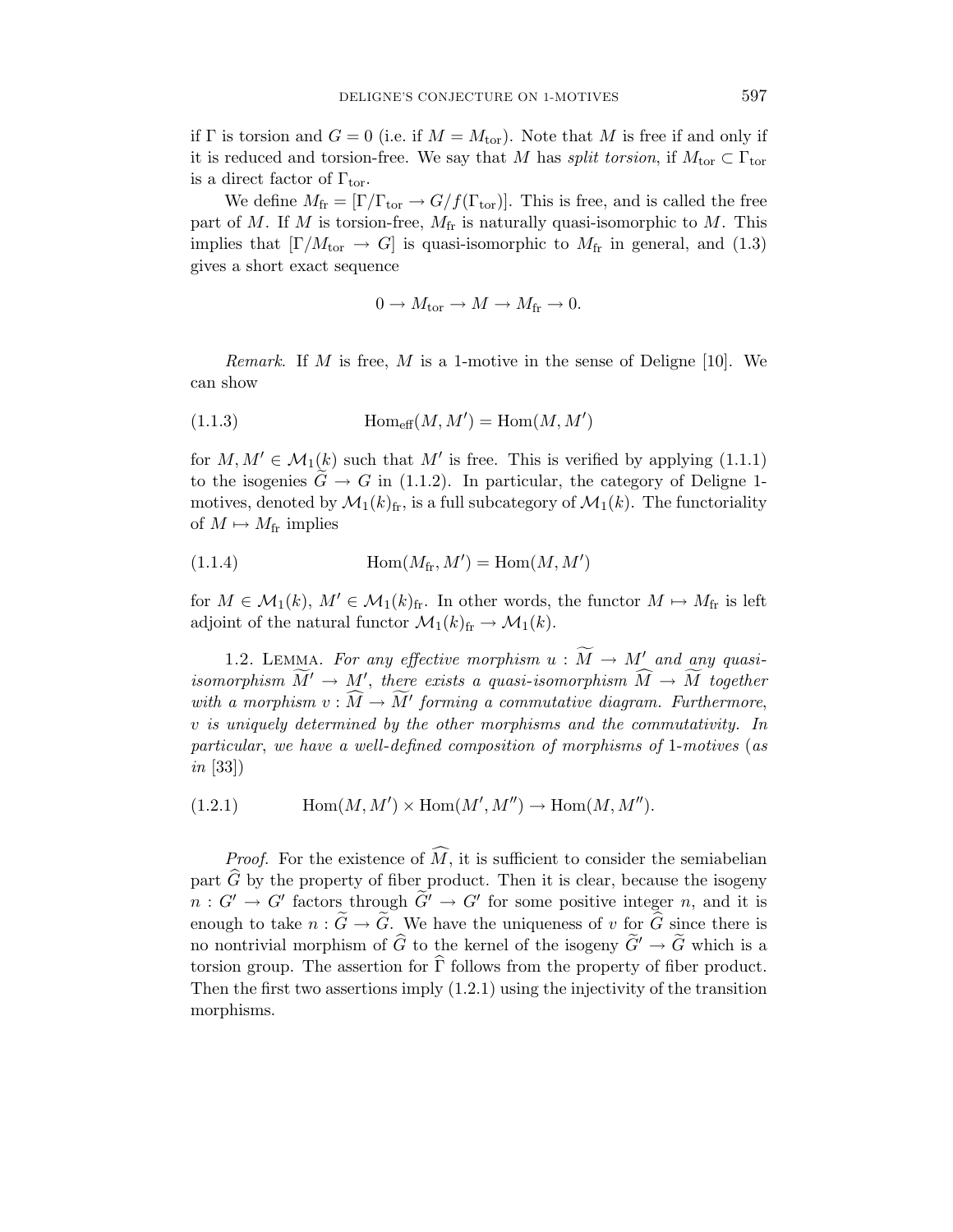1.3. PROPOSITION. Let  $u : M \rightarrow M'$  be an effective morphism of 1-motives. Then there exists a quasi-isomorphism  $M' \to M'$  such that u is lifted to a strict morphism  $u': M \to M'$  (i.e. Ker  $u'_{sa}$  is connected). In particular,  $\mathcal{M}_1(k)$  is an abelian category.

Proof. It is enough to show the following assertion for the semiabelian variety part: There exists an isogeny  $G' \to G'$  with a morphism  $u'_{sa} : G \to G'$ lifting  $u_{sa}$  such that Ker  $u'_{sa}$  is connected. (Indeed, the first assertion implies the existence of kernel and cokernel, and their independence of the representative of a morphism is easy.)

For the proof of the assertion, we may assume that  $\text{Ker }u_{sa}$  is torsion, dividing G by the identity component of Ker  $u_{sa}$ . Let n be a positive integer annihilating  $E := \text{Ker } u_{sa}$  (i.e.  $E \subset {}_{n}G$ ). We have a commutative diagram

(1.3.1)  
\n
$$
{}_{n}G \xrightarrow{\iota} {}_{n}G \xrightarrow{\iota} {}_{n}G \xrightarrow{n} {}_{n}G
$$
\n
$$
\downarrow \qquad \qquad \downarrow u_{sa} \qquad \qquad \downarrow u_{sa}
$$
\n
$$
{}_{n}G' \xrightarrow{\iota'} G' \xrightarrow{n} G'.
$$

Let G' be the quotient of G' by  $u_{sa}\iota(nG)$ , and let  $q: G' \to G'$  denote the projection. Since  $u_{sa}(l_n G) \subset \iota'(l_n G')$ , there is a canonical morphism  $q'$ :  $G' \to G'$  such that  $q'q = n : G' \to G'$ . Then the  $u_{sa}$  in the right column of the diagram is lifted to a morphism  $u'_{sa}$  :  $G \to G'$  (whose composition with q' coincides with  $u_{sa}$ , because G is identified with the quotient of G by  $_nG$ . Furthermore, Im  $u'_{sa}$  is identified with the quotient of G by  $_nG + E$ , and the last term coincides with  $_n$ G by the assumption on n. Thus  $u'_{sa}$  is injective, and the assertion follows.

Remark. An isogeny of semiabelian varieties  $G' \to G$  with kernel E corresponds to an injective morphism of 1-motives

$$
[0 \to G'] \to [E \to G'] = [0 \to G].
$$

1.4. LEMMA. Assume  $k$  is algebraically closed. Then, for a 1-motive  $M$ , there exists a quasi-isomorphism  $M' \to M$  such that  $M' = [\Gamma' \stackrel{f'}{\to} G']$  has split torsion.

*Proof.* Let n be a positive integer such that  $E := \Gamma_{\text{tor}} \cap \text{Ker } f$  is annihilated by n. Then G' is given by G with isogeny  $G' \to G$  defined by the multiplication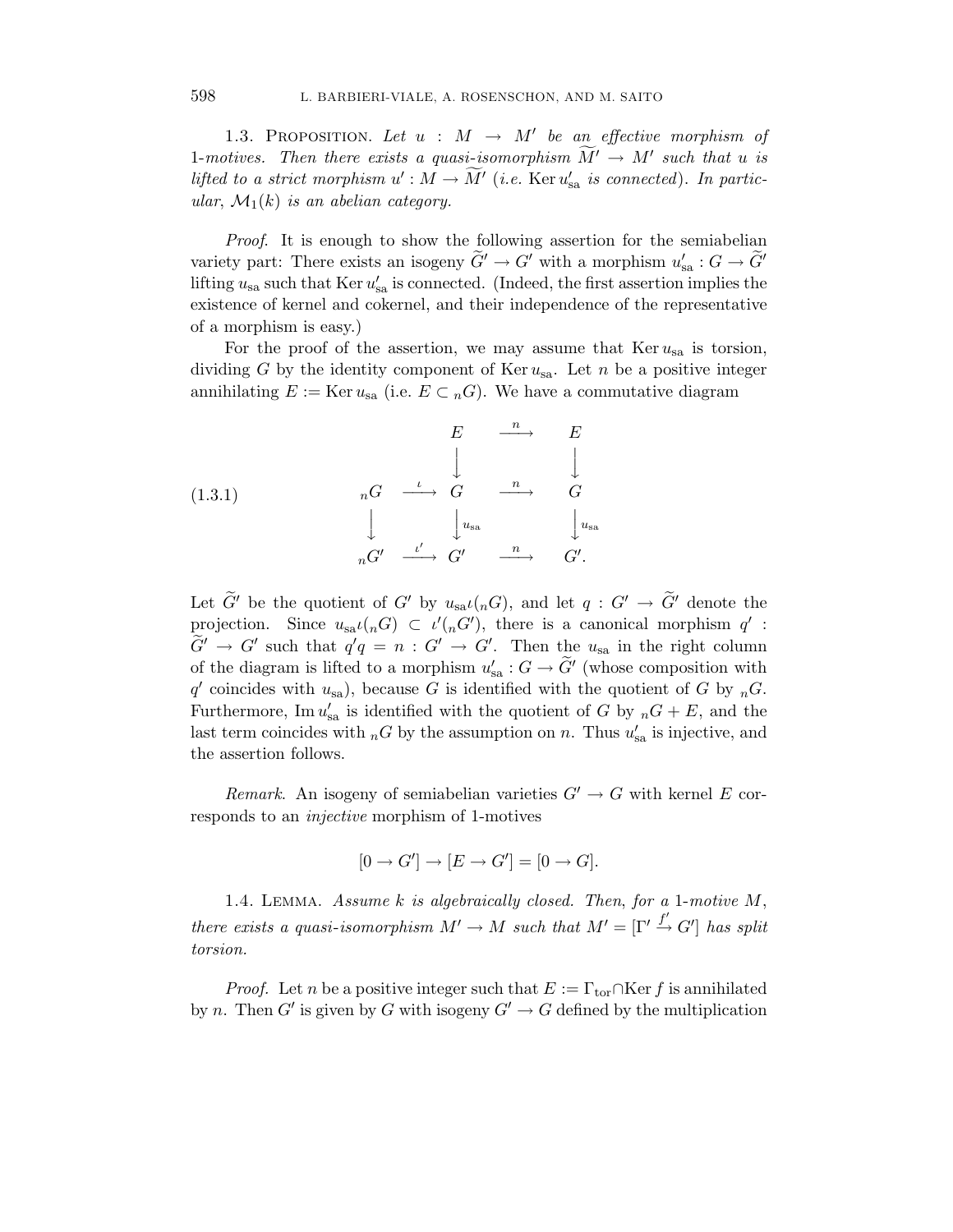by *n*. Let  $\Gamma' = \Gamma \times_G G'$ . We have a diagram of the nine lemma

(1.4.1) 
$$
E \longrightarrow \Gamma_{\text{tor}}' \longrightarrow f'(\Gamma_{\text{tor}}')
$$

$$
E \longrightarrow \Gamma_{\text{tor}}' \longrightarrow f'(\Gamma_{\text{tor}}')
$$

$$
E \longrightarrow \Gamma_{\text{tor}} \longrightarrow f(\Gamma_{\text{tor}}).
$$

The l-primary torsion subgroup of G is identified with the quotient of  $V_1G$  :=  $T_lG \otimes_{\mathbb{Z}_l} \mathbb{Q}_l$  by  $M := T_lG$ . Let  $M'$  be the  $\mathbb{Z}_l$ -submodule of  $V_lG$  such that  $M' \supset M$  and  $M'/M$  is isomorphic to the *l*-primary part of  $f(\Gamma_{\text{tor}})$ . Then there exists a basis  $\{e_i\}_{1 \leq i \leq r}$  of M' together with integers  $c_i$   $(1 \leq i \leq r)$  such that  $\{l^{c_i}e_i\}_{1\leq i\leq r}$  is a basis of M. So the assertion is reduced to the following, because the assumption on the second exact sequence

$$
0 \to {}_nG \to f'(\Gamma_{\text{tor}}') \to f(\Gamma_{\text{tor}}) \to 0
$$

is verified by the above argument.

SUBLEMMA. Let  $0 \to A_i \to B_i \to C \to 0$  be short exact sequences of finite abelian groups for  $i = 1, 2$ . Put  $B = B_1 \times_C B_2$ . Assume that the second exact sequence (i.e., for  $i = 2$ ) is the direct sum of

$$
0 \to \mathbb{Z}/n\mathbb{Z} \to \mathbb{Z}/nb_j\mathbb{Z} \to \mathbb{Z}/b_j\mathbb{Z} \to 0,
$$

such that  $A_1$  is annihilated by n. Then the projection  $B \to B_2$  splits.

*Proof.* We see that B corresponds to  $(e_1, e_2) \in \text{Ext}^1(C, A_1 \times A_2)$ , where the  $e_i \in \text{Ext}^1(C, A_i)$  are defined by the exact sequences. Then it is enough to construct a morphism  $u : A_2 \to A_1$  such that  $e_1$  is the composition of  $e_2$  and u, because this implies an automorphism of  $A_1 \times A_2$  over  $A_2$  which is defined by  $(a_1, a_2) \mapsto (a_1 - u(a_2), a_2)$  so that  $(e_1, e_2)$  corresponds to  $(0, e_2)$ . (Indeed, it induces an automorphism of B over  $B_2$  so that  $e_1$  becomes 0.) But the existence of such u is clear by hypothesis. This completes the proof of  $(1.4)$ .

The following is a generalization of Deligne's construction ([10, 10.1.3]).

1.5. PROPOSITION. If  $k = \mathbb{C}$ , we have an equivalence of categories

(1.5.1) 
$$
r_{\mathcal{H}} : \mathcal{M}_1(\mathbb{C}) \stackrel{\sim}{\to} \text{MHS}_1,
$$

where  $MHS_1$  is the category of mixed  $\mathbb{Z}-Hodge$  structures H of type

$$
\{(0,0), (0,-1), (-1,0), (-1,-1)\}
$$

such that  $\text{Gr}_{-1}^WH_{\mathbb{Q}}$  is polarizable.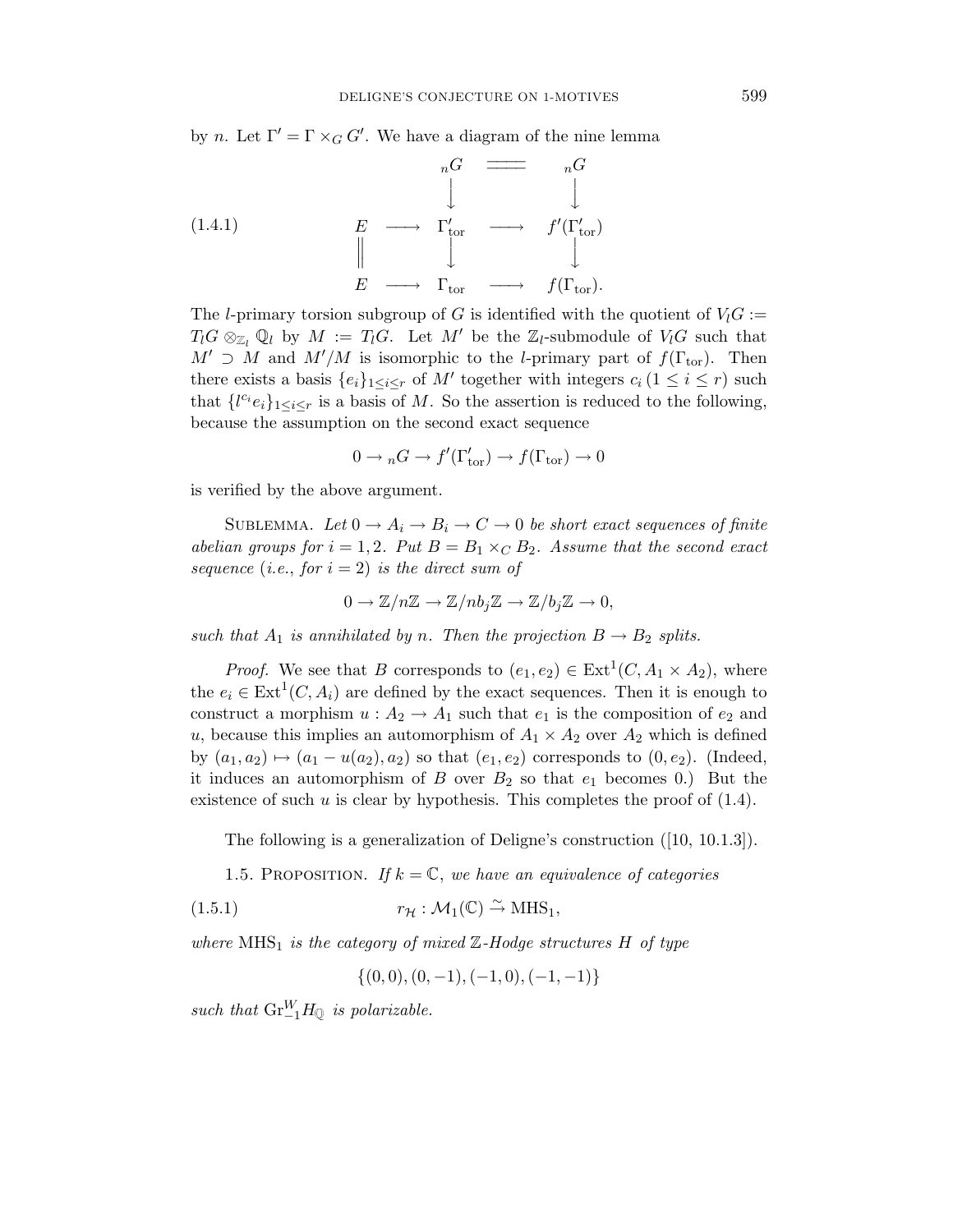Proof. The argument is essentially the same as in [10]. For a 1-motive  $M = [\Gamma \stackrel{f}{\to} G],$  let Lie  $G \to G$  be the exponential map, and  $\Gamma_1$  be its kernel. Then we have a commutative diagram with exact rows

$$
\begin{array}{ccccccc}\n & & & & 0 & \longrightarrow & \Gamma_1 & \longrightarrow & H_{\mathbb{Z}} & \longrightarrow & \Gamma & \longrightarrow & 0 \\
 & & & & & \parallel & & \downarrow & & \downarrow & & \downarrow \\
 & & & & & \parallel & & \downarrow & & \downarrow & & \downarrow \\
 & & & & & & \Gamma_1 & \longrightarrow & \text{Lie } G & \longrightarrow & G & \longrightarrow & 0\n\end{array}
$$

which defines  $H_{\mathbb{Z}}$ , and  $F^0H_{\mathbb{C}}$  is given by the kernel of the projection

 $H_{\mathbb{C}} := H_{\mathbb{Z}} \otimes_{\mathbb{Z}} \mathbb{C} \to \text{Lie } G.$ 

We get  $W_{-1}H_{\mathbb{Q}}$  from  $\Gamma_1$ , and  $W_{-2}H_{\mathbb{Q}}$  from the corresponding exact sequence for the torus part of  $G$ . (See also Remark below.)

We can verify that  $H_{\mathbb{Z}}$  and  $F^0$  are independent of the representative of M (i.e. a quasi-isomorphism induces isomorphisms of  $H_{\mathbb{Z}}$  and  $F^0$ ). Indeed, for an isogeny  $M' \to M$ , we have a commutative diagram with exact rows

$$
(1.5.3) \quad 0 \longrightarrow \Gamma_1' \longrightarrow \text{Lie } G' \longrightarrow G' \longrightarrow 0
$$

$$
\downarrow \qquad \qquad \parallel \qquad \qquad \downarrow \qquad \qquad 0
$$

$$
0 \longrightarrow \Gamma_1 \longrightarrow \text{Lie } G \longrightarrow G \longrightarrow 0
$$

and the assertion follows by taking the base change by  $\Gamma \to G$ . So we get the canonical functor (1.5.1). We show that this is fully faithful and essentially surjective. (To construct a quasi-inverse, we have to choose a splitting of the torsion part of  $H_{\mathbb{Z}}$  for any  $H \in \text{MHS}_1$ .)

For the proof of the essential surjectivity, we may assume that  $H$  is either torsion-free or torsion. Note that we may assume the same for 1-motives by  $(1.4)$ . But for these H we have a canonical quasi-inverse as in [10]. Indeed, if H is torsion-free, we lift the weight filtration W to  $H_{\mathbb{Z}}$  so that the  $\text{Gr}_{k}^{W}H_{\mathbb{Z}}$  are torsion-free. Then we put

$$
\Gamma = \mathrm{Gr}_{0}^{W} H_{\mathbb{Z}}, \quad G = J(W_{-1}H) \left(= \mathrm{Ext}^{1}_{\mathrm{MHS}}(\mathbb{Z}, W_{-1}H) \right),
$$

(see [8]), and  $f : \Gamma \to G$  is given by the boundary map

$$
\mathrm{Hom}_{\mathrm{MHS}}(\mathbb{Z},\mathrm{Gr}_{0}^{W}H)\to\mathrm{Ext}^{1}_{\mathrm{MHS}}(\mathbb{Z},W_{-1}H)
$$

associated with  $0 \to W_{-1}H \to H \to Gr_0^W H \to 0$ . It is easy to see that this is a quasi-inverse. The quasi-inverse for a torsion  $H$  is the obvious one.

As a corollary, we have the full faithfulness of  $r<sub>H</sub>$  for free 1-motives using  $(1.1.3)$ . So it remains to show that  $(1.5.1)$  induces

(1.5.4) 
$$
\operatorname{Hom}(M, M') = \operatorname{Hom}(r_{\mathcal{H}}(M), r_{\mathcal{H}}(M'))
$$

when  $M = [\Gamma \to G]$  is free and M' is torsion. Put  $H = r_H(M)$ . We will identify both  $M'$  and  $r_H(M')$  with a finite abelian group  $\Gamma'$ .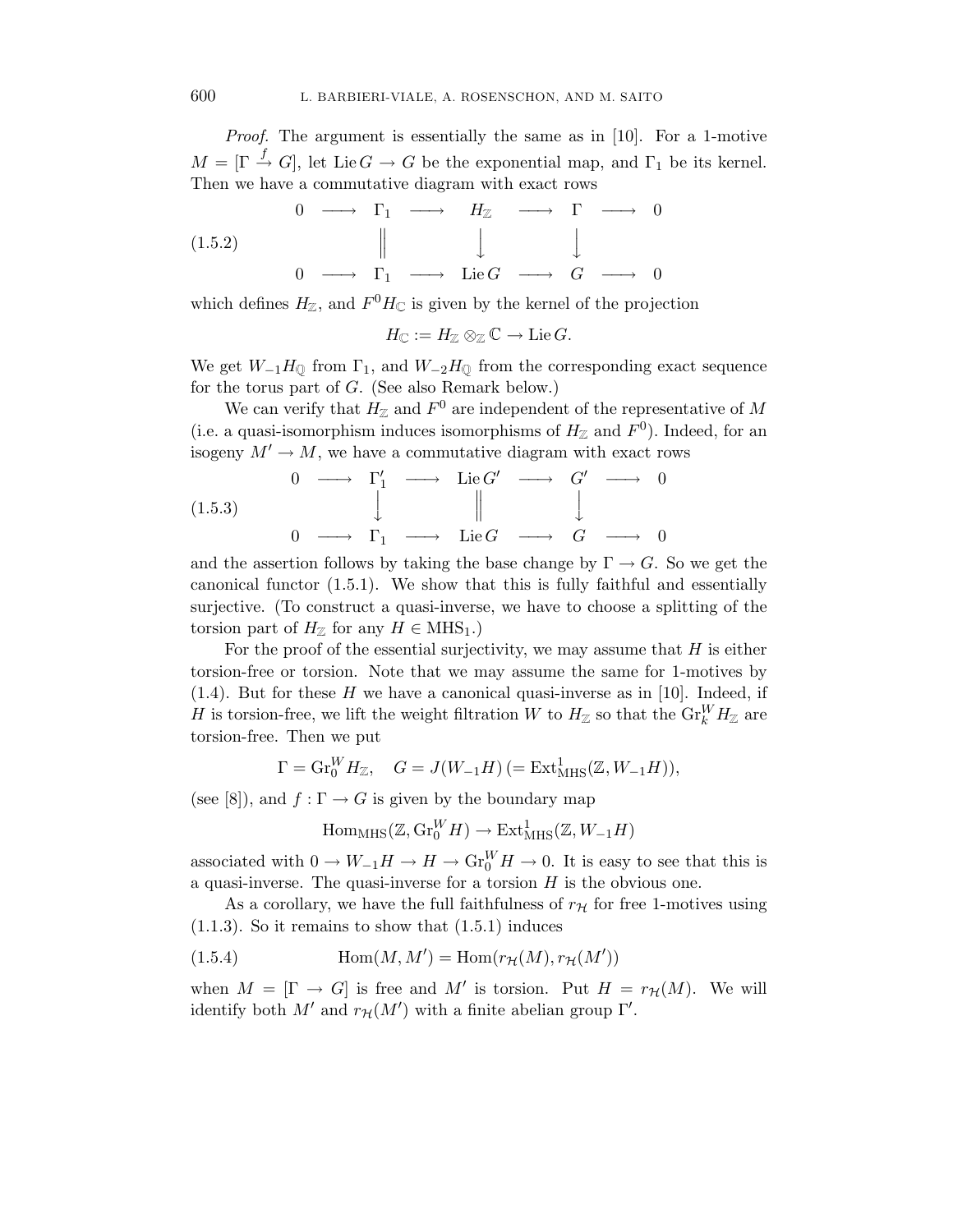Let  $W_{-1}M = [0 \to G], \text{Gr}_{0}^{W}M = [\Gamma \to 0].$  Then we have a short exact sequence

$$
0 \to \operatorname{Hom}(\operatorname{Gr}^W_0M,M') \to \operatorname{Hom}(M,M') \to \operatorname{Hom}(W_{-1}M,M') \to 0,
$$

because  $\text{Ext}^1(\text{Gr}_0^W M, M') = \text{Ext}^1(\Gamma, \Gamma') = 0$ . Since we have the corresponding exact sequence for mixed Hodge structures and the assertion for  $\text{Gr}_{0}^{W}M$  is clear, we may assume  $M = W_{-1}M$ , i.e.,  $\Gamma = 0$ .

Let  $T(G)$  denote the Tate module of G. This is identified with the completion of  $H_{\mathbb{Z}}$  using (1.5.3). Then

$$
Hom(M, M') = Hom(T(G), \Gamma') = Hom(H_{\mathbb{Z}}, \Gamma'),
$$

and the assertion follows.

Remark. Let T be the torus part of G. Then we get in  $(1.5.2)$  the integral weight filtration W on  $H := r_{\mathcal{H}}(M)$  by

(1.5.5) 
$$
W_{-1}H_{\mathbb{Z}} = \Gamma_1, \quad W_{-2}H_{\mathbb{Z}} = \Gamma_1 \cap \text{Lie } T.
$$

#### **2. Geometric resolution**

Using the notion of a complex of varieties together with some arguments from  $\left[17\right]$  (see also  $\left[14\right]$ ,  $\left[16\right]$ ), we show the existence of a canonical integral weight filtration on cohomology.

2.1. Let  $\mathcal{V}_k$  denote the *additive* category of *k*-varieties, where a morphism  $X' \to X''$  is a (formal) finite Z-linear combination  $\sum_i [f_i]$  with  $f_i$  a morphism of connected component of X' to X''. It is identified with a cycle on  $X' \times_k X''$ by taking the graph. (This is similar to a construction in [14].) We say that a morphism  $\sum_i n_i[f_i]$  is proper, if each  $f_i$  is. The category of k-varieties in the usual sense is naturally viewed as a subcategory of the above category. For a k-variety X, we have similarly the additive category  $\mathcal{V}_X$  consisting of proper  $k$ -varieties over X, where the morphisms are assumed to be defined over X in the above definition.

Since these are additive categories, we can define the categories of complexes  $\mathcal{C}_k, \mathcal{C}_X$ , and also the categories  $\mathcal{K}_k, \mathcal{K}_X$  where morphisms are considered up to homotopy as in [33]. We will denote an object of  $\mathcal{C}_X, \mathcal{K}_X$  (or  $\mathcal{C}_k, \mathcal{K}_k$ ) by  $(X_{\bullet}, d)$ , where  $d: X_j \to X_{j-1}$  is the differential, and will be often omitted to simplify the notation. The structure morphism is denoted by  $\pi : X_{\bullet} \to X$ . (This lower index of  $X_{\bullet}$  is due to the fact that we consider only contravariant functors from this category.) For  $i \in \mathbb{Z}$ , we define the shift of complex by  $(X_{\bullet}[i])_p = X_{p+i}$ . We say that Y<sub>i</sub> is a closed subcomplex of X<sub>i</sub> if the Y<sub>i</sub> are closed subvarieties of  $X_i$ , and are stable by the morphisms appearing in the differential of  $X_{\bullet}$ .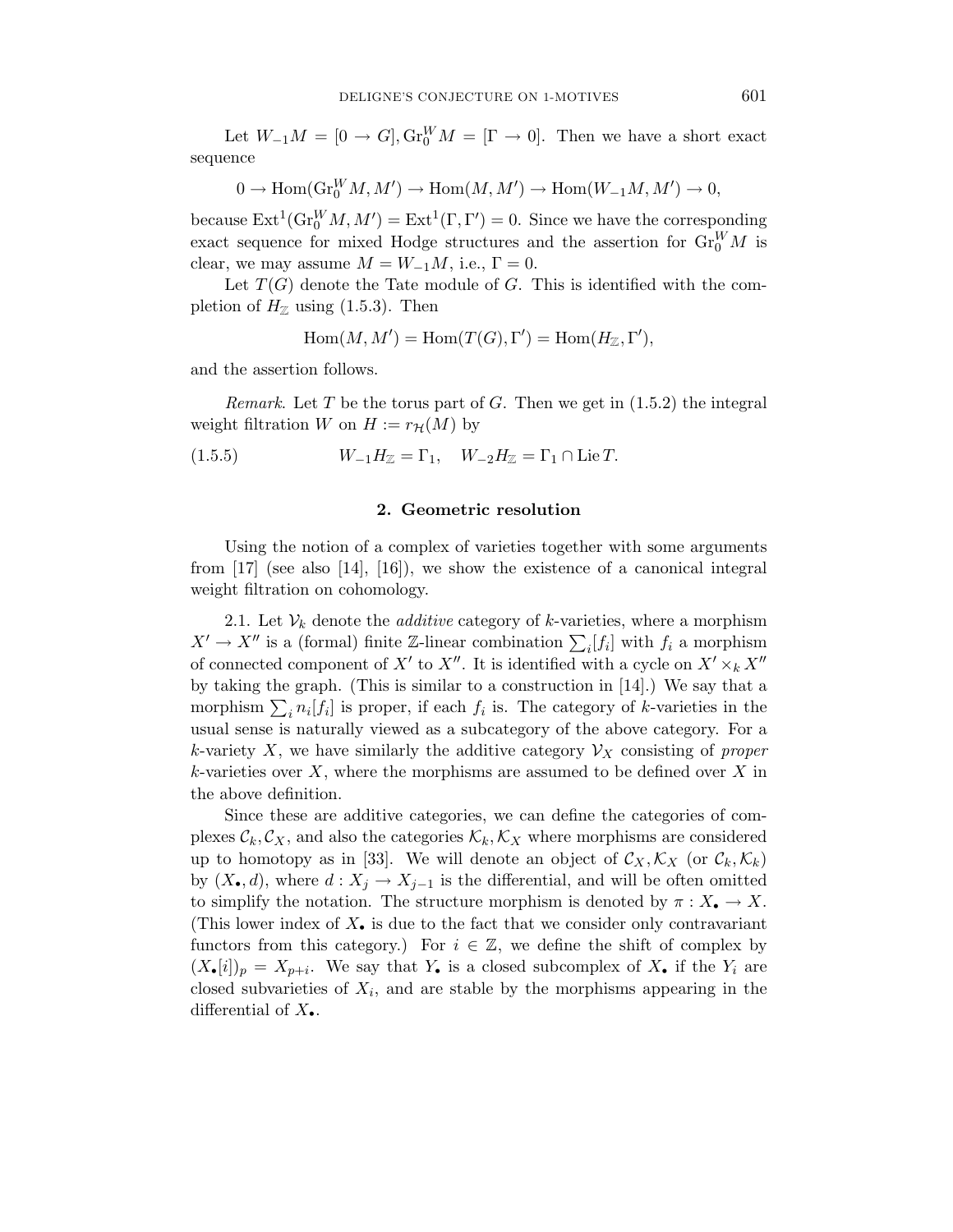We will denote by  $\mathcal{C}_X^b$  the full subcategory of  $\mathcal{C}_X$  consisting of bounded complexes, and by  $\mathcal{C}_{X}^{b}$  as the full subcategory of  $\mathcal{C}_{X}^{b}$  consisting of complexes of smooth quasi-projective varieties. (Here nsqp stands for nonsingular and quasiprojective.) Let D be a closed subvariety of X. We denote by  $\mathcal{C}_{X(D)^{nsqp}}^b$ the full subcategory of  $\mathcal{C}_{X^{\text{nsqp}}}^b$  consisting of  $X_{\bullet}$  such that  $D_j := \pi^{-1}(D) \cap$  $X_i$  is locally either a connected component or a divisor with simple normal crossings for any  $j$ . Here simple means that the irreducible components of  $D_j$  are smooth. For an integer j, let  $\mathcal{C}_X^{b, \geq j}$  denote the full subcategory of  $\mathcal{C}_X^b$ consisting of complexes  $X_{\bullet}$  such that  $X_i = \emptyset$  for  $i < j$ , and similarly for  $C_{X^{\text{nsqp}}}^{b, \geq j}$ ,  $\mathcal{C}_{X\langle D\rangle^{\mathrm{nsqp}}}^{b,\geq j}$ . Replacing C with K, we define similarly  $\mathcal{K}_{X^{\mathrm{nsqp}}}^b$ ,  $\mathcal{K}_{X\langle D\rangle^{\mathrm{nsqp}}}^b$ , etc.

We say that  $X_{\bullet} \in \mathcal{K}_X^b$  is *strongly acyclic* if there exist  $X'_{\bullet} \in \mathcal{K}_X^b$  isomorphic to  $X_{\bullet}$  in  $\mathcal{K}_X^b$  and a finite filtration G on  $X'_{\bullet}$  such that the restriction of G to each component  $X'_j$  is given by direct factors, and for each integer i there exists a birational proper morphism of k-varieties  $g: Y' \to Y$  together with a closed subvariety Z of Y satisfying the following condition: Letting  $Z' = (Y' \times_Y Z)_{\text{red}},$ the morphism  $g: Y' \setminus Z' \to Y \setminus Z$  is an isomorphism and the graded piece  $\text{Gr}_{i}^{G} X'$  is isomorphic in  $\mathcal{K}_{X}^{b}$  to the single complex associated to

$$
\begin{array}{ccc}\nZ' & \longrightarrow & Y' \\
\downarrow & & \downarrow \\
Z & \longrightarrow & Y \\
\end{array}
$$

up to a shift of complex. Clearly, this condition is stable by mapping cone. We say that a morphism  $X'_{\bullet} \to X_{\bullet}$  in  $\mathcal{C}_X^b$  or  $\mathcal{K}_X^b$  is a strong quasi-isomorphism if its mapping cone is strongly acyclic in  $\mathcal{K}_X^b$ . This condition is stable by compositions, using the octahedral axiom of the triangulated category. Similarly, if vu and u or v are strongly acyclic, then so is the remaining. (It is not clear whether the strongly acyclic complexes form a thick subcategory in the sense of Verdier.)

We say that a proper morphism of k-varieties  $X' \to X$  has the *lifting* property if it induces a surjective morphism

$$
X'(K) \to X(K)
$$

for any field  $K$  (see [14]), or equivalently, if any irreducible subvariety of  $X$ can be lifted birationally to X'. We say that a morphism  $u: X' \to X$  in  $\mathcal{V}_k$ has the *lifting property*, if for any connected component  $X_i$  of  $X$ , there exists a connected component  $X'_{i'}$  of  $X'$  such that the restriction of u to  $X'_{i'}$  is given by a proper morphism

$$
f_i:X'_{i'}\to X_i
$$

with coefficient  $\pm 1$  and  $f_i$  has the lifting property. We say that a morphism  $u: X' \to X$  in  $\mathcal{V}_k$  is of birational type if for any irreducible component  $X_i$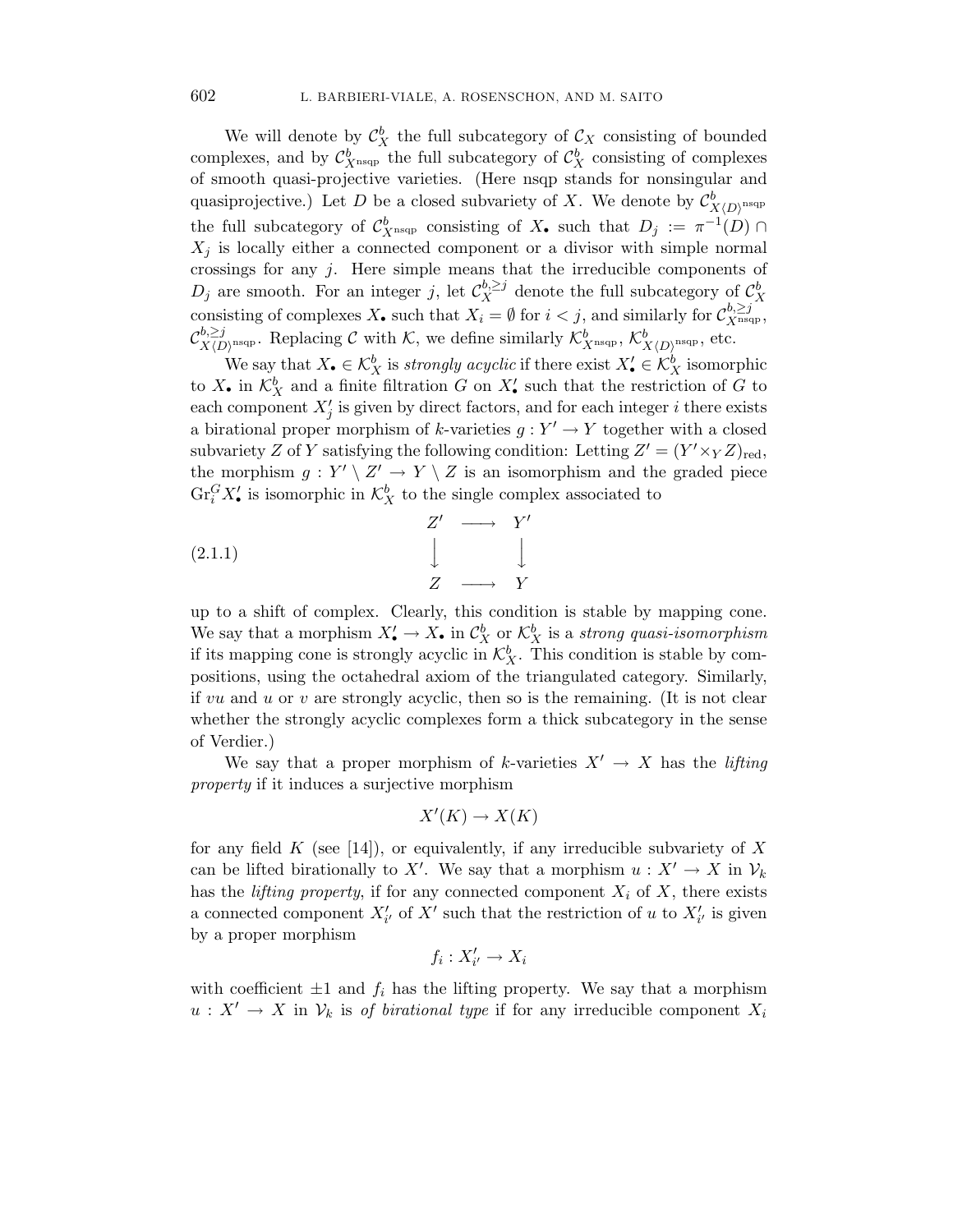of X, there exists uniquely a connected component  $X'_{i'}$  of  $X'$  such that the restriction of u to  $X'_{i'}$  is defined by a birational proper morphism

$$
f_i: X'_{i'} \to X_i
$$

with coefficient  $\pm 1$ , and this gives a bijection between the irreducible components of  $X'$  and X.

For  $X_{\bullet} \in \mathcal{C}_X^b$ , we say that a morphism  $u: X'_{\bullet} \to X_{\bullet}$  of  $\mathcal{C}_X^b$  is a *quasi*projective resolution over  $X\langle D \rangle$ , if  $X'_{\bullet} \in C^b_{X\langle D \rangle^{\text{nsqp}}}$  and u is a strong quasiisomorphism in  $\mathcal{K}_X^b$ . We say that u is a quasi-projective resolution of degree  $\geq j$  over  $X\langle D \rangle$ , if furthermore  $X'_{\bullet}, X_{\bullet} \in C_X^{b, \geq j}$  and  $u: X'_j \to X_j$  is of birational type. We denote by  $\mathcal{K}^b_{X(D)^{nsqp}}(X_{\bullet})$  the category of quasi-projective resolutions  $u: X'_{\bullet} \to X_{\bullet}$  over  $X\langle D \rangle$  (which are morphisms in  $\mathcal{C}_X^b$ ). A morphism of u to v is a morphism w of the source of u to that of v in  $\mathcal{K}_X^b$  such that  $u = vw$  in  $\mathcal{K}_X^b$ . If  $X_{\bullet} \in \mathcal{C}_X^{b, \geq j}$ , we define similarly  $\mathcal{K}_{X(D)}^{b, \geq j}(\mathcal{X}_{\bullet})$  by assuming further the condition on degree  $\geq j$ .

For  $X_{\bullet} \in \mathcal{C}_X^{b, \geq j}$  and a closed subcomplex  $Y_{\bullet}$ , we say that

$$
u:(X'_{\bullet},Y'_{\bullet})\to(X_{\bullet},Y_{\bullet})
$$

is a smooth quasi-projective modification of degree  $\geq j$ , if  $X'_{\bullet} \in C^{b, \geq j}_{X(D)^{nsqp}}$ ,  $Y'_{\bullet} = (X'_{\bullet} \times_{Y_{\bullet}} X_{\bullet})_{\text{red}}, u : X'_{\bullet} \to X_{\bullet}$  is a proper morphism inducing an isomorphism  $X'_{\bullet} \setminus Y'_{\bullet} \to X_{\bullet} \setminus Y_{\bullet}$ , and  $u : X'_{j} \to X_{j}$  is of birational type.

*Remarks.* (i) A birational proper morphism  $f: X' \to X$  has the lifting property. Indeed, according to Hironaka [18], there exists a variety  $X''$  together with morphisms  $g: X'' \to X$  and  $h: X'' \to X'$ , such that  $fh = g$  and g is obtained by iterating blowing-ups with smooth centers. (Here we may assume that the centers are smooth using Hironaka's theory of resolution of singularities.) This implies that a proper morphism has the lifting property if the generic points of the irreducible components can be lifted.

(ii) For  $X_{\bullet} \in C_X^{b, \geq j}$  and a closed subcomplex  $Y_{\bullet}$  such that dim  $Y_{\bullet} < \dim X_{\bullet}$ , there exists a smooth quasi-projective modification  $(X'_{\bullet}, Y'_{\bullet}) \to (X_{\bullet}, Y_{\bullet})$  of degree  $\geq j$  by replacing Y. with a larger subcomplex of the same dimension if necessary. This follows from [17, I, 2.6], except the birationality of  $X'_j \to X_j$ , because there are connected components of  $X'$ , which are not birational to irreducible components of  $X_{\bullet}$ . Indeed, if we denote by  $Z_{i,a}$  the images of the irreducible components of  $X_k$  ( $k \leq i$ ) by morphisms to  $X_i$  which are obtained by composing morphisms appearing in the differential of  $X_{\bullet}$ , then the connected components of  $X_i'$  are 'sufficiently blown-up' resolutions of singularities of  $Z_{i,a}$ , and are defined by increasing induction on i, lifting the differential of  $X_{\bullet}$ (see *loc. cit*). However, if  $Z_{j,a}$  is a proper closed subvariety of some irreducible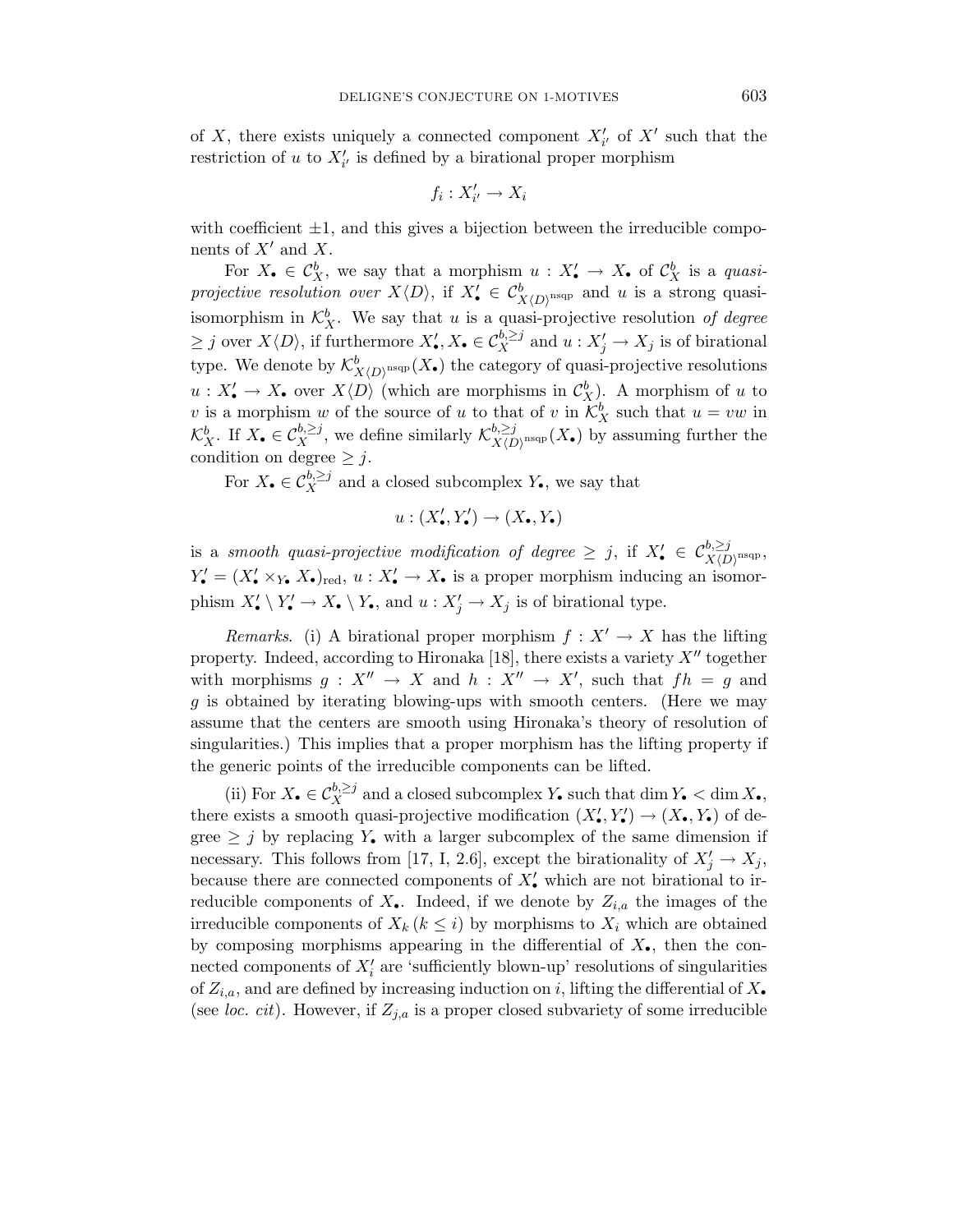component  $X_{i,b}$  of  $X_i$ , we may replace the resolution of  $Z_{i,a}$  by its lifting to the resolution of  $X_{j,b}$  using the lifting property, because the differential  $X_j \to X_{j-1}$ is zero.

2.2. PROPOSITION. For any  $X_{\bullet} \in C_X^{b,\geq j}$ , there exists a quasi-projective resolution  $X'_{\bullet} \to X_{\bullet}$  of degree  $\geq j$  over  $X\langle D \rangle$ , and the category  $\mathcal{K}^{b,\geq j}_{X\langle D \rangle^{\text{nsqp}}}(X_{\bullet})$ is weakly directed in the following sense: For any  $u_i \in \mathcal{K}_{X(D)}^{b,\geq j}(\mathbb{X}_{\bullet})$  $(i = 1, 2)$ , there exists  $u_3 \in \mathcal{K}_{X(D)}^{b, \geq j}$  and  $(X_{\bullet})$  together with morphisms  $u_3 \to u_i$  in  ${\mathcal K}_{X\langle D\rangle^{\rm nsqp}}^{b, \geq j}(X_\bullet).$ 

*Proof.* We first show that  $\mathcal{K}_{X(D)}^{b, \geq j}$  as nonempty by induction on  $n := \dim X_{\bullet}$ . There exists a smooth quasi-projective modification

$$
(X'_{\bullet}, Y'_{\bullet}) \to (X_{\bullet}, Y_{\bullet})
$$

of degree  $\geq j$  as in the above Remark (ii). Then we have a strong quasiisomorphism

$$
C(Y'_{\bullet} \to X'_{\bullet} \oplus Y_{\bullet}) \to X_{\bullet}
$$

where the direct sum means the disjoint union. So it is enough to show by induction that  $X_{\bullet} := C(Y'_{\bullet} \to Y_{\bullet})$  has a strong quasi-isomorphism

$$
(2.2.1) \t\t \widetilde{Z}_{\bullet} \to \widetilde{X}_{\bullet}
$$

in  $\mathcal{C}_X^b$  such that  $\widetilde{Z}_\bullet \in \mathcal{C}_{X(D)^{n \text{sq}_p}}^{b, \geq j}$  and for any irreducible component  $\widetilde{Z}_{j,i}$  of  $\widetilde{Z}_j$ the restriction of the differential to some irreducible component  $\widetilde{Z}_{j+1,i}$  of  $\widetilde{Z}_{j+1}$ is given by an isomorphism onto  $\widetilde{Z}_{j,i}$  with coefficient  $\pm 1$ , under the inductive hypothesis:

(2.2.2) 
$$
\qquad \qquad \tilde{X}_{j+1} \to \tilde{X}_j \text{ has the lifting property.}
$$

Indeed, admitting this,  $\widetilde{Z}_{\bullet}$  is then isomorphic to the mapping cone of

$$
\widetilde{Z}'_{\bullet} \to \oplus_i C(\pm id : \widetilde{Z}_{j,i} \to \widetilde{Z}_{j,i})[-j]
$$

with  $\widetilde{Z}'_{\bullet} \in C^{b, \geq j}_{X(D)^{\text{nsqp}}},$  and the mapping cone of  $\pm id$  is isomorphic to zero in  $\mathcal{K}^b_{\mathcal{X}}$ .

To show (2.2.1), we repeat the above argument with  $X_{\bullet}$  replaced by  $\tilde{X}_{\bullet}$ , and get a smooth quasi-projective modification  $(X'_{\bullet}, Y'_{\bullet}) \to (X_{\bullet}, Y_{\bullet})$ . By the lifting property (2.2.2), we may assume that for any irreducible component  $X_{j,i}$  of  $X_j$ , the corresponding irreducible component  $X'_{j,i}$  of  $X'_j$  has a morphism  $f_i$  to  $\widetilde{X}_{j+1}$  such that the composition of  $f_i$  and  $d : \widetilde{X}_{j+1} \to \widetilde{X}_j$  is the canonical morphism  $X'_{j,i} \to X_{j,i}$  up to a sign. If  $\dim X'_{j,i} = \dim X_{\bullet}$ , then  $f_i$ induces a birational morphism to  $\text{Im } f_i$  and we may assume that there exists an irreducible component  $X'_{j+1,i}$  such that the restriction of d to  $X'_{j+1,i}$  is given by the isomorphism  $X'_{j+1,i} \to X'_{j,i}$  by replacing  $X'_{\bullet}$  if necessary, because the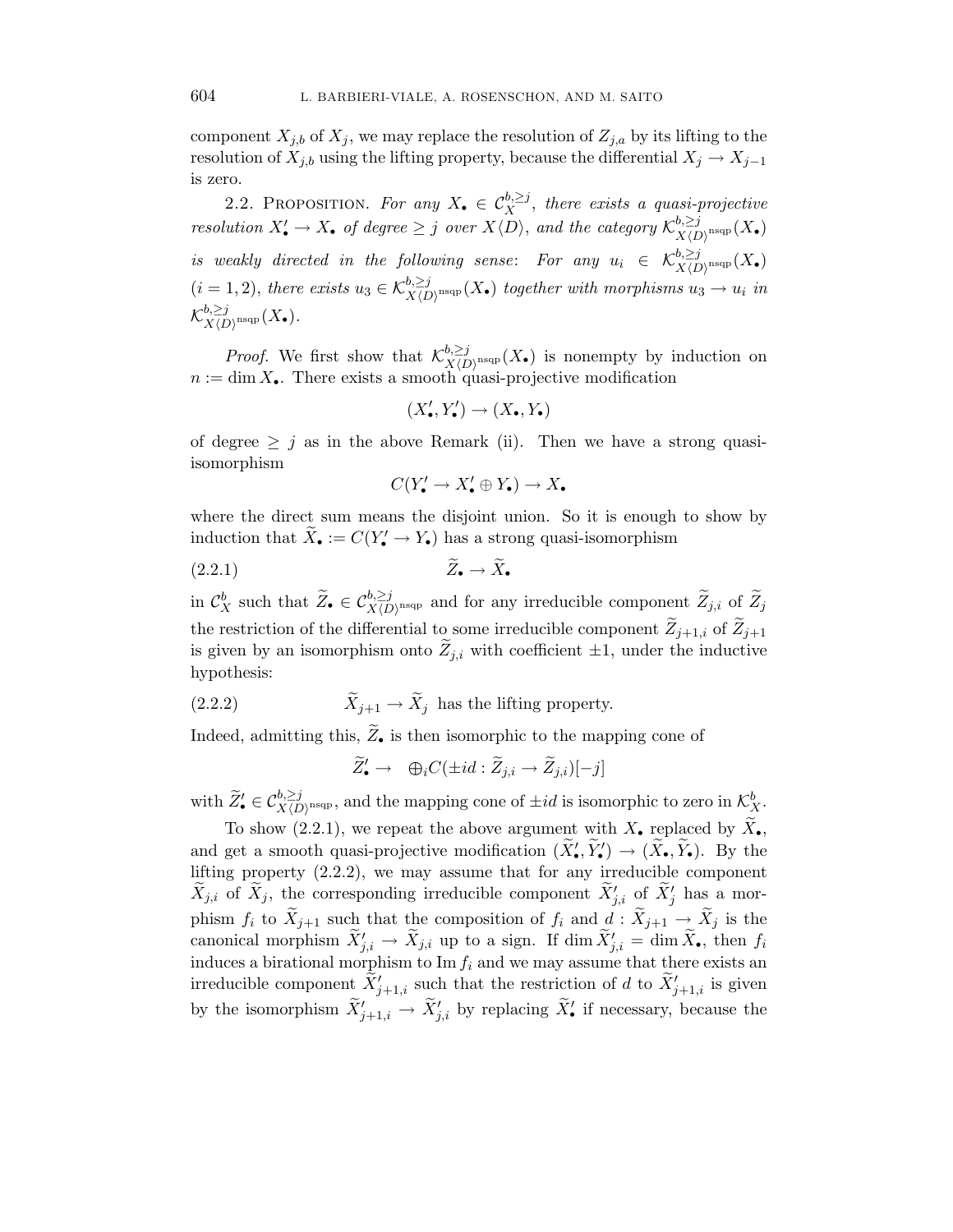differential d of  $X'_{\bullet}$  is defined by lifting d of  $X_{\bullet}$  (see loc. cit). Then we can modify the morphism  $X'_{j+1} \to X_{j+1}$  by using  $f_i$  for  $\dim X_{j,i} < \dim X_{\bullet}$ , and replace  $X'_{j}$  with the union of the maximal dimensional components. So we may assume that  $X'_j$  is equidimensional, because the modified  $X'_{\bullet} \to X_{\bullet}$  still induces an isomorphism over the complement of  $\widetilde{Y}_{\bullet}$  by replacing  $\widetilde{Y}_{\bullet}$  if necessary. Here we may assume also that  $\widetilde{Y}_{j+1} \to \widetilde{Y}_j$  has the lifting property by taking  $\hat{Y}_{\bullet}$  appropriately (due to (2.2.2) and the above Remark (i)). Then, considering the mapping cone of  $Y'_{\bullet} \to Y_{\bullet}$ , the first assertion follows by induction.

The proof of the second assertion is similar. Consider the shifted mapping cone (i.e. the first term has degree zero):

$$
(2.2.3) \t\t X'_\bullet = [X_{1,\bullet} \oplus X_{2,\bullet} \to X_\bullet],
$$

where the morphism is given by  $u_1 - u_2$ . Then  $X'_{\bullet} \to X_{a,\bullet}$  is a strong quasiisomorphism. Note that the composition of the canonical morphism  $X'_{\bullet} \to X_{a,\bullet}$ and  $u_a$  is independent of a up to homotopy.

By definition, for any irreducible component  $X'_{j-1,i} = X_{j,i}$  of  $X'_{j-1} = X_j$ , there exist two connected components  $Z_i, Z'_i$  of  $X'_j$  such that the restrictions of d to  $Z_i$ ,  $Z'_i$  are given by proper morphisms  $Z_i \to X'_{j-1,i}, Z'_i \to X'_{j-1,i}$  which have the lifting property (with coefficient  $\pm 1$ ). Then by the same argument as above, we have a smooth quasi-projective modification  $u': (X''_{\bullet}, Y''_{\bullet}) \to (X'_{\bullet}, Y'_{\bullet})$  of degree  $\geq j-1$ . Here we may assume that the connected component  $X''_{j-1,i}$ of  $X_{j-1}''$  which is birational to  $X_{j-1,i}'$  has morphisms to  $Z_i, Z_i'$  factorizing the morphisms to  $X'_{j-1,i}$ , and  $X''_j$  has two connected components such that the restriction of  $d$  to each of these components is given by an isomorphism onto  $X''_{j-1,i}$  (with coefficients  $\pm 1$ ). We may also assume that  $Y'_j \to Y'_{j-1}$  has the lifting property as before.

Then, applying the same argument to  $C(Y''_{\bullet} \to Y'_{\bullet})$ , and using induction on dimension, we get a strong quasi-isomorphism

$$
\widetilde{X}_{\bullet} \to X'_{\bullet}
$$

such that  $\widetilde{X}_{\bullet} \in C^{b, \geq j-1}_{X(D)^{\text{nsqp}}},$  and for any irreducible component  $\widetilde{X}_{j-1,i}$  of  $\widetilde{X}_{j-1},$  $\tilde{X}_i$  has two connected components such that the restrictions of d (resp. of the morphism to  $X'_j$ ) to these components are given by isomorphisms onto  $X_{j-1,i}$ (resp. by birational proper morphisms to  $Z_i$ ,  $Z'_i$ ) with coefficients  $\pm 1$ . Thus  $\widetilde{X}_{\bullet}$  is isomorphic to the mapping cone of

(2.2.4) 
$$
\widetilde{X}' \to \oplus_i C(\pm id : \widetilde{X}_{j-1,i} \to \widetilde{X}_{j-1,i})[-j+1]
$$

where  $\widetilde{X}'_{\bullet} \in C^{b, \geq j-1}_{X(D)^{\text{nsqp}}}$ . So the second assertion follows.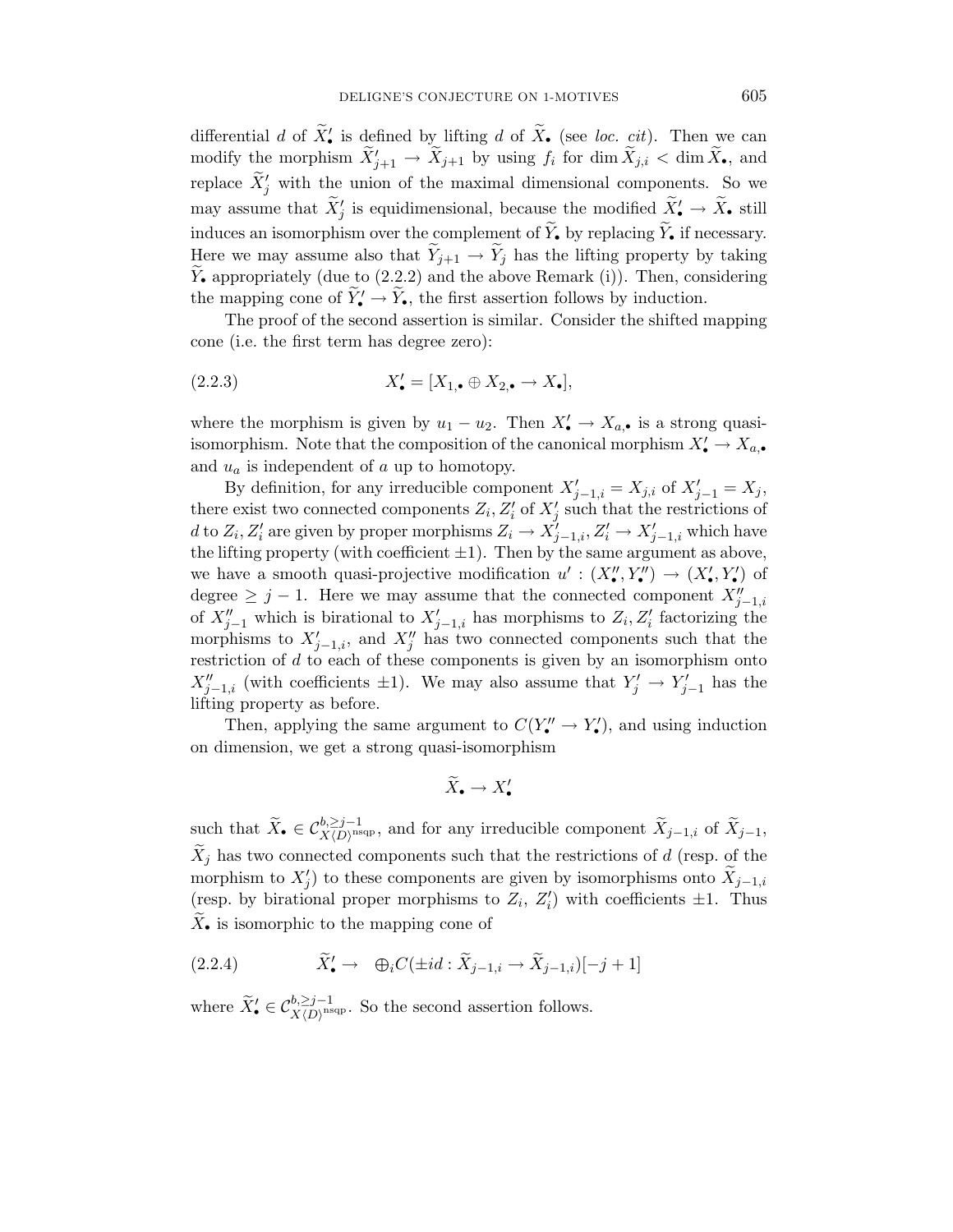Remark. It is not clear if for any  $u_i \in \mathcal{K}_{X(D)^{\text{nsqp}}}^{b,\geq j}(X_{\bullet})$  ( $i = 1, 2$ ) and  $v_a: u_2 \to u_1$ , there exists  $u_3 \in \mathcal{K}_{X(D)^{\text{nsqp}}}^{b, \geq j}(X_{\bullet})$  together with  $w: u_3 \to u_2$ such that  $v_1w = v_2w$ . This condition is necessary to define an inductive limit over the category  $\mathcal{K}_{X(D)^{nsqp}}^{b,\geq j}(X_{\bullet}).$  If we drop the condition on the degree  $\geq j$ , it can be proved for  $\mathcal{K}^b_{X(D)^{\text{nsqp}}}(X_{\bullet})$  by using the mapping cone (2.2.3). Indeed, let  $K_{i, \bullet}$  be the source of  $u_i$  for  $i = 1, 2$ , and  $K_{3, \bullet}$  the mapping cone of  $(v_1 - v_2, 0)$ :  $C(K_{2,\bullet} \rightarrow 0) \rightarrow C(K_{1,\bullet} \rightarrow K_{\bullet})[-2]$ , choosing a homotopy h such that  $dh + hd = u_1v_1 - u_1v_2$ . Then  $w : K_{3,\bullet} \to K_{2,\bullet}$  is given by the projection, and  $v_1w - v_2w : K_{3, \bullet} \to K_{1, \bullet}$  factors through a morphism  $(v_1 - v_2, 0) : K_{3, \bullet} \to C(K_{1, \bullet} \to K_{\bullet})[-1]$ , which is homotopic to zero.

2.3. COROLLARY. For a complex algebraic variety  $X$  and a closed subvariety  $Y$ , there is a canonical integral weight filtration  $W$  on the relative cohomology  $H^{j}(X, Y; \mathbb{Z})$ . Furthermore, it is defined by a quasi-projective resolution  $\overline{X}_{\bullet}\to C(\overline{Y}\to \overline{X})$  of degree  $\geq 0$  over  $\overline{X}\langle D\rangle,$  where  $\overline{X}$  is a compactification of  $X, \overline{Y}$  is the closure of Y in  $\overline{X}$ , and  $D = \overline{X} \setminus X$ .

*Remarks.* (i) The first assertion is due to Gillet and Soulé ([14, 3.1.2]) in the case X is proper (replacing  $X_{\bullet}$  with a simplicial resolution). It is expected that their integral weight filtration coincides with ours.

(ii) If  $X$  is proper, we have

(2.3.1) 
$$
W_{i-1}H^{i}(X,Y;\mathbb{Z}) = \text{Ker}(H^{i}(X,Y;\mathbb{Z}) \to H^{i}(X',\mathbb{Z}))
$$

for any resolution of singularities  $X' \to X$  (see also loc. cit.). Note that  $\pi^*: H^i(X', \mathbb{Z}) \to H^i(X'', \mathbb{Z})$  is injective for any birational proper morphism of smooth varieties  $\pi : X'' \to X'$ .

*Proof of*  $(2.3)$ . The canonical mixed Hodge structure on the relative cohomology can also be defined by using any quasi-projective resolution  $\overline{X}_{\bullet} \rightarrow$  $C(\overline{Y} \to \overline{X})$  as in [10]. This gives an integral weight filtration together with an integral weight spectral sequence

$$
(2.3.2) E_1^{p,q} = \oplus_{k \ge 0} H^{q-2k}(\widetilde{D}_{p+k}^k, \mathbb{Z})(-k) \Rightarrow H^{p+q}(X, \mathbb{Z}) = H^{p+q}(X, Y; \mathbb{Z}),
$$

where  $\widetilde{D}_j^k$  the disjoint union of the intersections of k irreducible components of  $D_i$ , and the cohomology is defined by taking the canonical flasque resolution of Godement in the analytic or Zariski topology. By (2.2) we get a set of integral weight filtrations on  $H^{j}(X, Y; \mathbb{Z})$  which is directed with respect to the natural ordering by the inclusion relation. Then this is stationary by the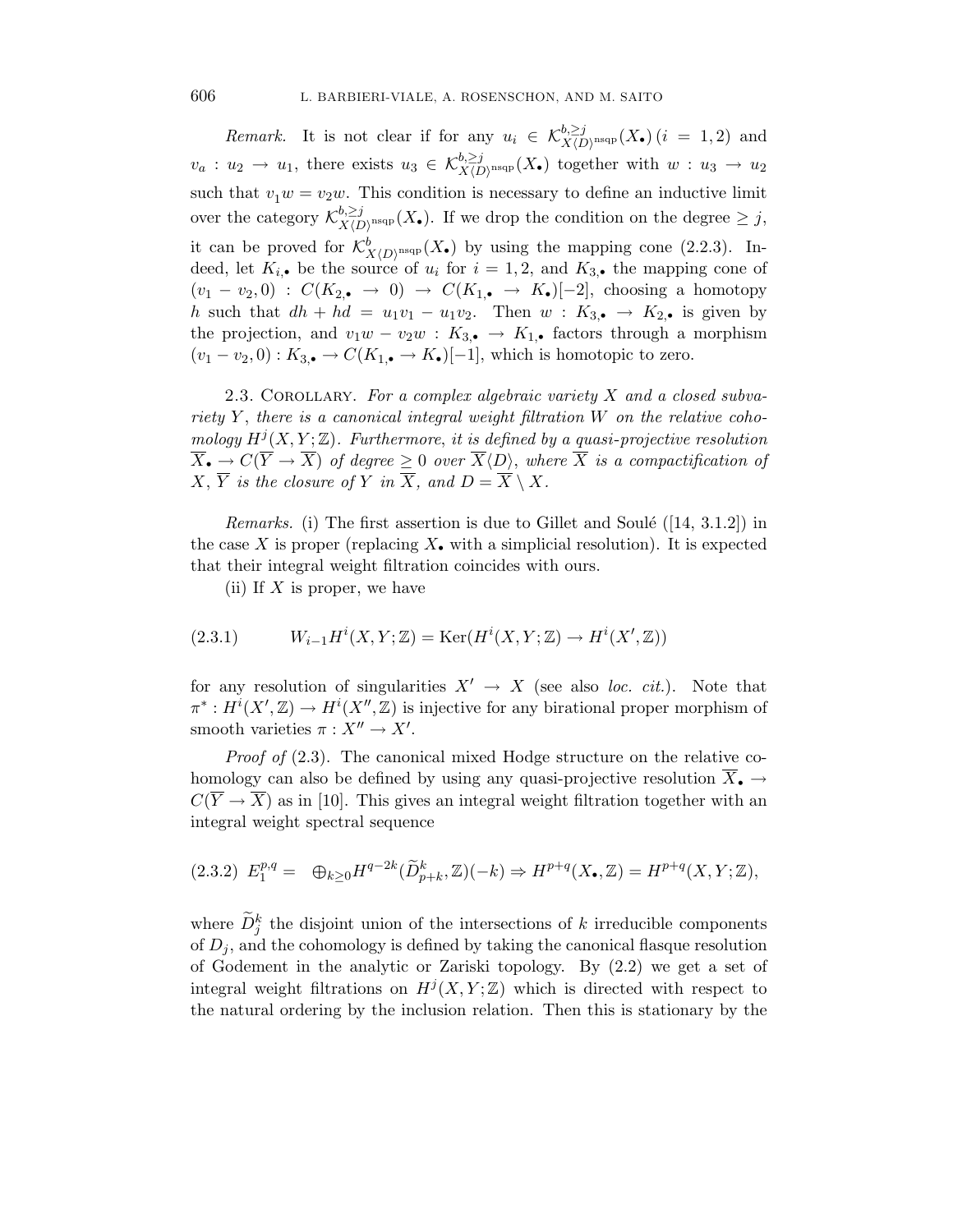noetherian property. (It is constant if X is proper; see  $(2.5)$  below.) By the proof of (2.2) the limit is independent of the choice of the compactification  $\overline{X}$ . So the assertion follows.

2.4. Definition. For a complex of k-varieties  $X_{\bullet}$  (see (2.1)), we define

(2.4.1) 
$$
Pic(X_{\bullet}) = H^{1}(X_{\bullet}, \mathcal{O}_{X_{\bullet}}^{*}) \text{ (see [2]).}
$$

The right-hand side is defined by taking the canonical flasque resolution of Godement which is compatible with the pull-back by the differential of  $X_{\bullet}$ . For a  $k$ -variety  $X$  and closed subvariety  $Y$ , we define the *derived relative Picard* groups by

(2.4.2) 
$$
\operatorname{Pic}(X,Y;i) = \lim_{\longrightarrow} \operatorname{Pic}(X_{\bullet}[i]),
$$

where the inductive limit is taken over  $X_{\bullet} \in \mathcal{K}_{X^{\text{nsqp}}}^b(C(Y \to X))$ . If Y is empty, **Pic** $(X, Y; i)$  will be denoted by **Pic** $(X, i)$ , and i will be omitted if  $i = 0$ .

Remark. We can define similarly the derived relative Chow cohomology group by

(2.4.3) 
$$
\mathbf{C}\mathbf{H}^p(X,Y;i) = \lim_{n \to \infty} H^{p+i}(X_{\bullet}, \mathcal{K}_p),
$$

where  $\mathcal{K}_p$  is the Zariski sheafification of Quillen's higher K-group. (In the case X is smooth proper and Y is empty, this is related to Bloch's higher Chow group for  $i = 0, -1.$ )

The following is a variant of a result of Gillet and Soulé  $[14, 3.1]$ , and gives a positive answer to the question in [2, 4.4.4].

2.5. PROPOSITION. Assume  $X$ ,  $Y$  proper. Then a strong quasi-isomorphism  $u: X''_{\bullet} \to X'_{\bullet}$  in  $C^b_{X^{\text{nsqp}}}$  induces (filtered) isomorphisms

$$
u^*: {\rm Pic}(X'_{\bullet}[i]) \to {\rm Pic}(X''_{\bullet}[i]), \quad u^*: (H^i(X'_{\bullet}, \mathbb{Z}), W) \to (H^i(X''_{\bullet}, \mathbb{Z}), W),
$$

where we assume  $k = \mathbb{C}$  for the second morphism. In particular, the inductive system in  $(2.4.2)$  is a constant system in this case.

*Proof.* It is sufficient to show that  $Pic(X_{\bullet}[i]) = 0$  and the  $E_1$ -complex  $Z\mathcal{E}_1^{\bullet,q}$  of the integral weight spectral sequence is acyclic, if  $X_{\bullet}$  is strongly acyclic and the  $X_i$  are smooth. (Note that the  $E_1$ -complex for W is compatible with the mapping cone.) Considering the  $E_1$ -complex of the spectral sequence

(2.5.1) 
$$
P E_1^{p,q} = H^q(X_p, \mathcal{O}_{X_p}^*) \Rightarrow H^{p+q}(X_{\bullet}, \mathcal{O}_{X_{\bullet}}^*),
$$

it is enough to show the acyclicity of the complexes  ${pE_1^{^{\bullet,q}}}$  and  ${zE_1^{^{\bullet,q}}}$  (where  $pE_1^{\bullet,q} = 0$  for  $q > 1$ ; see (2.5.3) below).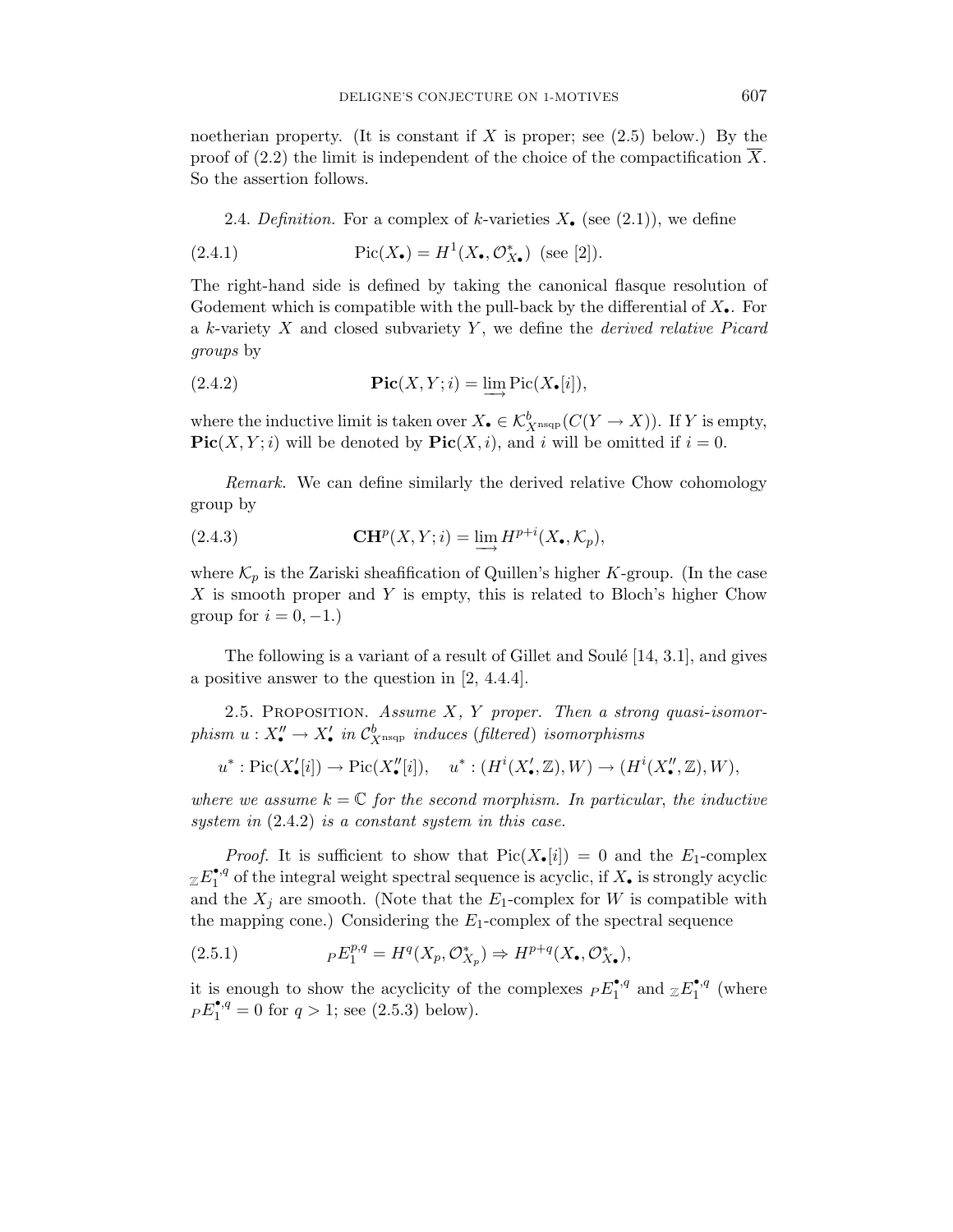By Gillet and Soulé  $([14, 1.2])$  this is further reduced to the acyclicity of the Gersten complex of  $X_{\bullet} \times V$  for any smooth proper variety V because it implies that the image of the complex  $X_{\bullet}$  in the category of complexes of varieties whose differentials and morphisms are given by correspondences is homotopic to zero. Since the functor associating the Gersten complex preserves homotopy, it is sufficient to show that the Gersten complex of

$$
Z' \to Z \oplus Y' \to Y
$$

is acyclic in the notation of  $(2.1.1)$  (replacing it by the product with V). Consider the subcomplex of the Gersten complex given by the points of  $Z'$ ,  $Z$ ,  $Y', Y$  contained in  $Z', Z, Z', Z$  respectively. It is clearly acyclic, and so is its quotient complex. This shows the desired assertion. (A similar argument works also for  $(2.4.3).$ 

Remark. Let X be a smooth irreducible k-variety, and  $k(X)$  the function field of X. For closed subvariety D, let  $k(X)_X^*$  and  $\mathbb{Z}_D$  denote the constant sheaf in the Zariski topology on X and D with stalk  $k(X)^*$  and Z respectively. Then we have a flasque resolution

(2.5.2) 
$$
0 \to \mathcal{O}_X^* \to k(X)_X^* \stackrel{\text{div}}{\to} \oplus_D \mathbb{Z}_D \to 0,
$$

where the direct sum is taken over irreducible divisors  $D$  on  $X$ . In particular, we get

(2.5.3) 
$$
H^{i}(X, \mathcal{O}_{X}^{*}) = 0 \text{ for } i > 1,
$$

(2.5.4) 
$$
R^{i}j_{*}\mathcal{O}_{X}^{*} = 0
$$
 for  $i > 0$ ,

for an open immersion  $j: U \to X$ .

2.6. Proposition. There is a canonical long exact sequence

$$
(2.6.1) \qquad \to \mathbf{Pic}(X,Y;i) \to \mathbf{Pic}(X,i) \to \mathbf{Pic}(Y,i) \to \mathbf{Pic}(X,Y;i+1) \to .
$$

Remark. This is an analogue of the localization sequence for higher Chow groups [7].

Proof of  $(2.6)$ . The long exact sequence is induced by the distinguished triangle

$$
\to Y \xrightarrow{i} X \to C(Y \to X) \to
$$

in  $\mathcal{K}_X^b$ , because for any quasi-projective resolutions  $u : X_{\bullet} \to X$  and  $v: Y_{\bullet} \to Y$ , there exists quasi-isomorphisms  $u': X'_{\bullet} \to X_{\bullet}$  and  $v': Y'_{\bullet} \to Y_{\bullet}$ together with  $i': Y'_{\bullet} \to X'_{\bullet}$  such that  $u \circ u' \circ i' = i \circ v \circ v'$  in  $\mathcal{K}^b_X$  by using the mapping cone (2.2.3).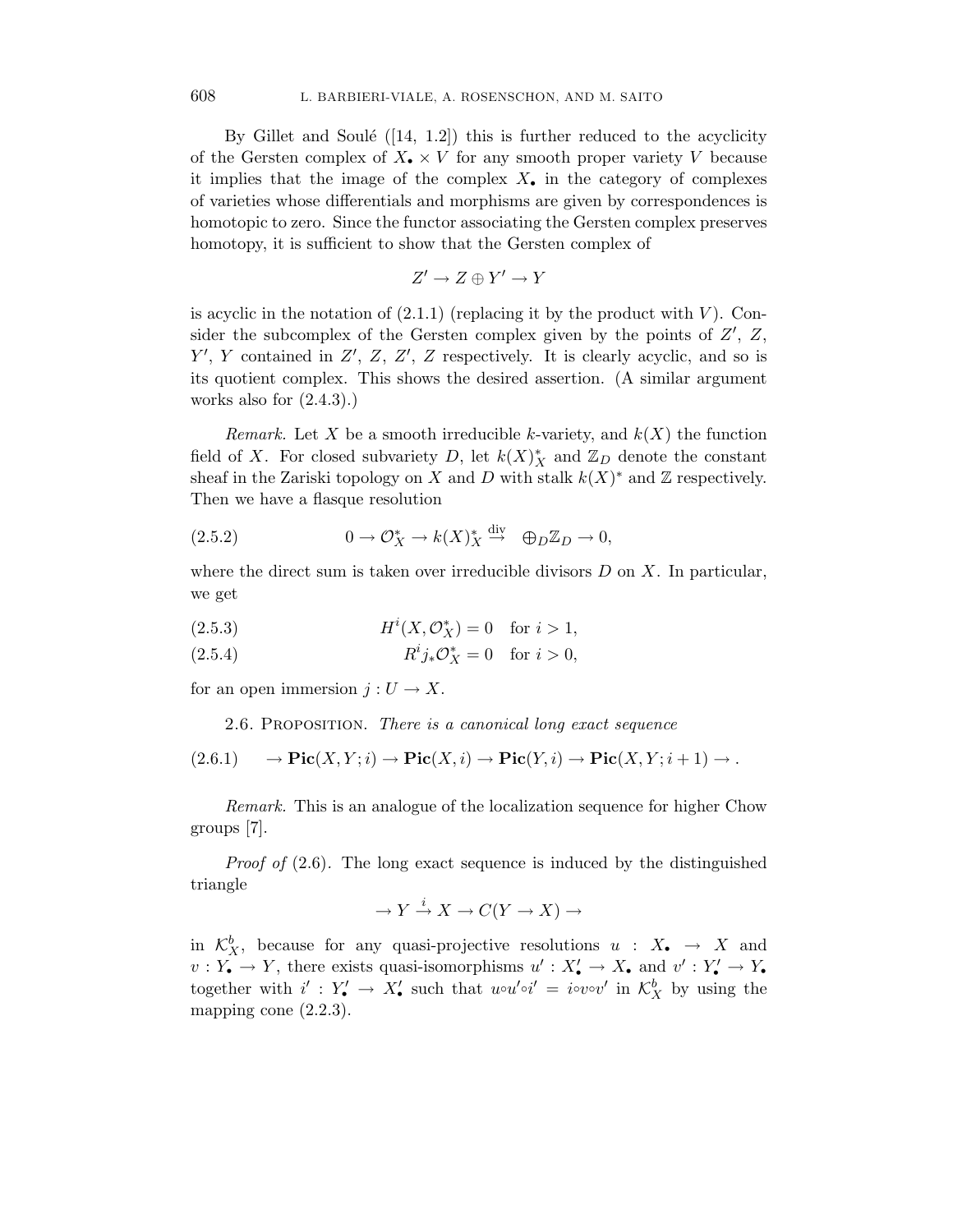2.7. Remark. Assume  $k = \mathbb{C}$  and X is proper. Let  $H^{i+2}_\mathcal{D}(X, Y; \mathbb{Z}(1))$ denote the relative Deligne cohomology. See [3] and also (5.2) below. Then we can show

(2.7.1) 
$$
\text{Pic}(X, Y; i) = H_{\mathcal{D}}^{i+2}(X, Y; \mathbb{Z}(1)) \text{ for } i \leq 0.
$$

This is analogous to the canonical isomorphisms for

$$
CH^{1}(X, i) = H_{2n-2+i}^{\text{AH}}(X, \mathbb{Z}(n-1))
$$

which holds for  $i > 0$  and any variety X of dimension n [31].

Assume X is proper and normal. Let  $\mathcal{H}_X^1 \mathbb{Z}(1)$  be the Zariski sheaf associated with the presheaf  $U \mapsto H^1(U, \mathbb{Z}(1))$ . By the Leray spectral sequence we get a natural injective morphism  $H_{\text{Zar}}^1(X, \mathcal{H}_X^1 \mathbb{Z}(1)) \to H^2(X, \mathbb{Z}(1)).$  See [1], [6]. Define a subgroup  $H_D^2(X, \mathbb{Z}(1))$ <sub>alg</sub> of the Deligne cohomology  $H_D^2(X, \mathbb{Z}(1))$ (see (4.2) below) by the cartesian diagram

$$
H_D^2(X, \mathbb{Z}(1))_{\text{alg}} \longrightarrow F^1 \cap H_{\text{Zar}}^1(X, \mathcal{H}_X^1 \mathbb{Z}(1))
$$
\n
$$
(2.7.2) \qquad \qquad \downarrow \qquad \qquad \downarrow
$$
\n
$$
H_D^2(X, \mathbb{Z}(1)) \longrightarrow F^1 \cap H^2(X, \mathbb{Z}(1)).
$$

Let  $X_{\bullet} \to X$  be a quasi-projective resolution. Then

(2.7.3) 
$$
H^2_{\mathcal{D}}(X,\mathbb{Z}(1))_{\text{alg}} = \text{Im}(\text{Pic}(X) \to \text{Pic}(X_{\bullet}) = H^2_{\mathcal{D}}(X,\mathbb{Z}(1))).
$$

Indeed, if we put  $NS(X_{\bullet}) := Im(Pic(X_{\bullet}) \rightarrow H^2(X,\mathbb{Z}(1)))$ , and similarly for  $NS(X)$ , this follows from a result of Biswas and Srinivas [6]:

(2.7.4) 
$$
NS(X) = F^{1} \cap H_{\text{Zar}}^{1}(X, \mathcal{H}_{X}^{1} \mathbb{Z}(1)),
$$

by using

$$
(2.7.5) \t\text{Coker}(\text{Pic}(X) \to \text{Pic}(X_{\bullet})) = \text{NS}(X_{\bullet})/\text{NS}(X).
$$

The last isomorphism follows from the morphism of long exact sequences

$$
H^{1}(X, \mathbb{Z}(1)) \longrightarrow H^{1}(X, \mathcal{O}_{X}) \longrightarrow Pic(X) \longrightarrow H^{2}(X, \mathbb{Z}(1))
$$
  
\n
$$
\parallel \qquad \qquad \downarrow \qquad \qquad \parallel \qquad \qquad \parallel
$$
  
\n
$$
H^{1}(X_{\bullet}, \mathbb{Z}(1)) \longrightarrow H^{1}(X_{\bullet}, \mathcal{O}_{X_{\bullet}}) \longrightarrow Pic(X_{\bullet}) \longrightarrow H^{2}(X_{\bullet}, \mathbb{Z}(1))
$$

because (∗) is surjective by Hodge theory [10] (considering the canonical morphisms of  $H^1(X,\mathbb{C})$  to the source and the target of  $(*)$ ).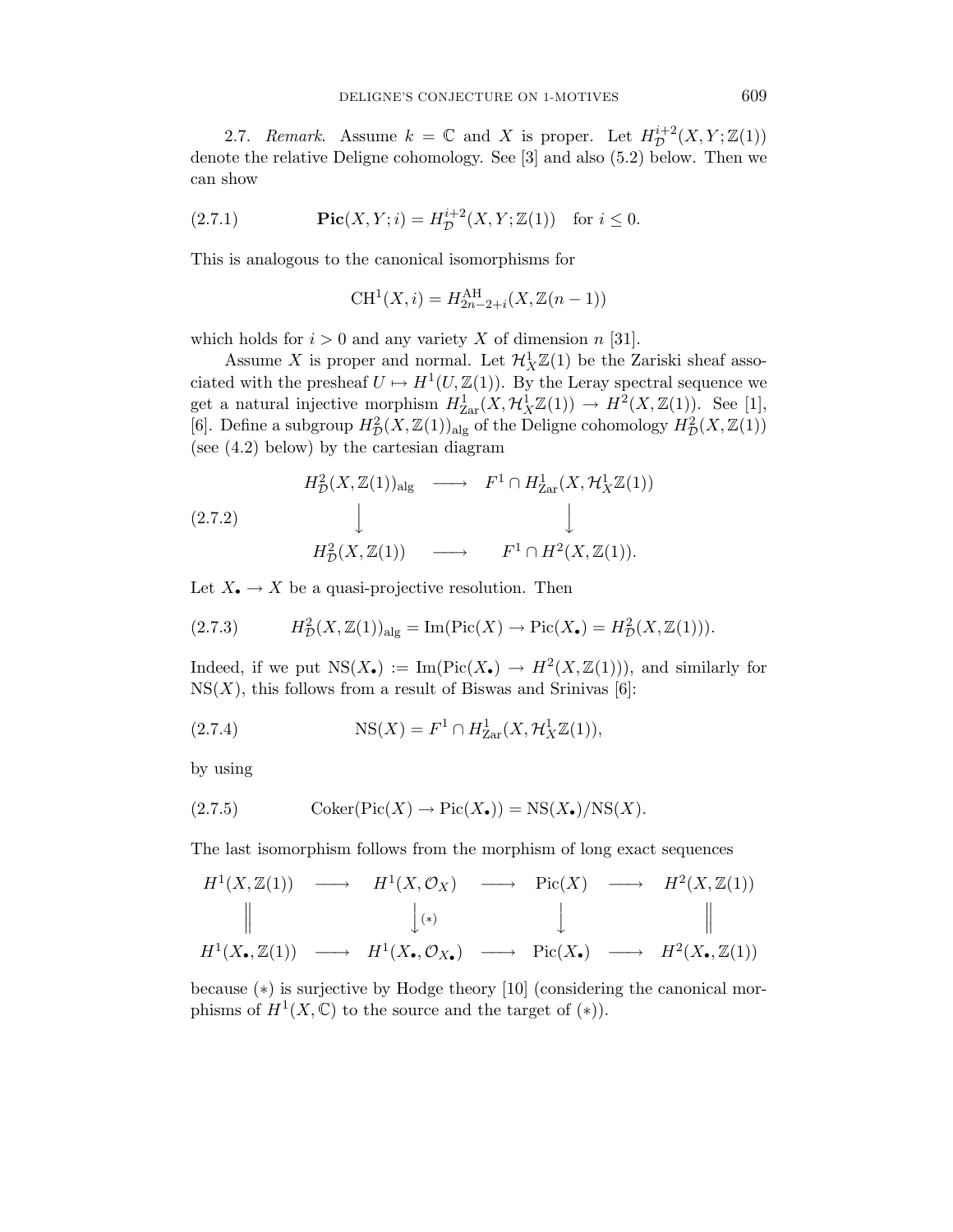#### **3. Construction**

We construct 1-motives associated with a complex of varieties, and show the compatibility for the *l*-adic and de Rham realizations. We assume  $k$  is an algebraically closed field of characteristic zero.

3.1. With the notation of (2.1), let  $X_{\bullet} \in \mathcal{C}_k$  be a complex of smooth k-varieties (see (2.1)), and  $\overline{X}_\bullet$  a smooth compactification of  $X_\bullet$  such that  $D_p := \overline{X}_p \setminus X_p$  is a divisor with simple normal crossings. We assume  $X_{\bullet}$  is bounded below. The reader can also assume that  $(\overline{X}_{\bullet}, D_{\bullet})$  is the mapping cone  $(\overline{Y}_\bullet, D'_\bullet) \to (\overline{X}_\bullet, D_\bullet)$  of simplicial resolutions of  $f : (\overline{Y}, D') \to (\overline{X}, D)$ (see [10]), where  $\overline{X}, \overline{Y}$  are proper k-varieties with closed subvarieties  $D, D'$ such that  $D' = f^{-1}(D)$ .

Let  $j: X_{\bullet} \to \overline{X}_{\bullet}$  denote the inclusion. Put

$$
\mathcal{K} = \Gamma(\overline{X}_{\bullet}, \mathcal{C}^{\bullet}(j_*\mathcal{O}_{X_{\bullet}}^*)),
$$

where  $C^{\bullet}$  is the canonical flasque resolution of Godement in the Zariski topology.

We define a *cofiltration* 

 $^oW^{\prime p}X_{\bullet}$ 

to be the quotient complexes of  $X_{\bullet}$  consisting of  $X_i$  for  $i \geq p$  (and empty otherwise). This is similar to the filtration "bête"  $\sigma$  in [10]. It induces a decreasing filtration  $W'$  on  $K$  such that

$$
W'^{i} \mathcal{K} = \Gamma({}^o W'^{i} \overline{X}_{\bullet}, \mathcal{C}^{\bullet}(j_* \mathcal{O}_{X\bullet}^*))).
$$

We define a cofiltration  $\partial W''^j X$ , for  $j = -1, 0, 1$  by

$$
{}^{o}W''^{-1}X_{\bullet}=X_{\bullet}, \quad {}^{o}W''^{0}X_{\bullet}=\overline{X}_{\bullet}, \quad {}^{o}W''^{1}X_{\bullet}=\emptyset.
$$

Since this depends on the compactification  $\overline{X}_{\bullet}$ , it is also denoted by

$$
{}^oW''^j\overline{X}_\bullet\langle D_\bullet\rangle
$$

so that

$$
{}^{o}W''^{-1}\overline{X}_{\bullet}\langle D_{\bullet}\rangle=\overline{X}_{\bullet}\langle D_{\bullet}\rangle,\quad {}^{o}W''^{0}\overline{X}_{\bullet}\langle D_{\bullet}\rangle=\overline{X}_{\bullet},\quad {}^{o}W''^{1}\overline{X}_{\bullet}\langle D_{\bullet}\rangle=\emptyset.
$$

This corresponds to a decreasing filtration  $W''$  on  $K$  such that

$$
W''^{-1}\mathcal{K} = \mathcal{K}, \quad W''^{0}\mathcal{K} = \Gamma(\overline{X}_{\bullet}, \mathcal{C}^{\bullet}(\mathcal{O}_{\overline{X}_{\bullet}}^{\ast})), \quad W''^{1}\mathcal{K} = 0.
$$

Then  $\text{Gr}_{W''}^{-1} \mathcal{K}$  is quasi-isomorphic to  $\Gamma(\widetilde{D}_{\bullet}, \mathbb{Z})$ , and  $\Gamma(\widetilde{D}_p, \mathbb{Z}) \simeq \mathbb{Z}^{\oplus r_p}$ , where  $\widetilde{D}_{\bullet}$ is the normalization of  $D_{\bullet}$ , and  $r_p$  is the number of irreducible components of  $D_p$ . (Indeed, a constant sheaf on an irreducible variety is flasque in the Zariski topology.)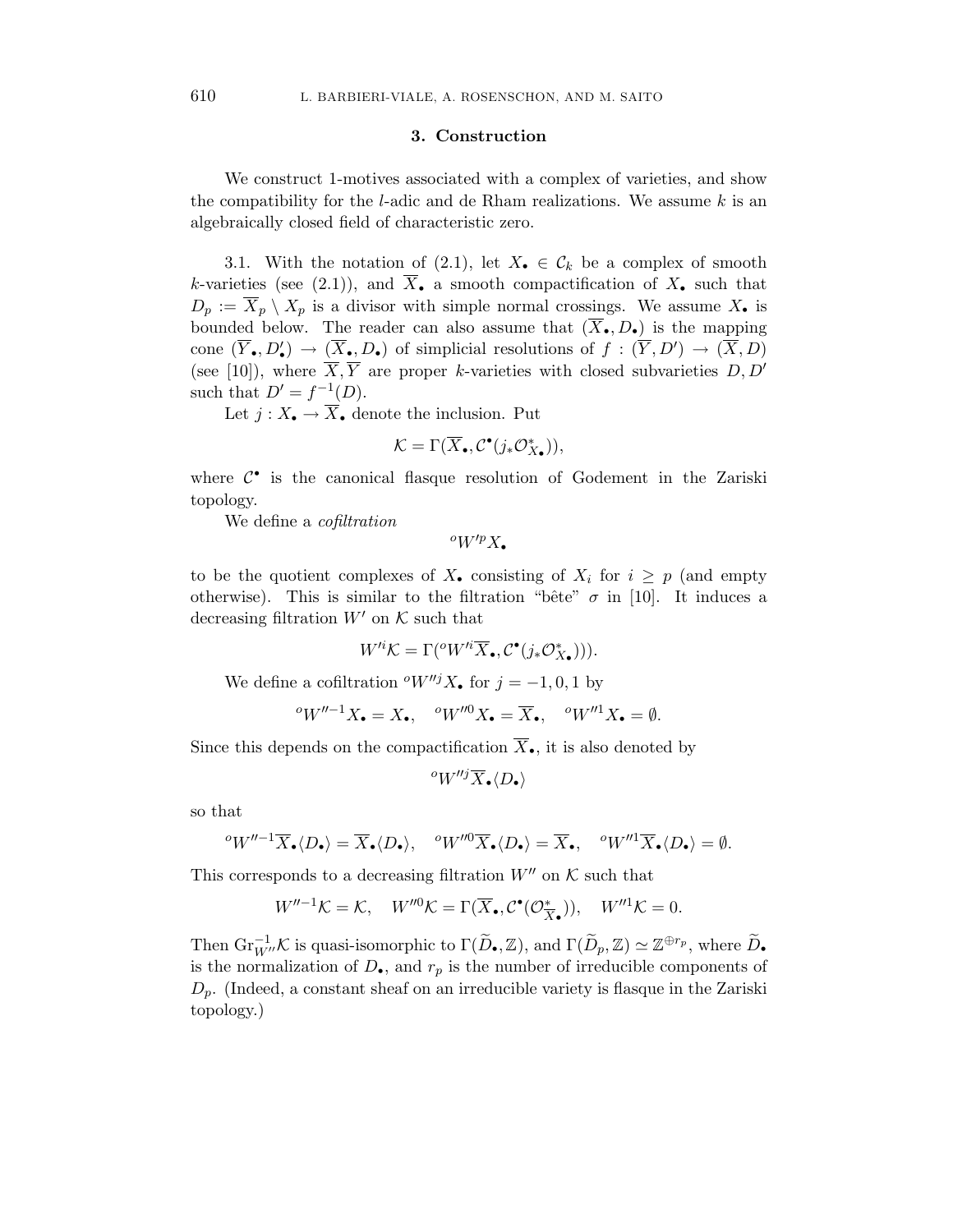Let W be the convolution of W' and W" (i.e.,  $W^r = \sum_{i+j=r} W'^i \cap W''^j$ ) so that

$$
\mathrm{Gr}_{W}^{r} \mathcal{K} = \oplus_{i+j=r} \mathrm{Gr}_{W'}^{i} \mathrm{Gr}_{W''}^{j} \mathcal{K},
$$

(see [5, 3.1.2]). This corresponds to the cofiltration  $\alpha W^r$  such that

$$
{}^oW^rX_\bullet\text{ (or }\, {}^oW^r\overline{X}_\bullet\langle D_\bullet\rangle)
$$

consists of  $X_i$  (or  $X_{\bullet} \langle D_{\bullet} \rangle$ ) for  $i > r$ , and  $X_r$  for  $i = r$ . Then we have a natural quasi-isomorphism

(3.1.1) 
$$
\Gamma(\overline{X}_r, \mathcal{C}^{\bullet}(\mathcal{O}_{\overline{X}_r}^{\ast}))[-r] \oplus \Gamma(\widetilde{D}_{r+1}, \mathbb{Z})[-r-1] \to \mathrm{Gr}_{W}^{r} \mathcal{K}.
$$

Hence  $H^j \text{Gr}_W^r \mathcal{K}$  vanishes unless  $j = r$  or  $r + 1$ , and

$$
(3.1.2) \quad H^r \text{Gr}_W^r \mathcal{K} = \Gamma(\overline{X}_r, \mathcal{O}_{\overline{X}_r}^*), \quad H^{r+1} \text{Gr}_W^r \mathcal{K} = \text{Pic}(\overline{X}_r) \oplus \Gamma(\widetilde{D}_{r+1}, \mathbb{Z}),
$$

where  $Pic(\overline{X}_r) = H^1(\overline{X}_r, \mathcal{O}_{\overline{X}_r}^*)$  is the Picard group of  $\overline{X}_r$ .

Let  $\mathcal{K}' = \mathrm{Gr}_{W''}^0 \mathcal{K} = \Gamma(\overline{X}_\bullet, \mathcal{C}^\bullet(\mathcal{O}_{\overline{X}_\bullet}^*))$  with the induced filtration W. Then we have the spectral sequence

(3.1.3) 
$$
E_1^{p,q} = \begin{cases} H^q(\overline{X}_p, \mathcal{O}_{\overline{X}_p}^*) & \text{for } p \ge r \\ 0 & \text{for } p < r \end{cases} \Rightarrow H^{p+q}(W^r\mathcal{K}'),
$$

which degenerates at  $E_3$ . We define

$$
P_{\geq r}(\overline{X}_{\bullet} \langle D_{\bullet} \rangle) := H^{r+1}(W^r \mathcal{K}) = \text{Pic}({}^o W^r X_{\bullet}[r]),
$$
  
\n
$$
P_r(\overline{X}_{\bullet} \langle D_{\bullet} \rangle) := H^{r+1}(\text{Gr}_W^r \mathcal{K}) = \text{Pic}(\overline{X}_r) \oplus \Gamma(\widetilde{D}_{r+1}, \mathbb{Z}),
$$
  
\n
$$
P_{\geq r}(\overline{X}_{\bullet}) := H^{r+1}(W^r \mathcal{K}') = \text{Pic}({}^o W^r \overline{X}_{\bullet}[r]),
$$
  
\n
$$
P_r(\overline{X}_{\bullet}) := H^{r+1}(\text{Gr}_W^r \mathcal{K}') = \text{Pic}(\overline{X}_r).
$$

Then we have an exact sequence

$$
0 \to P_{\geq r}(\overline{X}_{\bullet}) \to P_{\geq r}(\overline{X}_{\bullet} \langle D_{\bullet} \rangle) \to \Gamma(\widetilde{D}_{r+1}, \mathbb{Z}).
$$

By (3.2) below,  $P_{\geq r}(\overline{X}_{\bullet})$  has a structure of algebraic group  $\mathcal{P}_{\geq r}(\overline{X}_{\bullet})$ (locally of finite type) such that the identity component is a semiabelian variety. (This is well-known for  $P_r(\overline{X}_{\bullet})$ .) Let  $P_{\geq r}(\overline{X}_{\bullet})^0$  denote the identity component of  $P_{\geq r}(\overline{X}_{\bullet})$ . This is identified with  $P_{\geq r}(\overline{X}_{\bullet} \langle D_{\bullet} \rangle)^0$  by the above exact sequence (and similarly for  $P_r(\overline{X}_\bullet^0), P_r(\overline{X}_\bullet \langle D_\bullet \rangle)^0$ ).

By the boundary map  $\partial$  of the long exact sequence associated with

$$
\to W^{r-1}K \to W^{r-2}K \to \text{Gr}_{W}^{r-2}K \to
$$

we get a commutative diagram

$$
(3.1.4)
$$
\n
$$
P_{r-2}(\overline{X}_{\bullet})^{0} \longrightarrow P_{r-2}(\overline{X}_{\bullet}\langle D_{\bullet}\rangle) \longrightarrow P_{r-2}(\overline{X}_{\bullet}\langle D_{\bullet}\rangle)/P_{r-2}(\overline{X}_{\bullet})^{0}
$$
\n
$$
\downarrow \partial \qquad \qquad \downarrow \partial \qquad \qquad \downarrow \partial
$$
\n
$$
P_{\geq r-1}(\overline{X}_{\bullet})^{0} \longrightarrow P_{\geq r-1}(\overline{X}_{\bullet}\langle D_{\bullet}\rangle) \longrightarrow P_{\geq r-1}(\overline{X}_{\bullet}\langle D_{\bullet}\rangle)/P_{\geq r-1}(\overline{X}_{\bullet})^{0}.
$$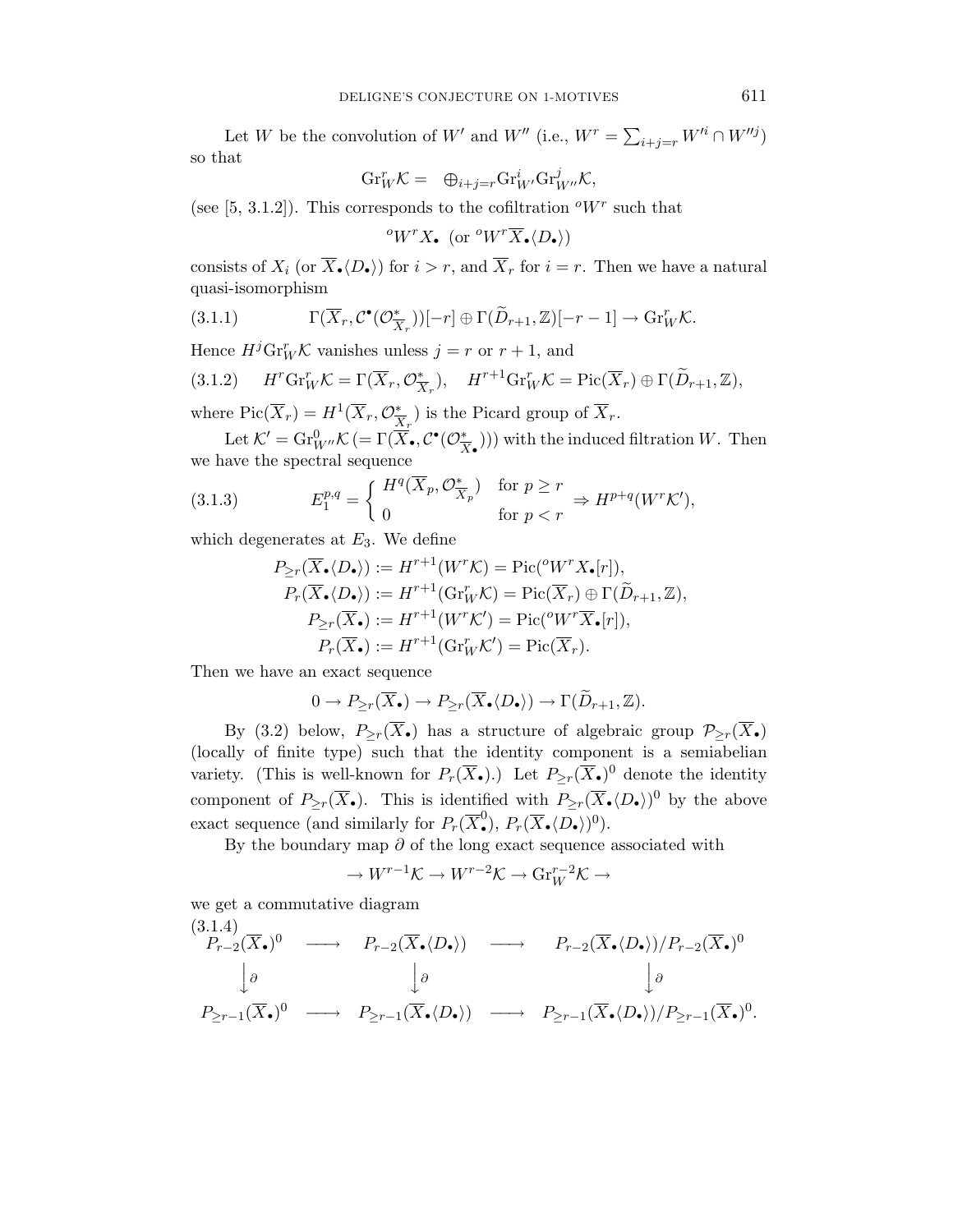Let  $\Gamma'_r(X_{\bullet} \langle D_{\bullet} \rangle)$  be the kernel of the right vertical morphism of (3.1.4). Put

$$
NS(\overline{X}_{\bullet}\langle D_{\bullet}\rangle)^{j} := P_{j}(\overline{X}_{\bullet}\langle D_{\bullet}\rangle)/P_{j}(\overline{X}_{\bullet})^{0} = NS(\overline{X}_{j}) \oplus \Gamma(\widetilde{D}_{j+1}, \mathbb{Z}),
$$

where

$$
NS(\overline{X}_j) := Pic(\overline{X}_j)/ Pic(\overline{X}_j)^0 = HomMHS(\mathbb{Z}, H^2(\overline{X}_j, \mathbb{Z})(1)).
$$

Then  $(\text{NS}(\overline{X}_{\bullet} \langle D_{\bullet} \rangle)^{\bullet}, d^{\ast})$  is the single complex associated with a double complex such that one of the differentials is the Gysin morphism

$$
\Gamma(\widetilde{D}_{j+1}, \mathbb{Z}) \to \text{NS}(\overline{X}_{j+1}).
$$

Since  $d^2 = 0$ ,  $d^*$  induces a morphism

(3.1.5) 
$$
d^* : \text{NS}(\overline{X}_{\bullet} \langle D_{\bullet} \rangle)^{r-3} \to \Gamma'_r(\overline{X}_{\bullet} \langle D_{\bullet} \rangle).
$$

We define

$$
\Gamma_r(\overline{X}_{\bullet}\langle D_{\bullet} \rangle) = \text{Coker}(d^* : \text{NS}(\overline{X}_{\bullet}\langle D_{\bullet} \rangle)^{r-3} \to \Gamma'_r(\overline{X}_{\bullet}\langle D_{\bullet} \rangle)),
$$
  

$$
G_r(\overline{X}_{\bullet}\langle D_{\bullet} \rangle) = \text{Coker}(\partial : \mathcal{P}_{r-2}(\overline{X}_{\bullet})^0 \to \mathcal{P}_{\geq r-1}(\overline{X}_{\bullet})^0),
$$

where  $\Gamma_r(\overline{X}_\bullet\langle D_\bullet\rangle), \Gamma'_r(\overline{X}_\bullet\langle D_\bullet\rangle)$  are identified with locally finite commutative group schemes. Then (3.1.4) induces morphisms

$$
\Gamma'_r(\overline{X}_\bullet\langle D_\bullet\rangle)\to G_r(\overline{X}_\bullet\langle D_\bullet\rangle), \quad \Gamma_r(\overline{X}_\bullet\langle D_\bullet\rangle)\to G_r(\overline{X}_\bullet\langle D_\bullet\rangle),
$$

which define respectively

$$
M'_r(\overline{X}_{\bullet}\langle D_{\bullet} \rangle), \quad M_r(\overline{X}_{\bullet}\langle D_{\bullet} \rangle).
$$

(This construction is equivalent to the one in [26].)

*Remark.* By (3.1.3),  $P_{\geq r}(\overline{X}_{\bullet})$  is identified with the group of isomorphism classes of  $(L, \gamma)$  where L is a line bundle on  $\overline{X}_r$  and

$$
\gamma: \mathcal{O}_{\overline{X}_{r+1}} \xrightarrow{\sim} d^*L
$$

is a trivialization such that

$$
d^*\gamma: d^*\mathcal{O}_{\overline{X}_{r+1}}(=\mathcal{O}_{\overline{X}_{r+2}}) \stackrel{\sim}{\to} (d^2)^*L = \mathcal{O}_{\overline{X}_{r+2}}
$$

is the identity morphism. (Note that  $d^*L$  is defined by using tensor of line bundles.) See also [2], [26].

For the construction of the group scheme  $\mathcal{P}_{\geq r}(\overline{X}_{\bullet})$ , we need Grothendieck's theory of representable group functors (see [15], [23]) as follows:

3.2. Theorem. There exists a k-group scheme locally of finite type  $\mathcal{P}_{\geq r}(\overline{X}_{\bullet})$  such that the group of its k-valued points is isomorphic to  $P_{\geq r}(\overline{X}_{\bullet})$ . Moreover,  $\mathcal{P}_{\geq r}(\overline{X}_{\bullet})$  has the following universal property: For any k-variety S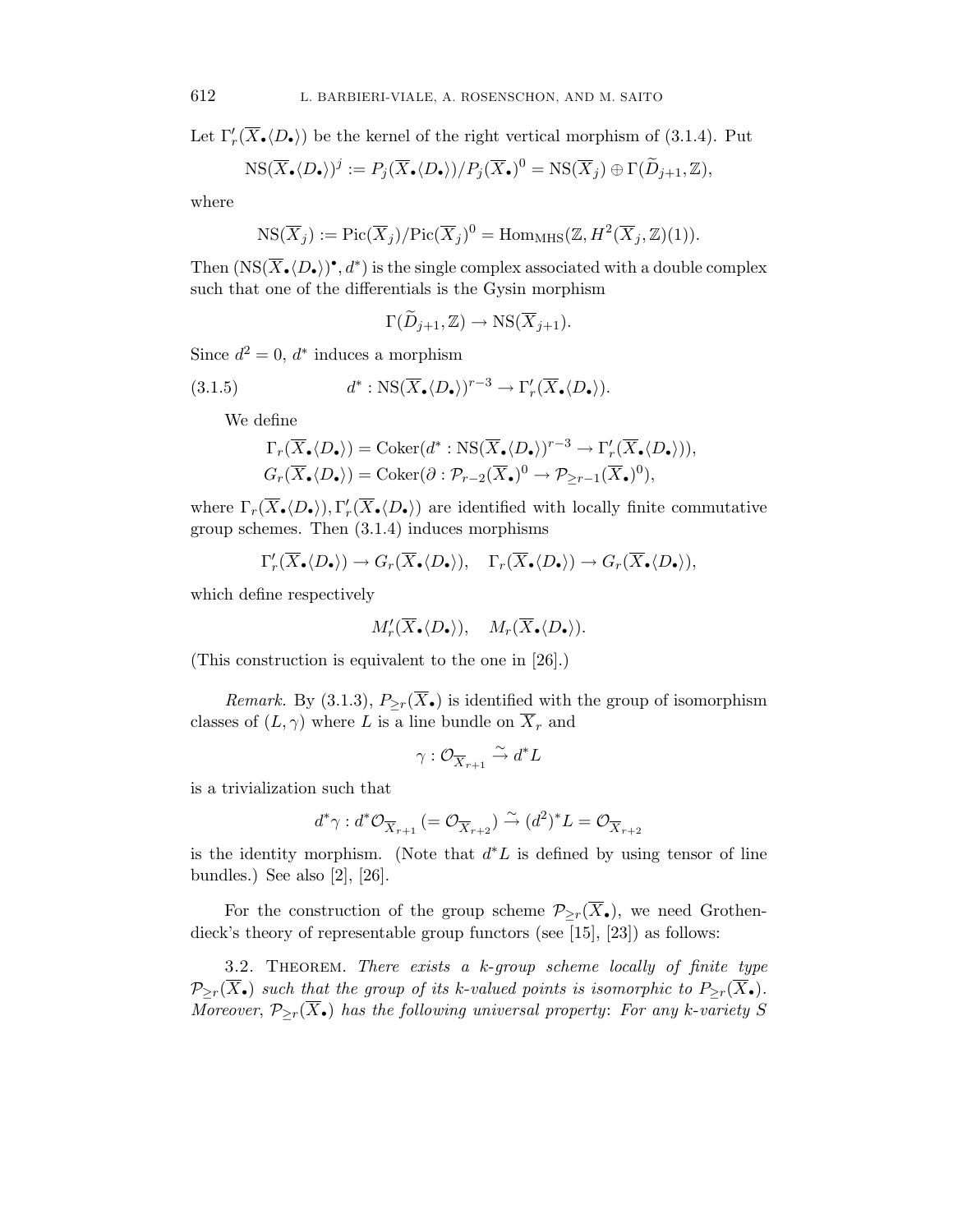and any  $(L, \gamma) \in P_{\geq r}(\overline{X}_{\bullet} \times_k S)$  as above, the set-theoretic map  $S(k) \to P_{\geq r}(\overline{X}_{\bullet})$ obtained by restricting  $(L, \gamma)$  to the fiber at  $s \in S(k)$  comes from a morphism of k-schemes  $S \to \mathcal{P}_{\geq r}(\overline{X}_{\bullet}).$ 

Proof. Essentially the same as in [2]. (This also follows from [24], see Remark after (3.3).)

Remark. We can easily construct a k-scheme locally of finite type S and  $(L, \gamma) \in P_{\geq r}(\overline{X}_{\bullet} \times_k S)$  such that the associated map  $f : S(k) \to P_{\geq r}(\overline{X}_{\bullet})$ is surjective by using the theory of Hilbert scheme. Then  $P_{\geq r}(\overline{X}_{\bullet})$  has at most unique structure of k-algebraic group such that  $f$  is algebraic. But it is nontrivial that this really gives an algebraic structure on  $P_{\geq r}(\overline{X}_{\bullet})$ , because it is even unclear if the inverse image of a closed point is a closed variety for example. The independence of the choice of  $(L, \gamma)$  and S is also nontrivial. So we have to use Grothendieck's general theory using sheafification in the fppf (faithfully flat and of finite presentation) topology.

If  $k = \mathbb{C}$ , we can prove (3.2) (for smooth varieties S) by using Hodge theory. See (5.3). In fact, this implies an isomorphism between the semiabelian parts of 1-motives (see also Remark after (5.3)). But this proof of (3.2) is not algebraic, and cannot be used to prove Deligne's conjecture.

3.3. LEMMA. The identity component  $\mathcal{P}_{\geq r}(\overline{X}_{\bullet})^0$  is a semiabelian variety.

Proof. With the notation of (3.1), let

$$
T_r(\overline{X}_{\bullet}) = H^r(\Gamma(\overline{X}_{\bullet}, \mathcal{O}_{\overline{X}_{\bullet}}^{\ast})), \quad \overline{P}_r(\overline{X}_{\bullet}) = \text{Ker}(d^* : \text{Pic}(\overline{X}_r) \to \text{Pic}(\overline{X}_{r+1})).
$$

Then (3.1.3) induces an exact sequence

$$
(3.3.1) \t 0 \to T_{r+1}(\overline{X}_{\bullet}) \to P_{\geq r}(\overline{X}_{\bullet}) \to \overline{P}_r(\overline{X}_{\bullet}) \to T_{r+2}(\overline{X}_{\bullet}) \to .
$$

Let  $T_r(\overline{X}_{\bullet})^0$ ,  $\overline{P}_r(\overline{X}_{\bullet})^0$  denote the identity components of  $T_r(\overline{X}_{\bullet})$ ,  $\overline{P}_r(\overline{X}_{\bullet})$ . Then (3.3.1) induces a short exact sequence

(3.3.2) 
$$
0 \to T_{r+1}(\overline{X}_{\bullet})' \to P_{\geq r}(\overline{X}_{\bullet})^0 \to \overline{P}_r(\overline{X}_{\bullet})^0 \to 0,
$$

where  $T_{r+1}(\overline{X}_{\bullet})'$  is a subgroup of  $T_{r+1}(\overline{X}_{\bullet})$  with finite index. This gives a structure of semiabelian variety

(3.3.3) 
$$
0 \to T_{r+1}(\overline{X}_{\bullet})^0 \to P_{\geq r}(\overline{X}_{\bullet})^0 \to \overline{P}_r(\overline{X}_{\bullet})' \to 0,
$$

with an isogeny of abelian varieties

$$
(3.3.4) \t 0 \to T_{r+1}(\overline{X}_{\bullet})'/T_{r+1}(\overline{X}_{\bullet})^0 \to \overline{P}_r(\overline{X}_{\bullet})' \to \overline{P}_r(\overline{X}_{\bullet})^0 \to 0.
$$

Remark. The representability of the Picard functor follows also from [24, Prop. 17.4], using (3.3.3). See also [26].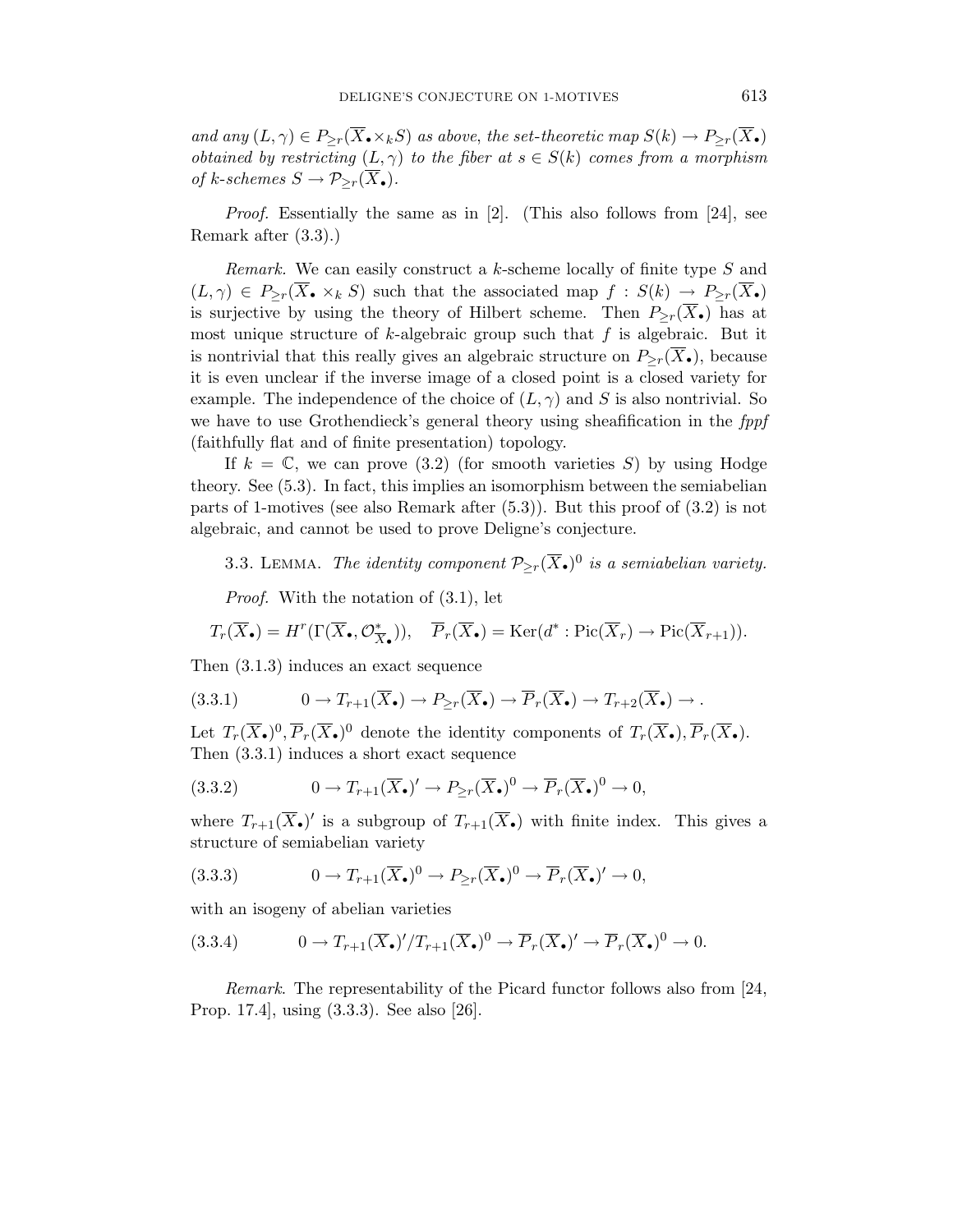3.4. THEOREM. With the notation of (3.1), let  $W_2H_{(1)}^r(X,Y;\mathbb{Z}_l)$  be the  $\mathbb{Z}_l$ -submodule of  $W_2H^r_{\text{\'et}}(X,Y;\mathbb{Z}_l)$  whose image in  $\mathrm{Gr}^2_WH^r_{\text{\'et}}(X,Y;\mathbb{Z}_l)$  is generated by the image of  $\Gamma'_r(X_{\bullet} \langle D_{\bullet} \rangle)$  under the cycle map. Then there is a canonical isomorphism

$$
r_l(M_r(X, Y))_{\text{fr}}(-1) = W_2 H_{(1)}^r(X, Y; \mathbb{Z}_l)_{\text{fr}}
$$

compatible with the weight filtration W.

*Proof.* Note first that W is defined by using a resolution  $\overline{X}_{\bullet}$  in (2.3), and  $X_{\bullet} := \overline{X}_{\bullet} \setminus D_{\bullet}$  will be denoted sometimes by  $\overline{X}_{\bullet} \langle D_{\bullet} \rangle$  as in (3.1). Let

$$
\mathcal{K}_{\text{\'et}} = \Gamma(X_{\bullet}, C_{\text{\'et}}^{\bullet}(\mathbb{G}_m)),
$$

where  $C_{\text{\'et}}^{\bullet}$  denotes the canonical flasque resolution of Godement in the étale topology. Then  $\mathcal{K}_{\text{\'et}}$  has a filtration W in a generalized sense, which is induced by the cofiltration  $\mathcal{O}_W$  in (3.1) so that

$$
W^{j} \mathcal{K}_{\text{\'et}} = \Gamma(X_{\bullet}^{j}, C_{\text{\'et}}^{\bullet}(\mathbb{G}_{m})),
$$

where  $X_{\bullet}^{j} := {}^{\text{\o}} W^j \overline{X}_{\bullet} \langle D_{\bullet} \rangle$ . We define

$$
\mathcal{K}_{\text{\'et}}(r,n) = C(W^{r-1}\mathcal{K}_{\text{\'et}} \stackrel{n}{\to} W^{r-2}\mathcal{K}_{\text{\'et}}),
$$

and similarly for  $\mathcal{K}(r, n)$  in the Zariski topology.

By the Kummer sequence  $0 \to \mu_n \to \mathbb{G}_m \stackrel{n}{\to} \mathbb{G}_m \to 0$ , we have

$$
H^i_{\text{\'et}}(X^j_{\bullet},\mu_n) = H^{i-1}(C(W^j\mathcal{K}_{\text{\'et}} \stackrel{n}{\to} W^j\mathcal{K}_{\text{\'et}})).
$$

Note that the étale cohomology  $H^i_{\text{\'et}}(X^j_\bullet,\mu_n)$  has the weight filtration  $W,$  and

(3.4.1)  $W_{q-2}H_{\text{\'et}}^i(X_{\bullet}^j, \mu_n) = \text{Im}(H_{\text{\'et}}^i(X_{\bullet}^{i-q}, \mu_n) \to H_{\text{\'et}}^i(X_{\bullet}^j, \mu_n))$ 

for  $q \leq 2$  and  $i - q \geq j$  as in (4.4.2). Here the shift of W by 2 comes from the Tate twist  $\mu_n$ . We define

$$
E'(r,n) = \text{Im}(H^{r-1}\mathcal{K}_{\text{\'et}}(r,n) \to H_{\text{\'et}}^r(X^{r-2}_*,\mu_n)),
$$
  
\n
$$
N(r,n) = \text{Im}(\partial : H^{r-1}\text{Gr}_{W}^{r-2}\mathcal{K}_{\text{\'et}} \to H_{\text{\'et}}^r(X^{r-2}_*,X^{r-1}_*,\mu_n))
$$
  
\n
$$
= \text{Coker}(n : H^{r-1}\text{Gr}_{W}^{r-2}\mathcal{K}_{\text{\'et}} \to H^{r-1}\text{Gr}_{W}^{r-2}\mathcal{K}_{\text{\'et}})),
$$

where  $\text{Gr}_{W}^{r-2} \mathcal{K}_{\text{\text{\'et}}}$  and  $X_{\bullet}^{r-2}/X_{\bullet}^{r-1} := \text{Gr}_{\circ W}^{r-2} \overline{X}_{\bullet} \langle D_{\bullet} \rangle$  are defined by using the mapping cones, and  $\partial$  is induced by the boundary map of the Kummer sequence, and gives the cycle map. Note that

$$
H^{r-1} \text{Gr}_{W}^{r-2} \mathcal{K}_{\text{\'et}} = \text{Pic}(\overline{X}_{r-2}) \oplus \Gamma(\widetilde{D}_{r-1}, \mathbb{Z}),
$$
  

$$
H_{\text{\'et}}^{r}(X_{\bullet}^{r-2}/X_{\bullet}^{r-1}, \mu_{n}) = H_{\text{\'et}}^{2}(\overline{X}_{r-2}, \mu_{n}) \oplus H^{0}(\widetilde{D}_{r-1}, \mathbb{Z}/n),
$$

using Hilbert's theorem 90 for the first and the local cohomology for the second. Let

$$
N'(r,n) = N(r,n) \cap \ker(H_{\text{\'et}}^r(X_{\bullet}^{r-2}/X_{\bullet}^{r-1},\mu_n) \to H_{\text{\'et}}^{r+1}(X_{\bullet}^{r-1},\mu_n)).
$$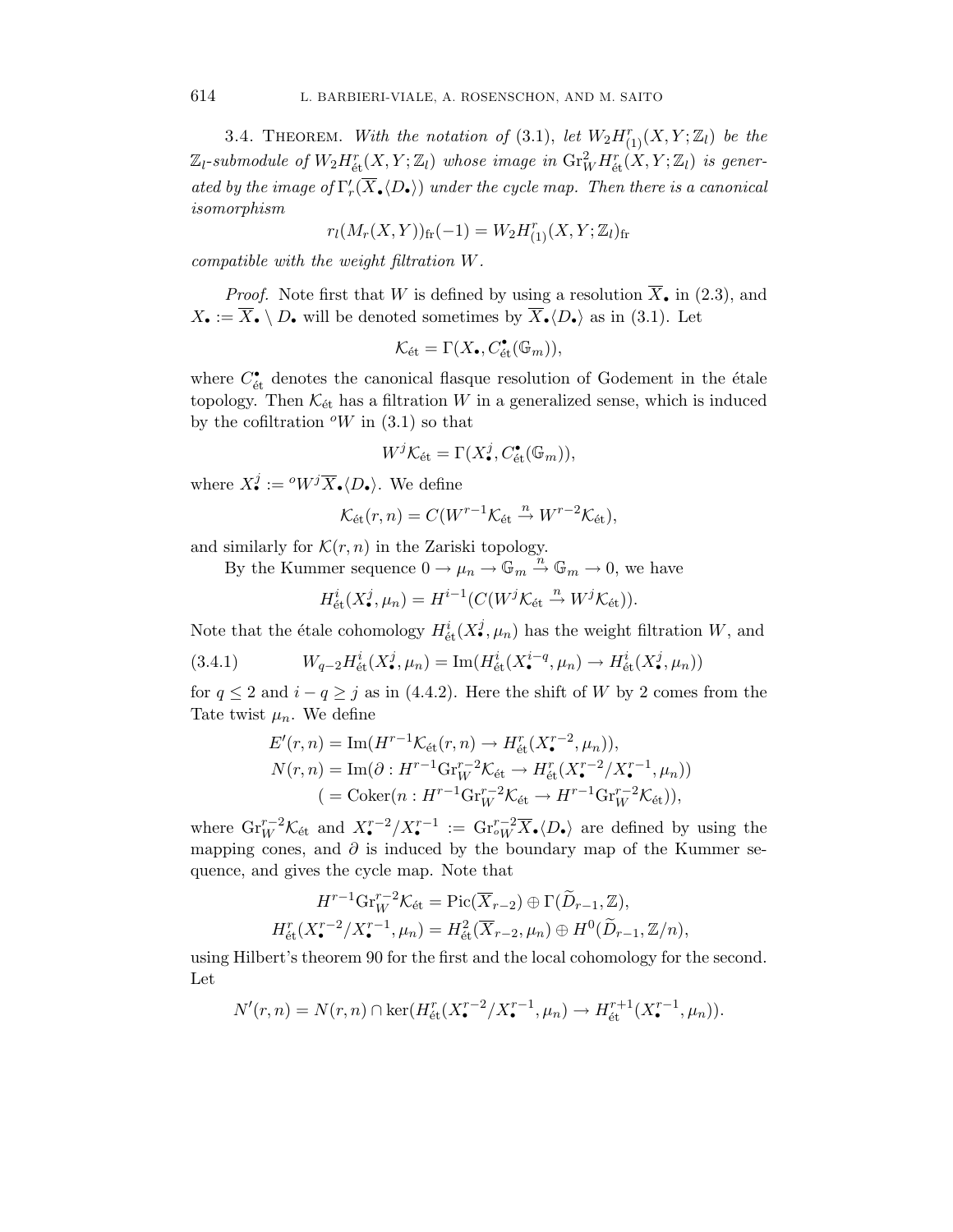This coincides with the intersection of  $N(r, n)$  with the image of  $H_{\text{\'et}}^r(X_{\bullet}^{r-2}, \mu_n)$ using the long exact sequence. So we get a short exact sequence

$$
(3.4.2) \t 0 \to W_{-1}H_{\text{\'et}}^r(X_{\bullet}^{r-2}, \mu_n) \to E'(r, n) \to N'(r, n) \to 0
$$

by considering the natural morphism between the distinguished triangles

$$
\rightarrow C(n:W^{r-1}\mathcal{K}_{\text{\'et}}) \rightarrow \mathcal{K}_{\text{\'et}}(r,n) \rightarrow \text{Gr}_{W}^{r-2}\mathcal{K}_{\text{\'et}} \rightarrow
$$
  
\n
$$
\rightarrow C(n:W^{r-1}\mathcal{K}_{\text{\'et}}) \rightarrow C(n:W^{r-2}\mathcal{K}_{\text{\'et}}) \rightarrow C(n:\text{Gr}_{W}^{r-2}\mathcal{K}_{\text{\'et}}) \rightarrow ,
$$

where  $C(n : A)$  is the abbreviation of  $C(n : A \rightarrow A)$  for an abelian group A.

Let  $E'(r, l^{\infty})$  be the projective limit of  $E'(r, l^m)$ . By the Mittag-Leffler condition, it is identified with a  $\mathbb{Z}_l$ -submodule of  $H^r_{\text{\'et}}(X^{r-2}_\bullet, \mathbb{Z}_l)$  so that

$$
W_{-1}H_{\text{\'et}}^r(X_{\bullet}^{r-2},\mathbb{Z}_l)\subset E'(r,l^{\infty})\subset H_{\text{\'et}}^r(X_{\bullet}^{r-2},\mathbb{Z}_l)
$$

and  $E'(r, l^{\infty})/W_{-1}H_{\text{\'et}}^r(X_{\bullet}^{r-2}, \mathbb{Z}_l) \subset \text{Gr}_{W}^0H_{\text{\'et}}^r(X_{\bullet}^{r-2}, \mathbb{Z}_l)$  is generated by the images of  $\Gamma'_r(\overline{X}_{\bullet} \langle D_{\bullet} \rangle)$  under the cycle map. Let

$$
E(r, l^{\infty}) = \operatorname{Im}(E'(r, l^{\infty}) \to H_{\text{\'et}}^r(X_{\bullet}^{r-3}, \mathbb{Z}_l)).
$$

Since the integral weight spectral sequence degenerates at  $E_2$  modulo torsion, we get

(3.4.3) 
$$
W_2 H_{(1)}^r(X, Y; \mathbb{Z}_l)_{\text{fr}} = E(r, l^{\infty})_{\text{fr}}.
$$

We have to show that  $E(r, l^{\infty})$ <sub>fr</sub> is naturally isomorphic to the *l*-adic realization of  $M_r(\overline{X}_{\bullet} \langle D_{\bullet} \rangle)_{\text{fr}}$ . Define a decreasing filtration G on

$$
C(W^{r-2} \mathcal{K}_{\text{\'et}} \xrightarrow{n} W^{r-2} \mathcal{K}_{\text{\'et}})
$$

by

$$
G^{0} = C(W^{r-2}K_{\text{\'et}} \stackrel{n}{\to} W^{r-2}K_{\text{\'et}}), \quad G^{1} = K_{\text{\'et}}(r, n),
$$
  

$$
G^{2} = C(0 \to W^{r-1}K_{\text{\'et}}), \qquad G^{3} = 0.
$$

Then  $\text{Gr}_{G}^{0} = \text{Gr}_{W}^{r-2} \mathcal{K}_{\text{\'et}}[1], \text{Gr}_{G}^{1} = W^{r-1} \mathcal{K}_{\text{\'et}}[1] \oplus \text{Gr}_{W}^{r-2} \mathcal{K}_{\text{\'et}}.$  So there is a canonical morphism in the derived category  $\beta$  :  $\text{Gr}_{W}^{r-2} \mathcal{K}_{\text{\'et}} \to \mathcal{K}_{\text{\'et}}(r,n)$  whose mapping cone is isomorphic to  $C(W^{r-2} \mathcal{K}_{\text{\'et}} \overset{n}{\rightarrow} W^{r-2} \mathcal{K}_{\text{\'et}})$ . By the associated long exact sequence, we have

(3.4.4) 
$$
E'(r,n) = \text{Coker}(\beta : H^{r-1} \text{Gr}_{W}^{r} \mathcal{K}_{\text{\'et}} \to H^{r-1} \mathcal{K}_{\text{\'et}}(r,n)).
$$

Here we can replace  $\mathcal{K}_{\text{\'et}}$  with  $\mathcal{K}$ , because the right-hand side does not change by doing it.

Using the induced filtration G on  $\mathcal{K}(r, n)$ , we have a long exact sequence

$$
H^{r-1}(W^{r-1}\mathcal{K}) \oplus H^{r-2}(\text{Gr}_{W}^{r-2}\mathcal{K}) \to H^{r-1}(W^{r-1}\mathcal{K})
$$
  

$$
\to H^{r-1}\mathcal{K}(r,n) \to H^{r}(W^{r-1}\mathcal{K}) \oplus H^{r-1}(\text{Gr}_{W}^{r-2}\mathcal{K}) \to H^{r}(W^{r-1}\mathcal{K}),
$$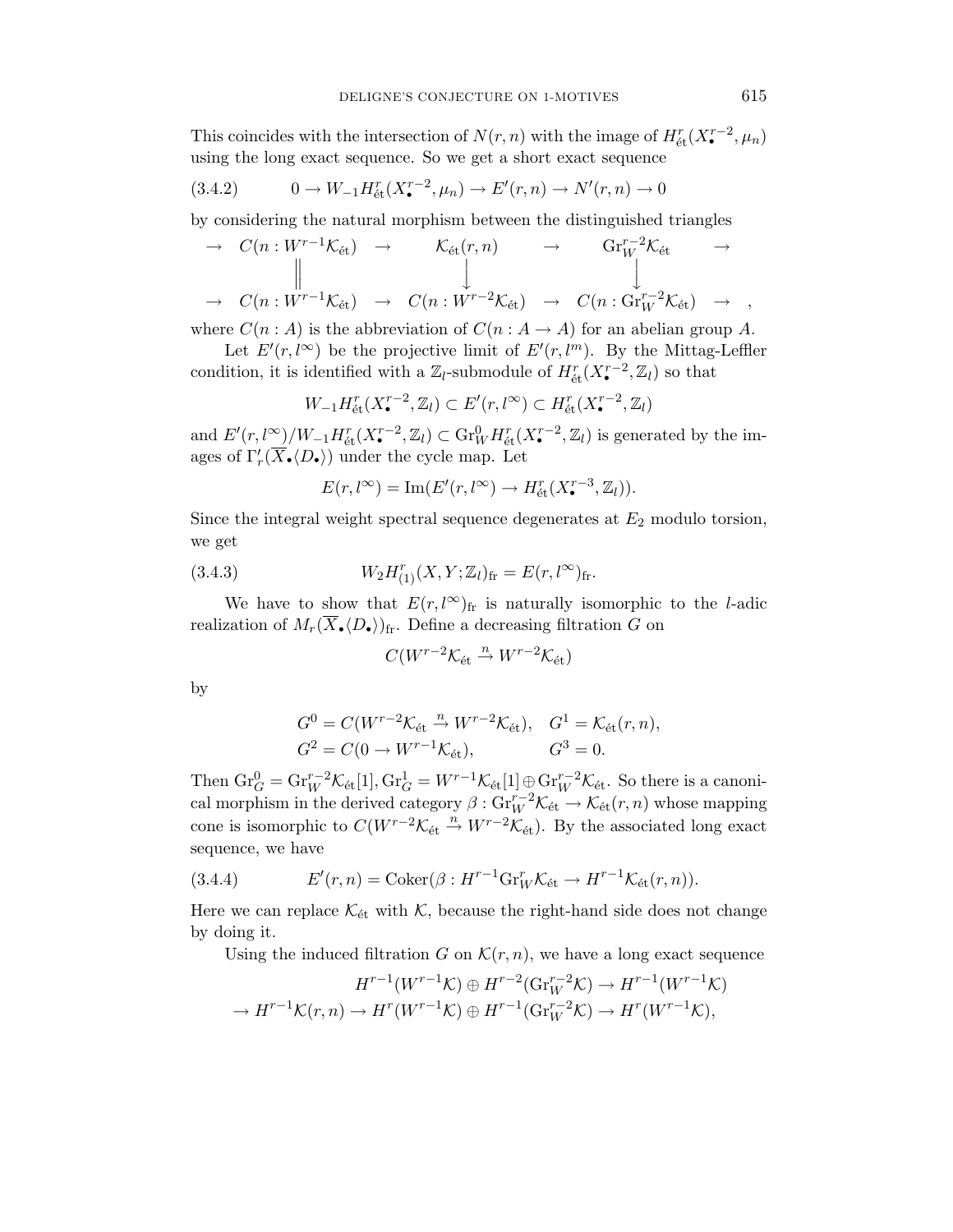where the first and the last morphisms are given by the sum of the multiplication by n and the boundary morphism  $\partial$ . In particular, the cokernel of the first morphism is a finite group, and is independent of  $n = l<sup>m</sup>$  for m sufficiently large, because

$$
H^{r-1}(W^{r-1}\mathcal{K}) = \text{Ker}(d^* : \Gamma(\overline{X}_{r-1}, \mathcal{O}_{\overline{X}_{r-1}}^*) \to \Gamma(\overline{X}_r, \mathcal{O}_{\overline{X}_r}^*) ).
$$

Consider the cohomology  $H(r, n)$  of

$$
H^{r-1}(\mathrm{Gr}_{W}^{r-2} \mathcal{K}) \to H^{r}(W^{r-1} \mathcal{K}) \oplus H^{r-1}(\mathrm{Gr}_{W}^{r-2} \mathcal{K}) \to H^{r}(W^{r-1} \mathcal{K}),
$$

where the first morphism is the composition of  $\beta$  with the third morphism of the above long exact sequence. Then, by the above argument, there is a surjective canonical morphism

$$
(3.4.5) \t\t\t E'(r,n) \to H(r,n),
$$

whose kernel is a finite group, and is independent of  $n = l<sup>m</sup>$  for m sufficiently large. By definition,  $H(r, n)$  is isomorphic to  $H^0$  of

$$
C(\partial : H^{r-1}(\mathrm{Gr}_{W}^{r-2} \mathcal{K}) \to H^{r}(W^{r-1} \mathcal{K})) \otimes C(n: \mathbb{Z} \to \mathbb{Z})[-1].
$$

Since the Tate module of a finitely generated abelian group vanishes, we can replace the mapping cone of  $\partial : H^{r-1}(\text{Gr}_{W}^{r-2} \mathcal{K}) \to H^{r}(W^{r-1} \mathcal{K})$  with that of

$$
\partial : \text{Ker}(H^{r-1}(\text{Gr}_{W}^{r-2} \mathcal{K}) \to P_{\geq r-1}(\overline{X}_{\bullet})/P_{\geq r-1}(\overline{X}_{\bullet})^{0}) \to P_{\geq r-1}(\overline{X}_{\bullet})^{0}
$$

in the notation of  $(3.1)$ . Furthermore,  $H^0$  of

$$
C(\partial : P_{r-2}(\overline{X}_{\bullet})^0 \to \partial (P_{r-2}(\overline{X}_{\bullet})^0)) \otimes C(n : \mathbb{Z} \to \mathbb{Z})[-1]
$$

is a finite group, and is independent of  $n = l^m$  for m sufficiently large.

On the other hand, the *l*-adic realization  $r_l(M'_r(\overline{X}_\bullet \langle D_\bullet \rangle))$  is the projective limit of  $H^0$  of

$$
C(\Gamma'_r(\overline{X}_{\bullet}\langle D_{\bullet}\rangle) \to G_r(\overline{X}_{\bullet}\langle D_{\bullet}\rangle)) \otimes C(n:\mathbb{Z} \to \mathbb{Z})[-1].
$$

So we get a canonical surjective morphism

$$
E'(r,l^{\infty}) \to r_l(M'_r(\overline{X}_{\bullet}\langle D_{\bullet} \rangle))
$$

whose kernel is a finite group. This is clearly compatible with the weight filtration. Then the assertion follows by taking the image in  $H_{\text{\'et}}^{r}(X_{\bullet},\mathbb{Z}_{l})_{\text{fr}},$  and using the  $E_2$ -degeneration of the weight spectral sequence modulo torsion.

3.5. THEOREM. With the notation of (3.1), let  $H_{\text{DR},(1)}^r(X,Y)$  be the k-submodule of  $W_2H^r_{\mathrm{DR}}(X,Y)$  whose image in  $\mathrm{Gr}^2_WH^r_{\mathrm{DR}}(X,Y)$  is generated by the image of  $\Gamma'_r(\overline{X}_\bullet \langle D_\bullet \rangle)$  under the cycle map, where  $H^r_{\text{DR}}(X, Y)$  is defined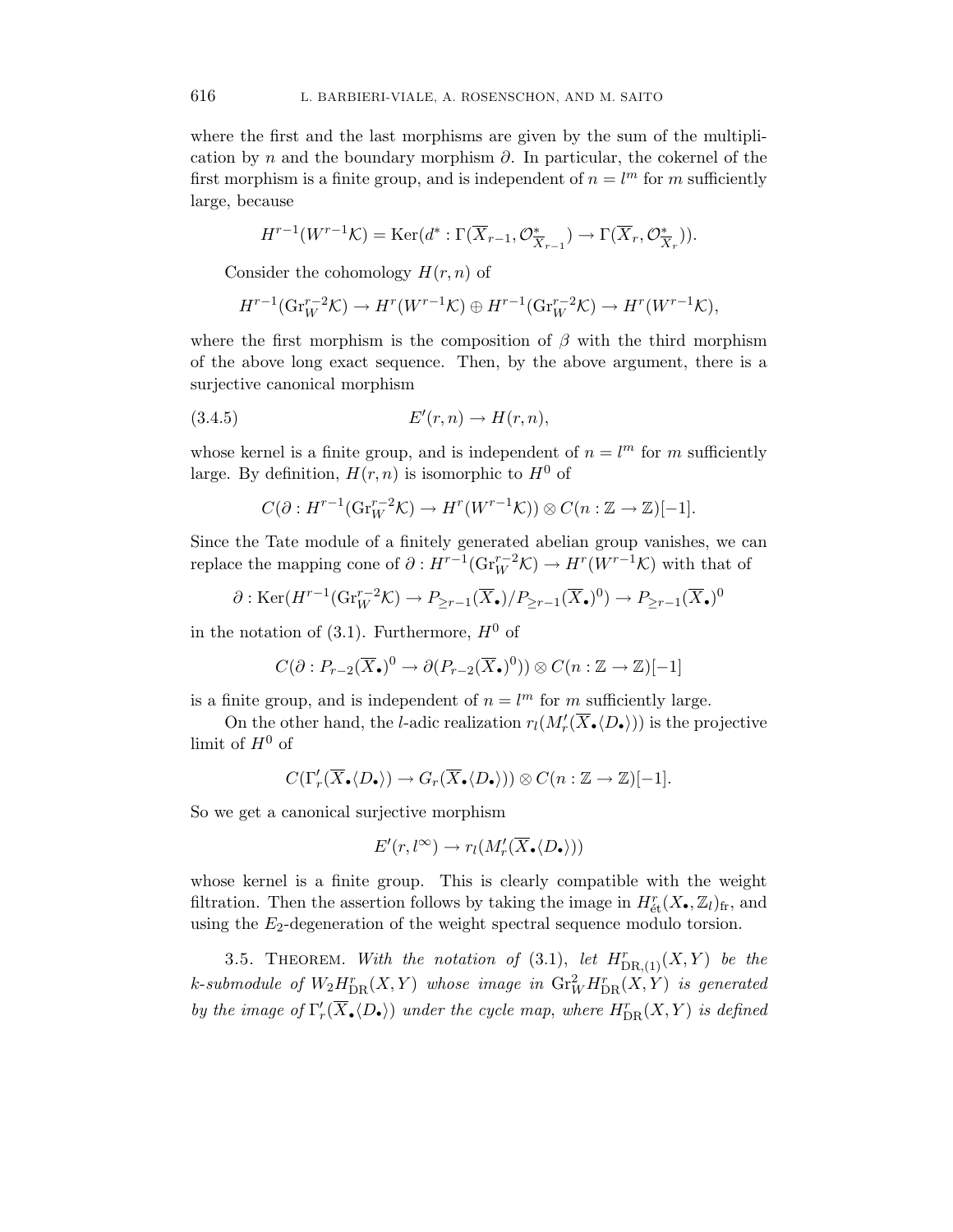by using  $X_{\bullet} \langle D_{\bullet} \rangle$  in (2.3). Then there is a canonical isomorphism

$$
r_{\text{DR}}(M_r(X, Y))(-1) = H_{\text{DR}, (1)}^r(X, Y).
$$

compatible with the Hodge filtration F and the weight filtration W.

Proof. By definition of de Rham realization [10], we have to construct first the universal  $\mathbb{G}_a$ -extension of  $M_r(X,Y) = M_r(\overline{X}_\bullet \langle D_\bullet \rangle)$ . Let K be the shifted mapping cone  $[\mathcal{K} \to \mathcal{K}^1]$  with

$$
\mathcal{K} = \Gamma(\overline{X}_{\bullet}, \mathcal{C}^{\bullet}(j_{*}\mathcal{O}_{X_{\bullet}}^{*})), \quad \mathcal{K}^{1} = \Gamma(\overline{X}_{\bullet}, \mathcal{C}^{\bullet}(\Omega_{\overline{X}_{\bullet}}^{1}(\log D_{\bullet}))),
$$

where K has degree zero, and the morphism is induced by  $g \mapsto g^{-1} dg$ . Here  $\mathcal{C}^{\bullet}$ is the canonical flasque resolution of Godement in the Zariski topology. Then  $\overline{\mathcal{K}}$  has a filtration W in a generalized sense, which is induced by the cofiltration <sup>o</sup>W on  $\overline{X}_{\bullet} \langle D_{\bullet} \rangle$ .

Let  $G$  be the convolution of  $W$  with the Hodge filtration  $F$  defined by  $\mathrm{Gr}_F^0 = \mathcal{K}$  and  $\mathrm{Gr}_F^1 = \mathcal{K}^1$ . Then  $G^i \widetilde{\mathcal{K}} = [W^i \mathcal{K} \to W^{i-1} \mathcal{K}^1]$  with

$$
W^i \mathcal{K} = \Gamma(\overline{X}_{\bullet}^i, \mathcal{C}^{\bullet}(j^i_* \mathcal{O}_{X_{\bullet}^i}^*)), \quad W^{i-1} \mathcal{K}^1 = \Gamma(\overline{X}_{\bullet}^{i-1}, \mathcal{C}^{\bullet}(\Omega_{\overline{X}_{\bullet}^{i-1}}^{1}(\log D_{\bullet}^{i-1}))),
$$

where  $X^i_\bullet = {}^oW^i\overline{X}_\bullet \langle D_\bullet \rangle, D^i_\bullet = \overline{X}^i_\bullet \setminus X^i_\bullet$ , and  $\overline{X}^i_\bullet$  is the closure of  $X^i_\bullet$  in  $\overline{X}_\bullet$  with the inclusion  $j^i : X^i_{\bullet} \to \overline{X}^i_{\bullet}$ . This is compatible with W on K in (3.1). Note that  $\Omega^1_{\overline{X}^i_j}(\log D^i_j) = \Omega^1_{\overline{X}_j}(\log D_j)$  for  $j > i$ ,  $\Omega^1_{\overline{X}_j}$  for  $j = i$ , and 0 for  $j < i$ . Let

$$
\mathcal{K}' = \Gamma(\overline{X}_{\bullet}, \mathcal{C}(\mathcal{O}_{\overline{X}_{\bullet}})), \quad W^i \mathcal{K}' = \Gamma(\overline{X}^i_{\bullet}, \mathcal{C}^{\bullet}(\mathcal{O}_{\overline{X}^i_{\bullet}})),
$$

and define  $W, F, G$  similarly on  $\tilde{\mathcal{K}}'$  so that  $G^i \tilde{\mathcal{K}}' = [W^i \mathcal{K}' \to W^{i-1} \mathcal{K}^1]$ , where  $\mathcal{K}^1$  and  $W^{i-1}\mathcal{K}^1$  are as above, and the morphism is induced by d.

Then we have an exact sequence

$$
(3.5.1) \t 0 \to H^{r-1}W^{r-2}\mathcal{K}^1 \to H^rG^{r-1}\widetilde{\mathcal{K}} \xrightarrow{\partial} H^rW^{r-1}\mathcal{K} \to,
$$

and Im ∂ contains  $P_{\geq r-1}(\overline{X}_{\bullet})^0$  with the notation of (3.1). Indeed, this is reduced to the case  $k = \mathbb{C}$ , and is verified by using the canonical morphism of the corresponding exact sequence

$$
0 \to H^{r-1}W^{r-2}\mathcal{K}^1 \to H^rG^{r-1}\widetilde{\mathcal{K}}' \xrightarrow{\partial} H^rW^{r-1}\mathcal{K}' \to 0
$$

to the above sequence, because  $d: H^j W^i \mathcal{K}' \to H^j W^{i-1} \mathcal{K}^1$  vanishes by Hodge theory and the torsion of  $H^{r-1}W^{r-1}\mathcal{K}$  comes from  $H^{r-1}G^{r-1}\widetilde{\mathcal{K}}$ .

Let  $(H^rG^{r-1}\widetilde{\mathcal{K}})^0$  be the k-submodule of  $H^rG^{r-1}\widetilde{\mathcal{K}}$  which contains  $H^{r-1}W^{r-2}\mathcal{K}^1$ , and whose image by  $\partial$  is  $P_{\geq r-1}(\overline{X}_{\bullet})^0$ . In the case  $k = \mathbb{C}$ , this is the image of  $H^rG^{r-1}\tilde{\mathcal{K}}'$ . We can verify that  $(H^rG^{r-1}\tilde{\mathcal{K}})^0$  has naturally a structure of a commutative k-group scheme. We consider the image of  $(H^rG^{r-1}\tilde{\mathcal{K}})^0$  by the canonical morphism

$$
H^r G^{r-1} \widetilde{\mathcal{K}} \to H^{r-1} \text{Gr}_W^{r-2} \mathcal{K}^1.
$$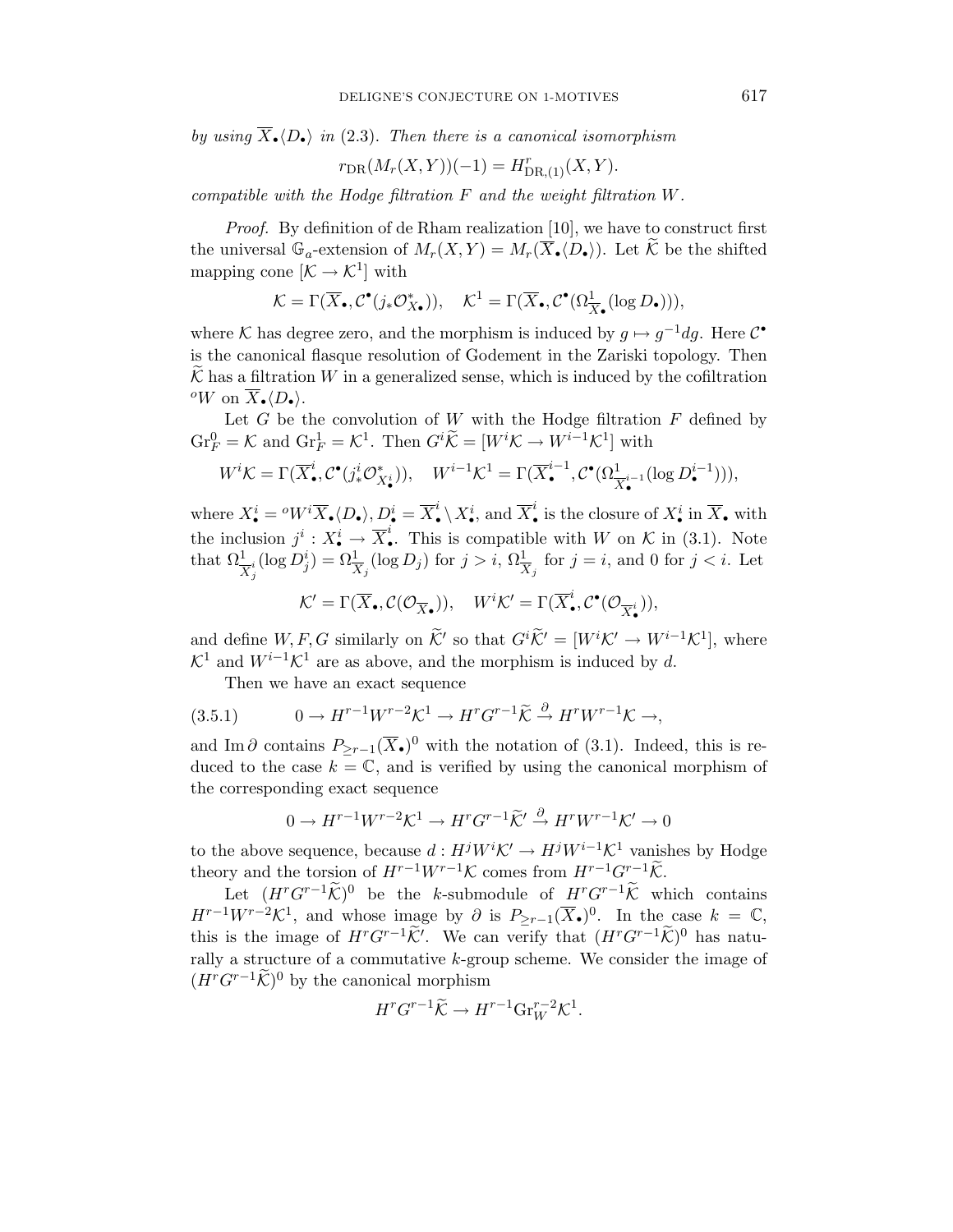This coincides with the image of  $H^{r-1}W^{r-2}\mathcal{K}^1$ . Indeed, we can replace  $H^rG^{r-1}\widetilde{\mathcal{K}}$  with  $H^rG^{r-1}\widetilde{\mathcal{K}}'$  by reducing to the case  $k=\mathbb{C}$ .

Let  $(H^{r-1}\text{Gr}_{W}^{r-2}\mathcal{K}^{1})_{\text{alg}}$  be the *k*-submodule of

$$
H^{r-1} \text{Gr}_{W}^{r-2} \mathcal{K}^1 = H^1(\overline{X}_{r-2}, \Omega^1_{\overline{X}_{r-2}}) \oplus \Gamma(\widetilde{D}_{r-1}, \mathcal{O}_{\widetilde{D}_{r-1}})
$$

generated by the divisor classes in  $H^1(\overline{X}_{r-2}, \Omega^1_{\overline{X}_{r-2}})$  and by  $\Gamma(\widetilde{D}_{r-1}, \mathcal{O}_{\widetilde{D}_{r-1}})$ . Let  $(H^rG^{r-1}\widetilde{\mathcal{K}})_{\text{alg}}^0$  be the largest k-submodule of  $(H^rG^{r-1}\widetilde{\mathcal{K}})^0$  whose image in  $H^{r-1} \text{Gr}_{W}^{r-2} \mathcal{K}^1$  is contained in  $(H^{r-1} \text{Gr}_{W}^{r-2} \mathcal{K}^1)_{\text{alg}}$ . We define similarly

$$
(H^rG^{r-1}\widetilde{\mathcal{K}}')_{\text{alg}} \subset H^rG^{r-1}\widetilde{\mathcal{K}}', \quad (H^{r-1}W^{r-2}\mathcal{K}^1)_{\text{alg}} \subset H^{r-1}W^{r-2}\mathcal{K}^1.
$$

These have the induced filtrations  $F$  and  $W$  so that

$$
\begin{aligned}\n\operatorname{Gr}_F^0 (H^r G^{r-1} \widetilde{\mathcal{K}})_{\mathrm{alg}}^0 &= P_{\geq r-1} (\overline{X}_\bullet)^0, \quad \operatorname{Gr}_F^1 (H^r G^{r-1} \widetilde{\mathcal{K}})_{\mathrm{alg}}^0 = (H^{r-1} W^{r-2} \mathcal{K}^1)_{\mathrm{alg}}, \\
\operatorname{Gr}_F^0 (H^r G^{r-1} \widetilde{\mathcal{K}}')_{\mathrm{alg}} &= H^r W^{r-1} \mathcal{K}', \quad \operatorname{Gr}_F^1 (H^r G^{r-1} \widetilde{\mathcal{K}}')_{\mathrm{alg}} = (H^{r-1} W^{r-2} \mathcal{K}^1)_{\mathrm{alg}},\n\end{aligned}
$$

and  $W$  on these spaces is calculated by using the weight spectral sequence which degenerates at  $E_2$ , see (4.4.2).

Consider the morphism

$$
H^{r-1}\mathrm{Gr}_W^{r-2}\mathcal{K} \to H^rG^{r-1}\widetilde{\mathcal{K}}
$$

induced by the distinguished triangle

$$
\to G^{r-1}\widetilde{\mathcal{K}} \to [W^{r-2}\mathcal{K} \to W^{r-2}\mathcal{K}^1] \to \text{Gr}_{W}^{r-2}\mathcal{K} \to .
$$

Let  $(H^{r-1}Gr_W^{r-2} \mathcal{K})^{(0)}$  be the kernel of the morphism to  $H^rW^{r-1} \mathcal{K}/P_{\geq r-1}(\overline{X}_{\bullet})^0$ . Then the above morphism induces

(3.5.2) 
$$
(H^{r-1} \text{Gr}_{W}^{r-2} \mathcal{K})^{(0)} \to (H^{r} G^{r-1} \widetilde{\mathcal{K}})_{\text{alg}}^{0}.
$$

We divide the source by Pic( $\overline{X}_{r-2}$ )<sup>0</sup> and the target by its image. (Note that the image of  $Pic(\overline{X}_{r-2})^0$  in  $(H^rG^{r-1}\widetilde{\mathcal{K}})_{\text{alg}}^0$  is isomorphic to that in  $\mathrm{Gr}_F^0(H^rG^{r-1}\widetilde{\mathcal{K}})_{\mathrm{alg}}^0$  because there is no nontrivial morphism of an abelian variety to an affine space.) Since the source is then  $\Gamma'_r(X_{\bullet}(D_{\bullet}))$ , we can divide these further by the images of  $NS(\overline{X}_{\bullet}\langle D_{\bullet} \rangle)^{r-3}$  and  $(H^{r-2}\text{Gr}_{W}^{r-3}\mathcal{K}^{1})_{\text{alg}}$  in the notation of (3.1). Let  $G_r(\overline{X}_{\bullet} \langle D_{\bullet} \rangle)$  be the commutative k-group scheme whose underlying group of  $k$ -valued points is the cokernel of the canonical morphism

$$
\operatorname{Pic}(\overline{X}_{r-2})^0 \oplus (H^{r-2}\mathrm{Gr}_{W}^{r-3}\mathcal{K}^1)_{\text{alg}} \to (H^{r}G^{r-1}\widetilde{\mathcal{K}})_{\text{alg}}^0,
$$

which underlies naturally a morphism of groups schemes. Then we get

$$
\widetilde{M}_r(\overline{X}_{\bullet}\langle D_{\bullet} \rangle) := [\Gamma_r(\overline{X}_{\bullet}\langle D_{\bullet} \rangle) \to \widetilde{G}_r(\overline{X}_{\bullet}\langle D_{\bullet} \rangle)].
$$

The Lie algebra Lie  $G_r(\overline{X}_{\bullet} \langle D_{\bullet} \rangle)$  is isomorphic to

$$
\mathrm{Coker}(H^1(\overline{X}_{r-2}, \mathcal{O}_{\overline{X}_{r-2}}) \oplus (H^{r-2}\mathrm{Gr}_{W}^{r-3}\mathcal{K}^1)_{\mathrm{alg}} \to (H^rG^{r-1}\widetilde{\mathcal{K}}')_{\mathrm{alg}})
$$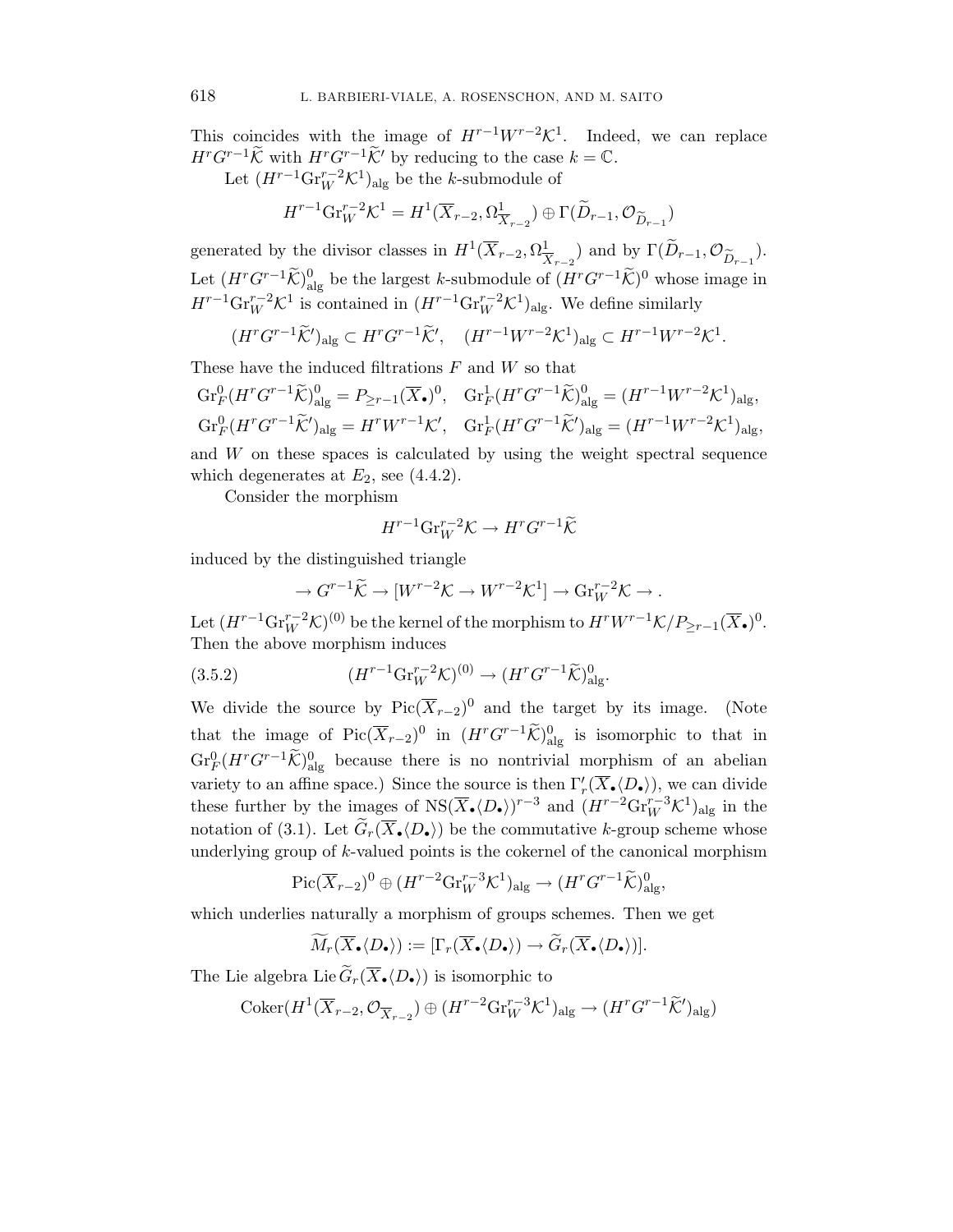by the standard argument using  $\text{Spec } k[\varepsilon]$  (cf. [21]). But this is isomorphic to the image of  $(H^r G^{r-1} \tilde{\mathcal{K}}')_{\text{alg}}$  in  $H^r_{\text{DR}}(X_{\bullet})/F^2$  by the  $E_2$ -degeneration of the weight spectral sequence together with the strictness of the Hodge filtration. Since it is isomorphic to  $H^r_{\text{DR},(1)}(X_{\bullet}),$  it is sufficient to show that  $\widetilde{M}_r(\overline{X}_{\bullet} \langle D_{\bullet} \rangle)$ is the universal  $\mathbb{G}_a$ -extension of  $M_r(\overline{X}_{\bullet}(D_{\bullet}))$ . Then we may replace it with  $\mathrm{Gr}^i_W$ , and the assertion is reduced to the well-known fact about the universal  $\mathbb{G}_a$ -extension of the Picard variety (see Remark (i) below). This completes the proof of  $(3.5)$ .

*Remarks.* (i) Let  $M = [\Gamma \rightarrow G]$  be the universal  $\mathbb{G}_a$ -extension of a 1-motive  $M = [\Gamma \rightarrow G]$ . Then the de Rham realization  $r_{DR}(M)$  is defined to be Lie  $\tilde{G}$ . It is known that the universal extension is given by a commutative diagram with exact rows

$$
\begin{array}{ccccccc}\n & & & & \Gamma & \longrightarrow & \Gamma \\
 & & & & \downarrow & & \downarrow \\
0 & \longrightarrow & \operatorname{Ext}^1(M, \mathbb{G}_a)^{\vee} & \longrightarrow & \widetilde{G} & \longrightarrow & G & \longrightarrow & 0\n\end{array}
$$

where  $Ext^1(M, \mathbb{G}_a)$  is a finite dimensional k-vector space, and its dual is identified with a group scheme. (See [10], [21] and also [2].) Indeed, if  $0 \to V \to M' \to M \to 0$  is an extension by a k-vector space V which is identified with a  $k$ -group scheme, it gives a morphism

$$
V^{\vee} := \text{Hom}(V, \mathbb{G}_a)) \to \text{Ext}^1(M, \mathbb{G}_a)
$$

by composition, and its dual deduces the original extension from the universal extension. In particular, the functor  $M \to M$  is exact. If  $M_{\sim}$  is a torus,  $\widetilde{M} = M$ . If  $M = \text{Pic}(X)^0$  for a smooth proper variety, then Lie  $\widetilde{G} = H^1_{\text{DR}}(X)$ and  $\text{Ext}^1(M,\mathbb{G}_a)^{\vee} = F^1 H^1_{\text{DR}}(X) = \Gamma(X,\Omega^1_X)$ . If  $M = [\Gamma \to 0]$ , then  $\widetilde{M} =$  $[\Gamma \to \Gamma \otimes \mathbb{G}_a]$ . (See loc. cit.)

(ii) With the above notation, assume  $k = \mathbb{C}$ . Then we have a commutative diagram with exact rows

$$
\begin{array}{ccccccccc}\n0 & \longrightarrow & E & \longrightarrow & E' & \longrightarrow & \Gamma_r(\overline{X}_{\bullet} \langle D_{\bullet} \rangle) & \longrightarrow & 0 \\
 & & \parallel & & \downarrow & & \downarrow \\
0 & \longrightarrow & E & \longrightarrow & \operatorname{Lie} G_r(\overline{X}_{\bullet} \langle D_{\bullet} \rangle) & \xrightarrow{\exp} & G_r(\overline{X}_{\bullet} \langle D_{\bullet} \rangle) & \longrightarrow & 0\n\end{array}
$$

where exp is the exponential map. Note that the exponential map of a commutative Lie group depends on the analytic structure of the group, and it cannot be used for the proof of the coincidence of the natural analytic structure with the one coming from the algebraic structure of the Picard variety, before we show that the generalized Abel-Jacobi map depends analytically on the parameter. See also Remark after (5.3).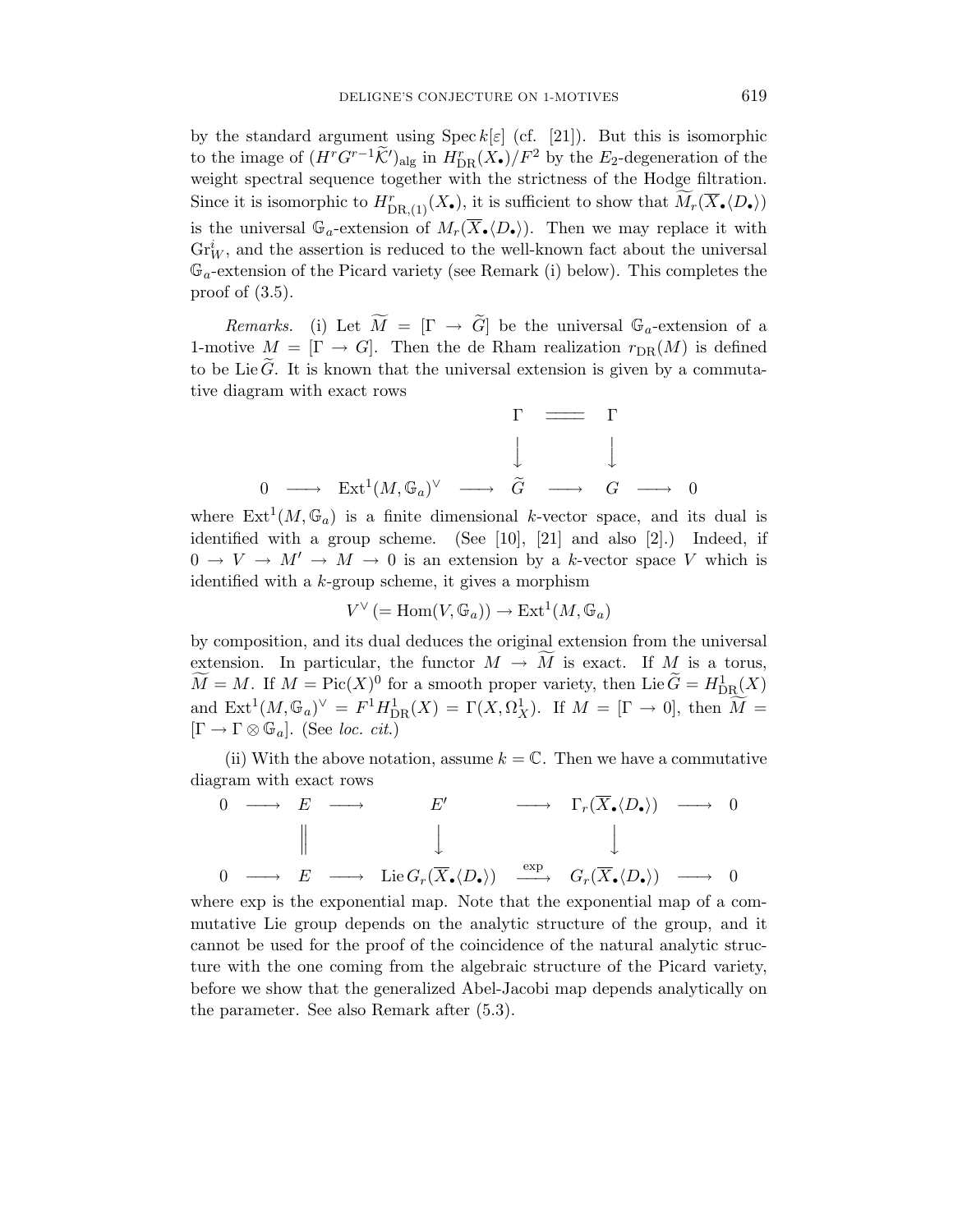We will later show that E' is identified with  $H_{(1)}^r(X, Y; \mathbb{Z})$  modulo torsion. This is true if and only if we have the above commutative diagram with  $E'$ replaced by  $H_{(1)}^{r}(X, Y; \mathbb{Z})$  (modulo torsion). But it is easy to see that the assertion is equivalent to the coincidence of the two extension classes associated with the 1-motive  $M_r(X, Y)$  and the mixed Hodge structure  $H^r_{(1)}(X, Y; \mathbb{Z})$ . This will be proved in the proof of (5.4). This point is not clear in [26].

### **4. Mixed Hodge theory**

We review the theory of mixed Hodge complexes ([10], [4]) and Deligne cohomology  $([3], [4])$ . See also [11], [12], [13], [19], etc. We assume  $k = \mathbb{C}$ .

4.1. *Mixed Hodge complexes*. Let  $\mathcal{C}_{H}$  be the category of mixed Hodge complexes in the sense of Beilinson [4, 3.2]. An object  $K \in \mathcal{C}_{\mathcal{H}}$  consists of (filtered or bifiltered) complexes  $K_{\mathbb{Z}}, K'_{\mathbb{Q}},(K_{\mathbb{Q}},W), (K'_{\mathbb{C}},W), (K_{\mathbb{C}}; F, W)$  over Z, Q or C, together with (filtered) morphisms

$$
\alpha_1: K_{\mathbb{Z}} \to K'_{\mathbb{Q}}, \qquad \alpha_2: K_{\mathbb{Q}} \to K'_{\mathbb{Q}},
$$
  

$$
\alpha_3: (K_{\mathbb{Q}}, W) \to (K'_{\mathbb{C}}, W), \quad \alpha_4: (K_{\mathbb{C}}, W) \to (K'_{\mathbb{C}}, W),
$$

which induce quasi-isomorphisms after scalar extensions. These complexes are bounded below, the  $H^{j}K_{\mathbb{Z}}$  are finite Z-modules and vanish for  $j \gg 0$ , the filtration F on  $\text{Gr}_{i}^{W} K_{\mathbb{C}}$  is strict, and  $H^{j} \text{Gr}_{i}^{W}(K_{\mathbb{Q}},(K_{\mathbb{C}},F))$  is a pure Hodge structure of weight *i*, using the isomorphism  $H^j\text{Gr}_i^W K_{\mathbb{Q}} \otimes_{\mathbb{Q}} \mathbb{C} = H^j\text{Gr}_i^W K_{\mathbb{C}}$ given by  $\alpha_3$  and  $\alpha_4$ . A morphism of  $\mathcal{C}_{\mathcal{H}}$  is a family of morphisms of (filtered or bifiltered) complexes compatible with the  $\alpha_i$ . A homotopy is defined similarly. We get  $\mathcal{D}_{\mathcal{H}}$  by inverting bifiltered quasi-isomorphisms. See loc. cit. for details.

Similarly, we have categories  $\mathcal{C}_{\mathcal{H}^p}, \mathcal{D}_{\mathcal{H}^p}$  of mixed p-Hodge complexes. This is defined by modifying the above definition as follows:

Firstly, the weight of  $H^j\mathrm{Gr}_i^W(K_{\mathbb{Q}},(K_{\mathbb{C}}, F))$  is  $i + j$  (as in [10]) instead of  $i$ , and it is assumed to be polarizable. A homotopy  $h$  preserves the Hodge filtration F. But it preserves the weight filtration W up to the shift  $-1$ , and  $dh + hd$  preserves W. (This is necessary to show the acyclicity of the mapping cone of the identity.) The derived category  $\mathcal{D}_{\mathcal{H}^p}$  is obtained by inverting quasiisomorphisms (preserving  $F, W$ ).

We have natural functors

(4.1.1) 
$$
\text{Dec}: \mathcal{C}_{\mathcal{H}^p} \to \mathcal{C}_{\mathcal{H}}, \quad \text{Dec}: \mathcal{D}_{\mathcal{H}^p} \to \mathcal{D}_{\mathcal{H}},
$$

by replacing the weight filtration W with  $\text{Dec }W$  (see [10]), which is defined by

$$
(\text{Dec } W)_j K^i_{\mathbb{Q}} = \text{Ker}(d: W_{j-i} K^i_{\mathbb{Q}} \to \text{Gr}_{j-i}^W K^{i+1}_{\mathbb{Q}}).
$$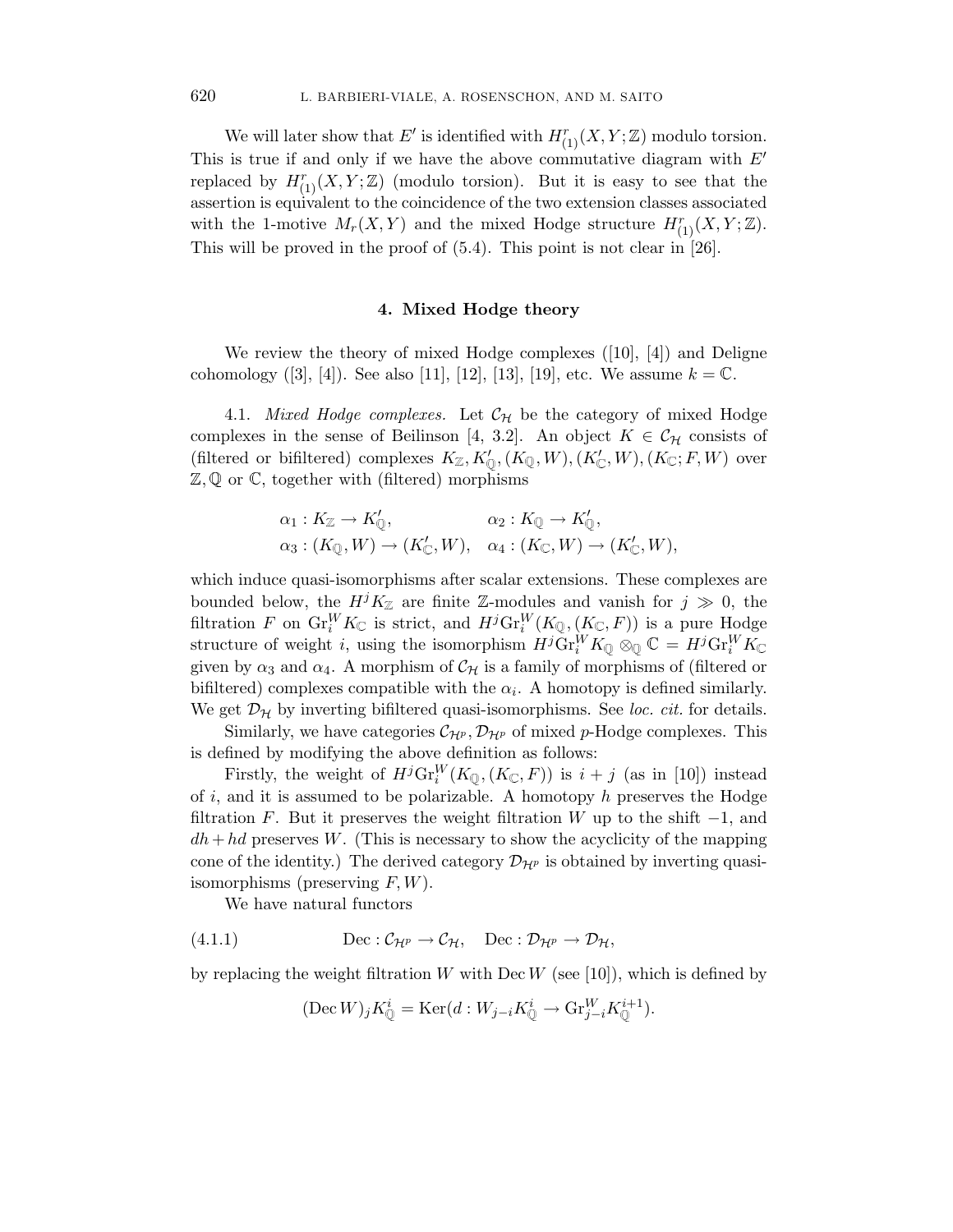Note that  $(4.1.1)$  is well-defined, because  $(F, \text{Dec }W)$  is bistrict, and a quasiisomorphism (preserving  $F, W$ ) induces a bifiltered quasi-isomorphism for  $(F, \text{Dec }W)$ . See [27, 1.3.8] or [30, A.2].

The Tate twist  $K(m)$  of  $K \in \mathcal{D}_{\mathcal{H}}$  (or  $\mathcal{D}_{\mathcal{H}^p}$ ) for  $n \in \mathbb{Z}$  is defined by twisting the complexes over  $\mathbb Z$  or  $\mathbb Q$  and shifting the Hodge filtration  $F$  and the weight filtration W as usual [10]; e.g.  $W_j(K(m)_{\mathbb{Q}}) = W_{j+2m}K_{\mathbb{Q}}(m), F^p(K(m)_{\mathbb{C}}) =$  $F^{p+m}K_{\mathbb{C}}$ .

For  $K \in \mathcal{D}_{\mathcal{H}}$  we define  $\Gamma_{\mathcal{D}} K$  and  $\Gamma_{\mathcal{H}} K$  using the shifted mapping cones (i.e. the first terms have degree zero):

$$
\Gamma_{\mathcal{D}}K = [K_{\mathbb{Z}} \oplus K_{\mathbb{Q}} \oplus F^0 K_{\mathbb{C}} \to K'_{\mathbb{Q}} \oplus K'_{\mathbb{C}}],
$$
  
\n
$$
\Gamma_{\mathcal{H}}K = [K_{\mathbb{Z}} \oplus W_0 K_{\mathbb{Q}} \oplus F^0 W_0 K_{\mathbb{C}} \to K'_{\mathbb{Q}} \oplus W_0 K'_{\mathbb{C}}],
$$

where the morphisms of complexes are given by  $(a, b, c) \mapsto (\alpha_1(a) - \alpha_1(b))$ ,  $\alpha_1(b) - \alpha_1(c)$ . Note that we have a quasi-isomorphism

(4.1.2) 
$$
\Gamma_{\mathcal{D}}K \to [K_{\mathbb{Z}} \oplus F^0K_{\mathbb{C}} \to K'_{\mathbb{C}}],
$$

where the morphism of complexes is given by  $\alpha' \circ \alpha_1 - \alpha_4$ , if there is a morphism

$$
\alpha': K'_{\mathbb{Q}} \to K'_{\mathbb{C}}
$$

such that  $\alpha' \circ \alpha_2 = \alpha_3$ . (Indeed, the quasi-isomorphism is given by  $(a, b, c; b', c')$  $\mapsto$   $(a, c; b' + c')$ .) We can also define a similar complex for polarizable mixed Hodge complexes. But it is not used in this paper. For  $K \in \mathcal{D}_{\mathcal{H}^p}$ , we define

$$
\Gamma_{\mathcal{D}}K = \Gamma_{\mathcal{D}}(\text{Dec } K), \quad \Gamma_{\mathcal{H}}K = \Gamma_{\mathcal{H}}(\text{Dec } K),
$$

using Dec in  $(4.1.1)$ .

By Beilinson [4, 3.6], we have a canonical isomorphism

(4.1.3) 
$$
\text{Hom}_{\mathcal{H}}(\mathbb{Z}, K) = H^0(\Gamma_{\mathcal{H}}K),
$$

where Hom<sub>H</sub> means the group of morphisms in  $\mathcal{D}_{\mathcal{H}}$ . He also shows (loc. cit., 3.4) that the canonical functor induces an equivalence of categories

(4.1.4) 
$$
D^b\text{MHS} \xrightarrow{\sim} \mathcal{D}_{\mathcal{H}},
$$

where the source is the bounded derived category of mixed Z-Hodge structures.

4.2. Deligne cohomology. For a smooth complex algebraic variety  $X$ , let  $\overline{X}$  be a smooth compactification such that  $D := \overline{X} \setminus X$  is a divisor with simple normal crossings. Let  $j: X \to \overline{X}$  denote the inclusion, and  $\Omega_{\overline{X}^{\text{an}}}\langle D \rangle$  the complex of holomorphic logarithmic forms with the Hodge filtration  $\hat{F}$  (defined by  $\sigma$ ) and the weight filtration W. See [10]. Let  $\mathcal{C}^{\bullet}$  denote the canonical flasque resolution of Godement. Then we define the mixed Hodge complex associated with  $(\overline{X}, D)$ :

$$
K_{\mathcal{H}^p}(\overline{X}\langle D\rangle)\in\mathcal{C}_{\mathcal{H}^p}
$$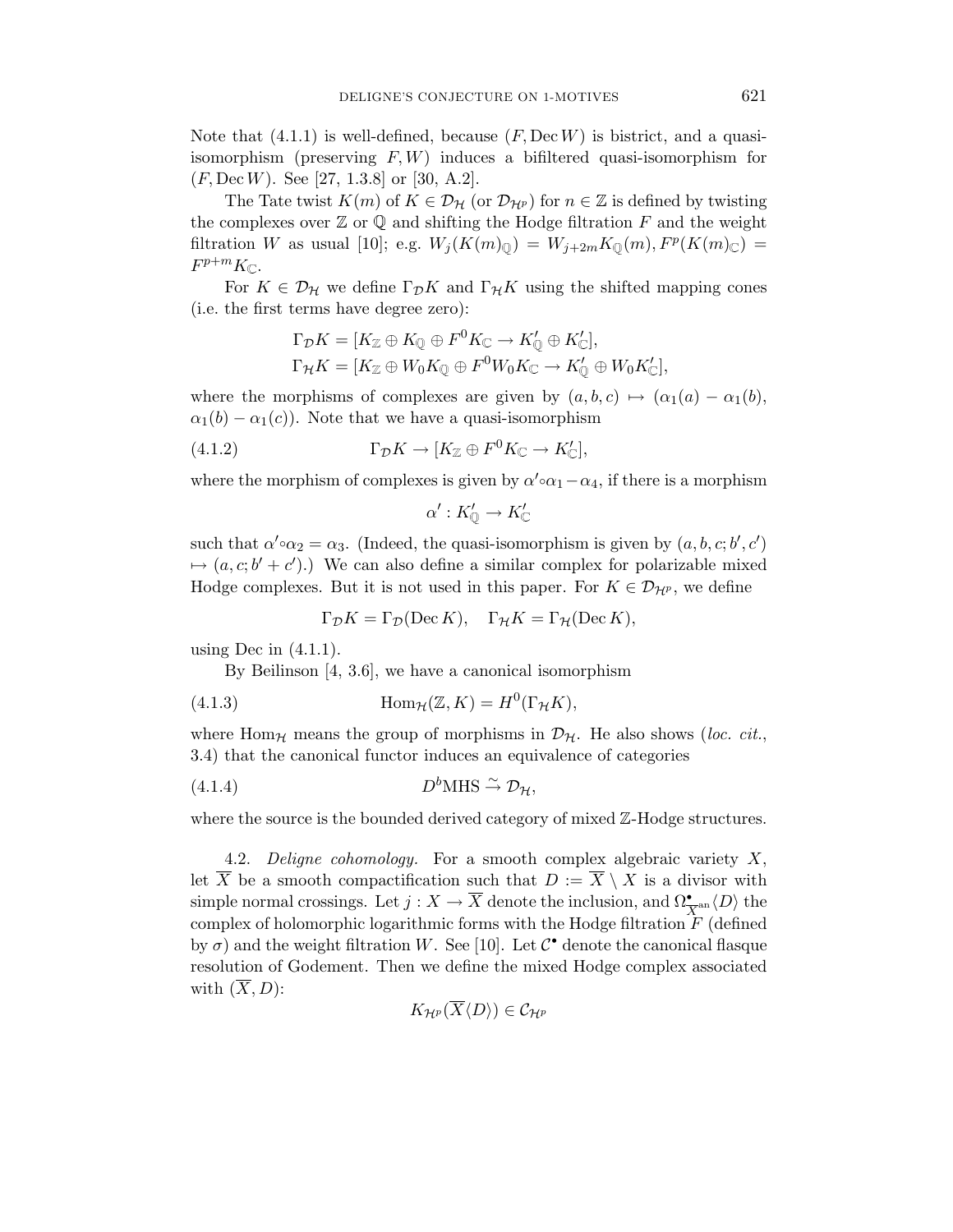as follows (see [4], [10]): Let

$$
K_{\mathbb{Z}} = \Gamma(X^{\mathrm{an}}, \mathcal{C}^{\bullet}(\mathbb{Z}_{X^{\mathrm{an}}})), \quad K_{\mathbb{Q}} = K'_{\mathbb{Q}} = \Gamma(\overline{X}^{\mathrm{an}}, j_{*}\mathcal{C}^{\bullet}(\mathbb{Q}_{X^{\mathrm{an}}})), K_{\mathbb{C}} = \Gamma(\overline{X}^{\mathrm{an}}, \Omega^{\bullet}_{\overline{X}^{\mathrm{an}}}\langle D \rangle),
$$

where W on  $K_{\mathbb{Q}}$  and  $K_{\mathbb{C}}$  is induced by  $\tau$  on  $j_*\mathcal{C}^{\bullet}(\mathbb{Q}_{X^{\mathrm{an}}})$  and  $W$  on  $\Omega^{\bullet}_{\overline{X}^{\mathrm{an}}}(D)$ respectively, and the Hodge filtration F is induced by  $\sigma$  on  $\Omega_{\overline{X}^{\text{an}}}\langle D \rangle$ . We define  $(K'_{\mathbb{C}}, W)$  by taking the global section functor of the mapping cone of

(4.2.1) 
$$
(\mathcal{C}^{\bullet}(\Omega^{\bullet}_{\overline{X}^{\mathrm{an}}}\langle D\rangle), \tau) \to (j_*\mathcal{C}^{\bullet}(\Omega^{\bullet}_{X^{\mathrm{an}}}), \tau) \oplus (\mathcal{C}^{\bullet}(\Omega^{\bullet}_{\overline{X}^{\mathrm{an}}}\langle D\rangle), W).
$$

(The description in [30, 3.3] is not precise. We need a mapping cone as above.) Note that  $K_{\mathcal{H}^p}(\overline{X}\langle D \rangle)$  has the weight filtration W defined over  $\mathbb{Z}$ .

We will denote the image of  $K_{\mathcal{H}^p}(\overline{X}\langle D\rangle)$  in  $\mathcal{D}_{\mathcal{H}^p}$  by

$$
K_{\mathcal{H}^p}(X)\in\mathcal{D}_{\mathcal{H}^p},
$$

because it is independent of the choice of the compactification  $\overline{X}$  by definition of  $\mathcal{D}_{\mathcal{H}^p}$ . We define

$$
K_{\mathcal{H}}(X)\in\mathcal{D}_{\mathcal{H}}
$$

to be the image of  $K_{\mathcal{H}^p}(X)$  by (4.1.1).

Let  $X_{\bullet}, \overline{X}_{\bullet}$  be as in (3.1). Applying the above construction to each  $\overline{X}_j, D_j$ , we get

$$
K_{\mathcal{H}^p}(\overline{X}_{\bullet} \langle D_{\bullet} \rangle) \in \mathcal{C}_{\mathcal{H}^p}
$$
 and  $K_{\mathcal{H}^p}(X_{\bullet}) \in \mathcal{D}_{\mathcal{H}^p}$ ,

Here the filtration W for  $K_{\mathcal{H}^p}(\overline{X}_j \langle D_j \rangle)$  is shifted by  $-j$  when the complex is shifted. We define

$$
K_{\mathcal{H}}(X_{\bullet}) \in \mathcal{D}_{\mathcal{H}}
$$

to be the image of  $K_{\mathcal{H}^p}(X_{\bullet})$  by (4.1.1). Here W is not shifted depending on j, because we take Dec. Then we have a canonical isomorphism of mixed Hodge structures

(4.2.2) 
$$
H^{i}(X_{\bullet}) = H^{i}K_{\mathcal{H}}(X_{\bullet}).
$$

We define

$$
H^i_{\mathcal{D}}(X_{\bullet}, \mathbb{Z}(j)) = H^i \Gamma_{\mathcal{D}}(K_{\mathcal{H}}(X_{\bullet})(j)),
$$
  

$$
H^i_{\text{AH}}(X_{\bullet}, \mathbb{Z}(j)) = H^i \Gamma_{\mathcal{H}}(K_{\mathcal{H}}(X_{\bullet})(j)).
$$

For a closed subvariety  $Y$  of  $X$ , we apply the above construction to a resolution of  $[\overline{Y} \to \overline{X}]$  as in the proof of (2.3), and get

$$
K_{\mathcal{H}^p}(X,Y)\in\mathcal{D}_{\mathcal{H}^p},\quad K_{\mathcal{H}}(X,Y)\in\mathcal{D}_{\mathcal{H}}.
$$

These are independent of the choice of the resolution by definition of  $\mathcal{D}_{\mathcal{H}^p}, \mathcal{D}_{\mathcal{H}}$ . They will be denoted by  $K_{\mathcal{H}^p}(X), K_{\mathcal{H}}(X)$  if Y is empty.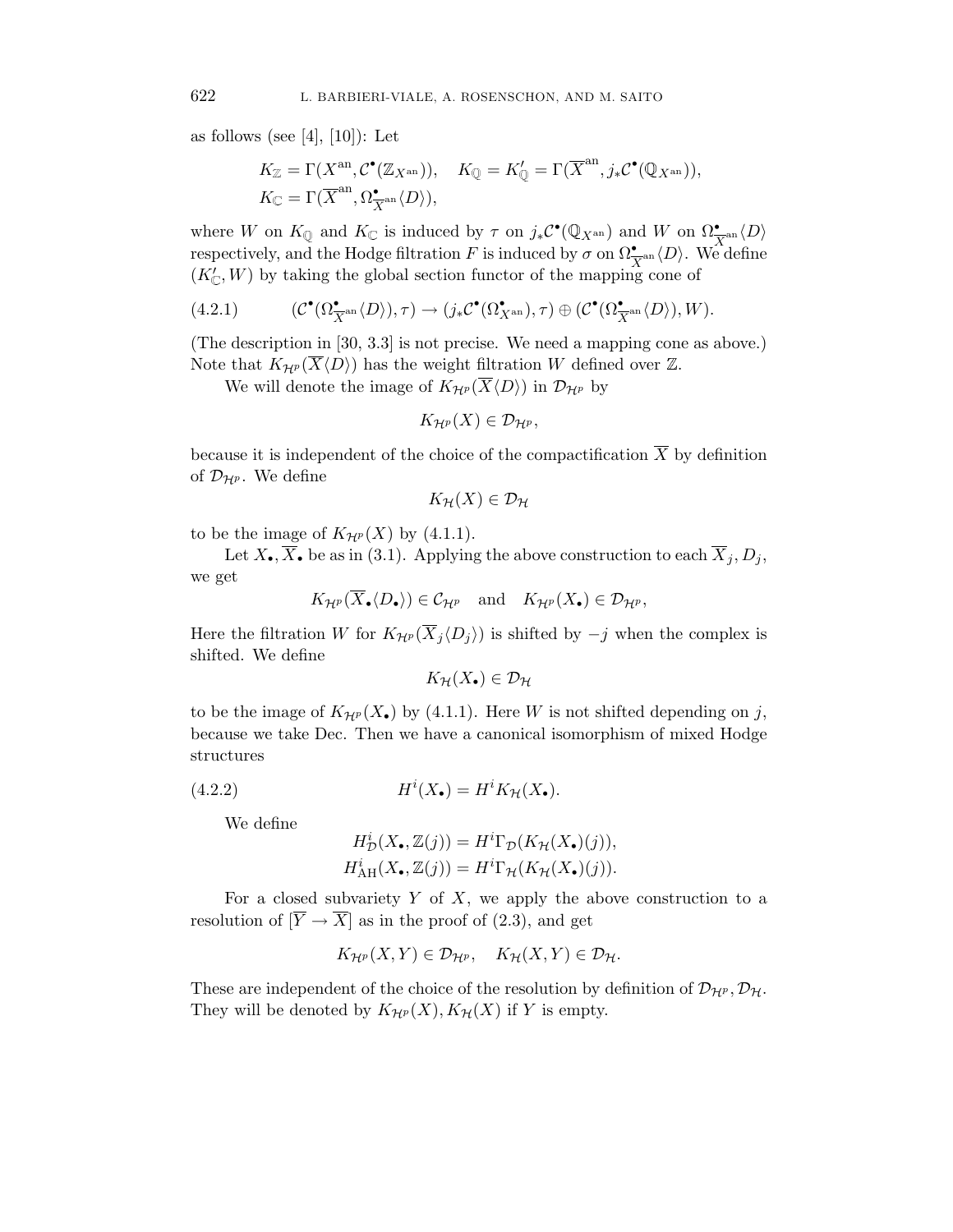We define Deligne cohomology and absolute Hodge cohomology in the sense of Beilinson  $([3], [4])$  by

$$
H^i_{\mathcal{D}}(X, Y; \mathbb{Z}(j)) = H^i \Gamma_{\mathcal{D}}(K_{\mathcal{H}}(X, Y)(j)),
$$
  

$$
H^i_{\rm AH}(X, Y; \mathbb{Z}(j)) = H^i \Gamma_{\mathcal{H}}(K_{\mathcal{H}}(X, Y)(j)),
$$

See also  $[11]$ ,  $[12]$ ,  $[13]$ ,  $[19]$ , etc. We will omit Y if it is empty. By definition we have a natural morphism

(4.2.3) 
$$
H^i_{\text{AH}}(X,Y;\mathbb{Z}(j)) \to H^i_{\mathcal{D}}(X,Y;\mathbb{Z}(j)).
$$

4.3. Short exact sequences. Since higher extensions vanish in MHS, every complex is represented by a complex with zero differential in  $D<sup>b</sup>$ MHS. We see that  $K \in \mathcal{D}_{\mathcal{H}}$  corresponds by (4.1.4) (noncanonically) to

(4.3.1) 
$$
\bigoplus_i (H^i K)[-i] \in D^b \text{MHS}.
$$

Then, using the *t*-structure on  $\mathcal{D}_{H}$ , we have a canonical exact sequence (4.3.2)

$$
0 \to \text{Ext}^1_{\text{MHS}}(\mathbb{Z}, H^{i-1}K(j)) \to H^i\Gamma_{\mathcal{H}}(K(j)) \to \text{Hom}_{\text{MHS}}(\mathbb{Z}, H^iK(j)) \to 0.
$$

Similarly, we have

(4.3.3) 
$$
0 \to J(H^{i-1}K(j)) \to H^i\Gamma_{\mathcal{D}}(K(j)) \to H^iK_{\mathbb{Z}}(j) \cap F^jH^iK_{\mathbb{C}} \to 0,
$$

where we put

$$
J(H(j)) = H_{\mathbb{C}}/(H_{\mathbb{Z}}(j) + F^{j}H_{\mathbb{C}}),
$$
  

$$
H_{\mathbb{Z}}(j) \cap F^{j}H_{\mathbb{C}} = \text{Ker}(H_{\mathbb{Z}}(j) \to H_{\mathbb{C}}/F^{j}H_{\mathbb{C}}),
$$

for a mixed Hodge structure  $H = (H_{\mathbb{Z}},(H_{\mathbb{Q}},W),(H_{\mathbb{C}};F,W)).$ 

Comparing  $(4.3.2-3)$ , we see that

(4.3.4) 
$$
H^i_{\mathcal{D}}(X_\bullet, \mathbb{Z}(j)) = H^i_{\rm AH}(X_\bullet, \mathbb{Z}(j))
$$

if  $H^{i-1}(X_{\bullet},\mathbb{Z})$  and  $H^{i}(X_{\bullet},\mathbb{Z})$  have weights  $\leq 2j$  (using [8]).

4.4. Weight spectral sequence. Let W be the weight filtration of  $K_{\mathcal{H}^p}(\overline{X}_{\bullet}\langle D_{\bullet}\rangle)$  in  $\mathcal{C}_{\mathcal{H}^p}$ , and  $\widetilde{D}_j^k$  the disjoint union of the intersections of k irreducible components of  $D_j$ . See [10]. By definition we have

(4.4.1) 
$$
\mathrm{Gr}_{-p}^W K_{\mathcal{H}^p}(\overline{X}_{\bullet} \langle D_{\bullet} \rangle) = \oplus_{k \geq 0} K_{\mathcal{H}^p}(\widetilde{D}_{p+k}^k)(-k)[-p-2k],
$$

and this gives the integral weight spectral sequence (2.3.2). It depends on the choice of the compactification  $\overline{X}_{\bullet}$  of  $X_{\bullet}$ . By loc. cit. this spectral sequence degenerates at  $E_2$  modulo torsion.

Let  $^{o}W_jX_{\bullet}$  be the cofiltration in (3.1). Then

$$
\mathrm{Gr}_{-p}^W K_{\mathcal{H}^p}({}^o W^j \overline{X}_{\bullet} \langle D_{\bullet} \rangle) = \oplus_{k \geq 0} K_{\mathcal{H}^p}({}^o W^j \widetilde{D}_{p+k}^k)(-k)[-p-2k],
$$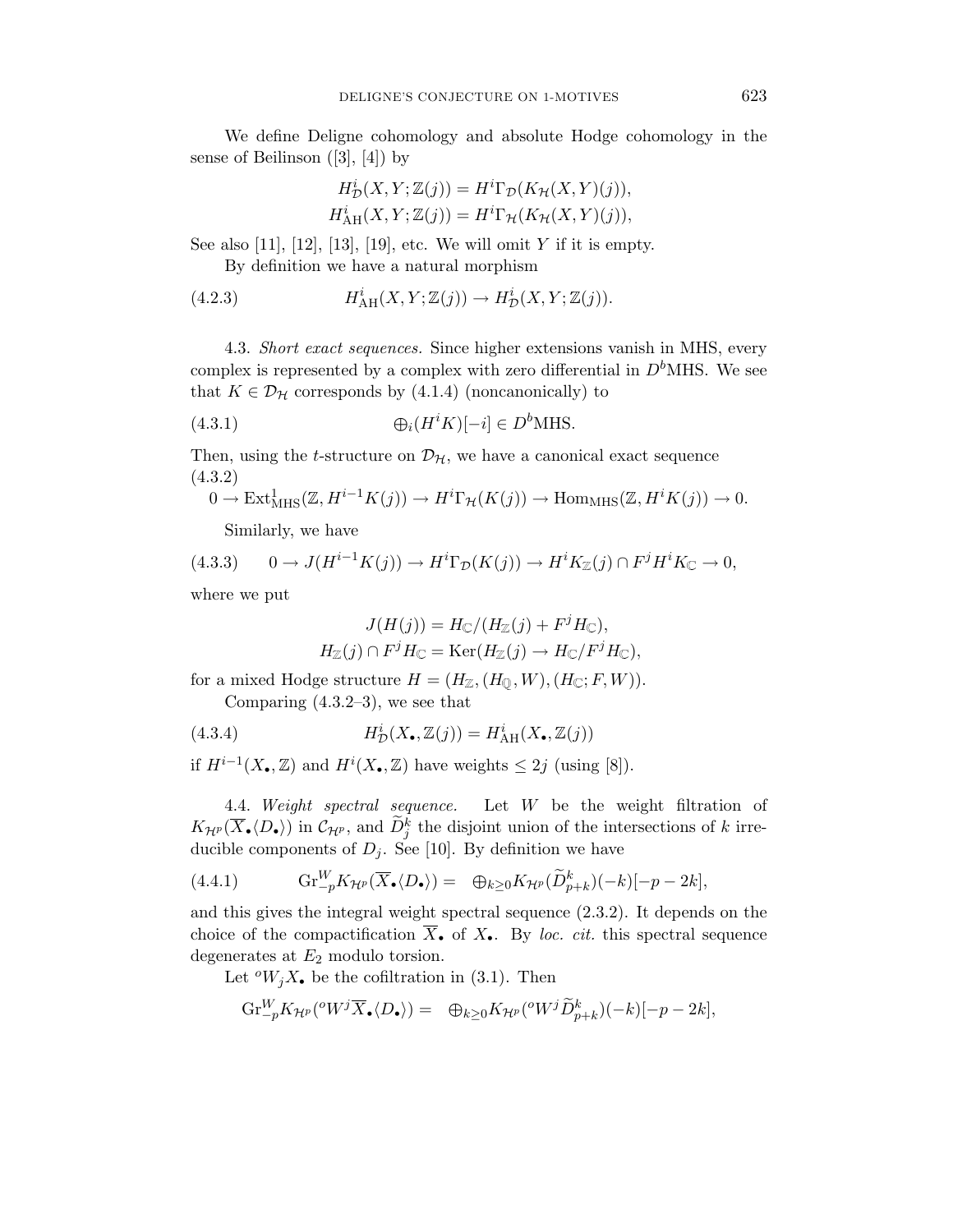where  ${}^oW_j\widetilde{D}_{p+k}^k = \widetilde{D}_{p+k}^k$  if  $p+k > j$  or  $p-j = k = 0$ , and  ${}^oW_j\widetilde{D}_{p+k}^k = \emptyset$ otherwise. This implies

(4.4.2) 
$$
H^r(W^j K_{\mathcal{H}^p}(\overline{X}_{\bullet} \langle D_{\bullet} \rangle)) = H^r(X_{\bullet}^j)) \text{ for } r \leq j+2.
$$

Indeed, we have  $W^j K_{\mathcal{H}^p}(^{\circ} W^j \overline{X}_{\bullet} \langle D_{\bullet} \rangle) = W^j K_{\mathcal{H}^p} (\overline{X}_{\bullet} \langle D_{\bullet} \rangle)$  and

$$
H^r(K_{\mathcal{H}^p}({}^oW^j\overline{X}_{\bullet}\langle D_{\bullet}\rangle)/W^jK_{\mathcal{H}^p}({}^oW^j\overline{X}_{\bullet}\langle D_{\bullet}\rangle))=0 \text{ for } r\leq j+2,
$$

where  $W^j = W_{-j}$ . Note that the weight filtration on  $H^r(X_{\bullet},\mathbb{Z})$  is shifted by r as in [10] (i.e., it is induced by  $Dec W$ ).

4.5. Remark. Assume X is smooth proper. Then  $H^i_{\mathcal{D}}(X,\mathbb{Z}(j))$  is the hypercohomology of the complex

$$
\mathbb{Z}_{X^{\mathrm{an}}}(j) \to \mathcal{O}_{X^{\mathrm{an}}} \to \Omega_{X^{\mathrm{an}}}^1 \to \cdots \to \Omega_{X^{\mathrm{an}}}^{j-1},
$$

where the degree of  $\mathbb{Z}_{X^{an}}(j)$  is zero. In particular, using the exponential sequence, we have for  $j = 1$ 

(4.5.1) 
$$
H^i_{\mathcal{D}}(X,\mathbb{Z}(1)) = H^{i-1}(X^{\text{an}}, \mathcal{O}_{X^{\text{an}}}^*).
$$

By  $(4.1.3)$  and  $(4.3.2)$ , we get in the smooth case

(4.5.2) 
$$
H^i_{\mathcal{D}}(X, \mathbb{Z}(1)) = H^i_{\text{AH}}(X, \mathbb{Z}(1)) \text{ for } i \leq 2,
$$

$$
H^i_{\text{AH}}(X, \mathbb{Z}(1)) \text{ is torsion for } i > 3.
$$

Note that the algebraic cohomology  $H^{i-1}(X, \mathcal{O}_X^*)$  coincides with  $H^{i-1}(X^{\text{an}}, \mathcal{O}_{X^{\text{an}}}^*)$  for  $i \leq 2$  by GAGA, and vanishes otherwise by  $(2.5.3)$ . In particular,  $H<sub>AH</sub><sup>i</sup>(X, Z(1))$  coincides with the algebraic cohomology  $H^{i-1}(X,\mathcal{O}_X^*)$  up to torsion for  $i \neq 2$  in the smooth case. (If we consider a polarizable version, we get isomorphisms up to torsion for every  $i$ .)

#### **5. Comparison**

In this section we prove Theorems (0.1–2).

5.1. THEOREM. Let  $X_{\bullet}$  and  $\overline{X}_{\bullet}$  be as in (3.1) with  $k = \mathbb{C}$ . Then there exist a decreasing filtration W" in a generalized sense on  $\Gamma_{\mathcal{D}}(K_{\mathcal{H}}(X_{\bullet})(1))$  and a canonical morphism

(5.1.1) 
$$
\Gamma(\overline{X}_{\bullet}^{\text{an}}, \mathcal{C}^{\bullet}(j_{*}^{m}\mathcal{O}_{X^{\text{an}}}^{*}[-1])) \to \Gamma_{\mathcal{D}}(K_{\mathcal{H}}(X_{\bullet})(1)),
$$

preserving the filtrations W' and W", where  $C^{\bullet}$  denotes the canonical flasque resolution,  $j^m_* \mathcal{O}_{X^{\text{an}}}^*$  is the meromorphic extension, and W' on the target is induced by the degree of  $X_{\bullet}$  as in (3.1). Furthermore (5.1.1) becomes a bifiltered quasi-isomorphism by replacing the target with  $W''^{-1}$ , and the mapping cone of  $\mathrm{Gr}_{W'}^p$  of (5.1.1) is quasi-isomorphic to  $(\tau_{>1}j_*\mathcal{C}^{\bullet}(\mathbb{Z}_{X_p^{\mathrm{an}}}(1)))[-p]$ .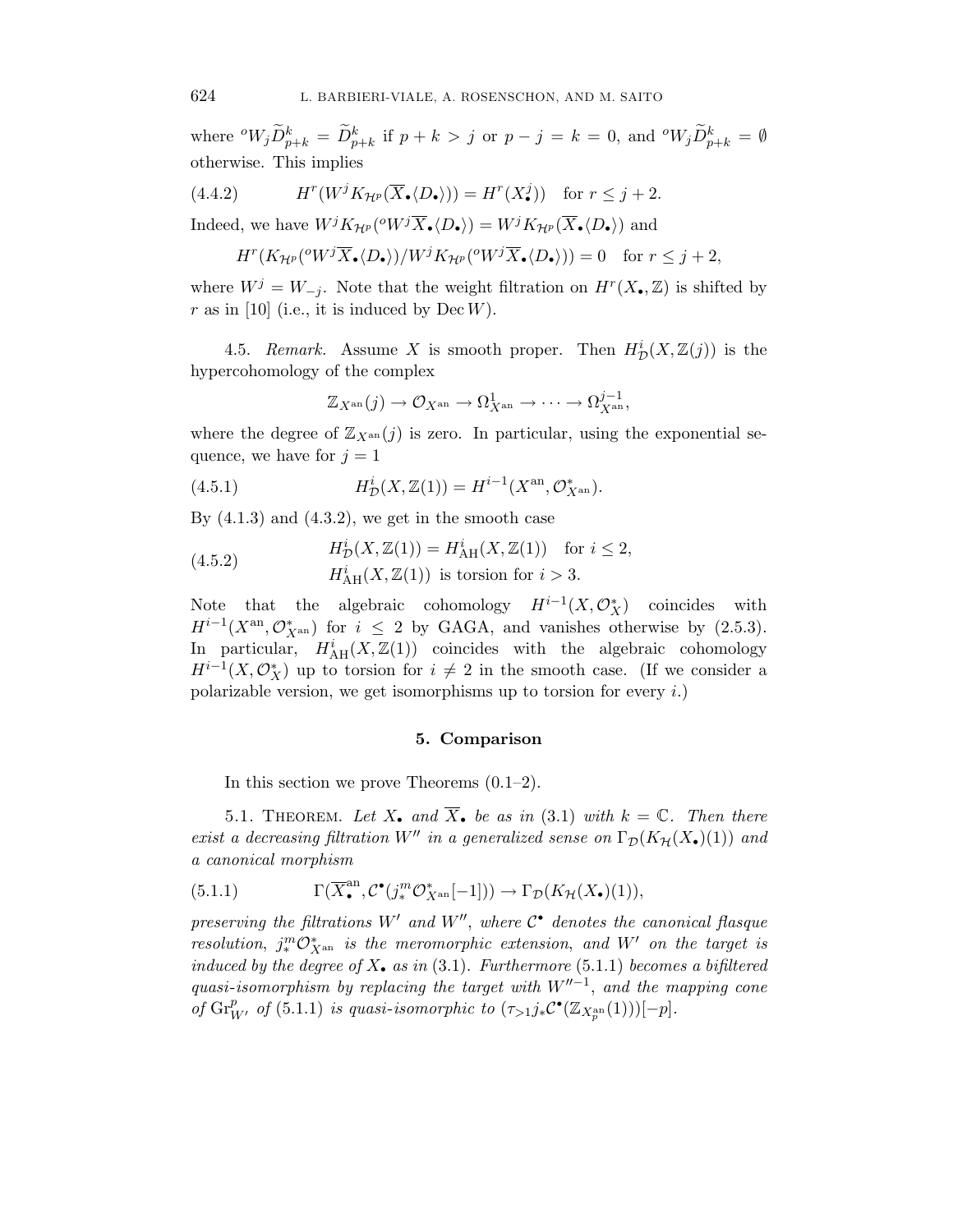Remark. The filtration  $W''$  is not given by subcomplexes, but by morphisms of complexes  $0 = W''^1 \to W''^0 \to W''^{-1} \to W''^{-2} = \Gamma_{\mathcal{D}}(K_{\mathcal{H}}(X_{\bullet})(1))$ compatible with  $W'$ . See [5] and [27, 1.3]. For this we can define naturally the notion of bifiltered quasi-isomorphism.

*Proof of* (5.1). Let X be a smooth complex algebraic variety, and  $\overline{X}$  a smooth compactification such that  $D := \overline{X} \setminus X$  is a divisor with simple normal crossings. Then we have a short exact sequence

(5.1.2) 
$$
0 \to \mathcal{O}_{X^{\text{an}}}^* \to j^m_* \mathcal{O}_{X^{\text{an}}}^* \to \oplus_i \mathbb{Z}_{D_i^{\text{an}}} \to 0,
$$

where the  $D_i$  are irreducible components of  $D$ . This implies a canonical isomorphism in the derived category

(5.1.3) 
$$
[\mathcal{O}_{\overline{X}^{\text{an}}}\overset{\text{exp}}{\rightarrow} j^m_* \mathcal{O}_{X^{\text{an}}}^*] = \tau_{\leq 1} j_* \mathcal{C}^{\bullet}(\mathbb{Z}_{X^{\text{an}}}(1)).
$$

We can verify that  $\Gamma_{\mathcal{D}}(K_{\mathcal{H}}(X)(1))$  is naturally quasi-isomorphic to the complex of global sections of the shifted mapping cone

$$
[j_*\mathcal{C}^{\bullet}(\mathbb{Z}_{X^{\mathrm{an}}}(1))\oplus \mathcal{C}^{\bullet}(\sigma_{\geq 1}\Omega^{\bullet}_{\overline{X}^{\mathrm{an}}}(\log D))\to j_*\mathcal{C}^{\bullet}(\Omega^{\bullet}_{X^{\mathrm{an}}})],
$$

where  $\mathcal{C}^{\bullet}$  denotes the canonical flasque resolution of Godement. Since we have a natural morphism

$$
[{\mathcal O}_{X^{\rm an}} \stackrel{\exp}{\to} {\mathcal O}_{X^{\rm an}}^*] \to \Omega_{X^{\rm an}}^{\bullet}
$$

using  $d \log (\text{see } [10])$ , the above shifted mapping cone is quasi-isomorphic to

$$
\mathbb{Z}(1)_{\mathcal{D},X\langle D\rangle}:= [j_*\mathcal{C}^\bullet([\mathcal{O}_{X^{\mathrm{an}}}\stackrel{\mathrm{exp}}{\to}\mathcal{O}_{X^{\mathrm{an}}}^*) )\oplus \mathcal{C}^\bullet(\sigma_{\geq 1}\Omega^{\bullet}_{\overline{X}^{\mathrm{an}}}(\log D))\to j_*\mathcal{C}^\bullet(\Omega^{\bullet}_{X^{\mathrm{an}}})].
$$

Consider then the shifted mapping cone

$$
\mathbb{Z}(1)'_{\mathcal{D},X\langle D\rangle}:= [\mathcal{C}^{\bullet}([\mathcal{O}_{\overline{X}^{\rm an}}\stackrel{\exp}{\to} j^m_*\mathcal{O}^*_{X^{\rm an}}])\oplus \mathcal{C}^{\bullet}(\sigma_{\geq 1}\Omega^\bullet_{\overline{X}^{\rm an}}(\log D))\to j_*\mathcal{C}^{\bullet}(\Omega^\bullet_{X^{\rm an}})].
$$

It has a natural morphism to  $\mathbb{Z}(1)_{\mathcal{D},X\langle D\rangle}$ , and defines  $W''^{-1}$ . Here we can replace  $j_*\mathcal{C}^{\bullet}(\Omega^{\bullet}_{X^{\rm an}})$  with  $\mathcal{C}^{\bullet}(\Omega^{\bullet}_{X^{\rm an}}(\log D))$  because the image of d log is a logarithmic form. So we see that  $\mathbb{Z}(1)'_{\mathcal{D},X\langle D\rangle}$  is naturally quasi-isomorphic to  $\mathcal{C}^{\bullet}(j_{*}^{m}\mathcal{O}_{X^{\mathrm{an}}}^{*})[-1]$ . Furthermore,  $\mathbb{Z}(1)'_{\mathcal{D},X\langle D\rangle}$  has a subcomplex

$$
\mathbb{Z}(1)_{\mathcal{D},\overline{X}}:=[\mathcal{C}^{\bullet}([\mathcal{O}_{\overline{X}^{\mathrm{an}}}\stackrel{\mathrm{exp}}{\to}\mathcal{O}_{\overline{X}^{\mathrm{an}}}^{\ast}])\oplus\mathcal{C}^{\bullet}(\sigma_{\geq 1}\Omega_{\overline{X}^{\mathrm{an}}}^{\bullet})\to\mathcal{C}^{\bullet}(\Omega_{\overline{X}^{\mathrm{an}}}^{\bullet})]
$$

which is naturally quasi-isomorphic to  $\Gamma_{\mathcal{D}}(K_{\mathcal{H}}(\overline{X})(1))$  and  $\mathcal{C}^{\bullet}(\mathcal{O}_{\overline{X}^{\rm an}}^{\ast})[-1]$ . This defines  $W'''^0$ .

Thus we get a canonical filtered morphism

(5.1.4) 
$$
\Gamma(\overline{X}^{\text{an}}, \mathcal{C}^{\bullet}(j_*\mathcal{O}_{X^{\text{an}}}^*[-1])) \to \Gamma_{\mathcal{D}}(K_{\mathcal{H}}(X)(1))
$$

whose mapping cone is isomorphic to  $\tau_{>1} j_* \mathcal{C}^{\bullet}(\mathbb{Z}_{X^{\text{an}}}(1)).$ 

We apply this constriction to each component  $\overline{X}_p$  of  $\overline{X}_\bullet$ . Then we get the morphism  $(5.1.1)$  preserving the filtrations  $W'$  and  $W''$ .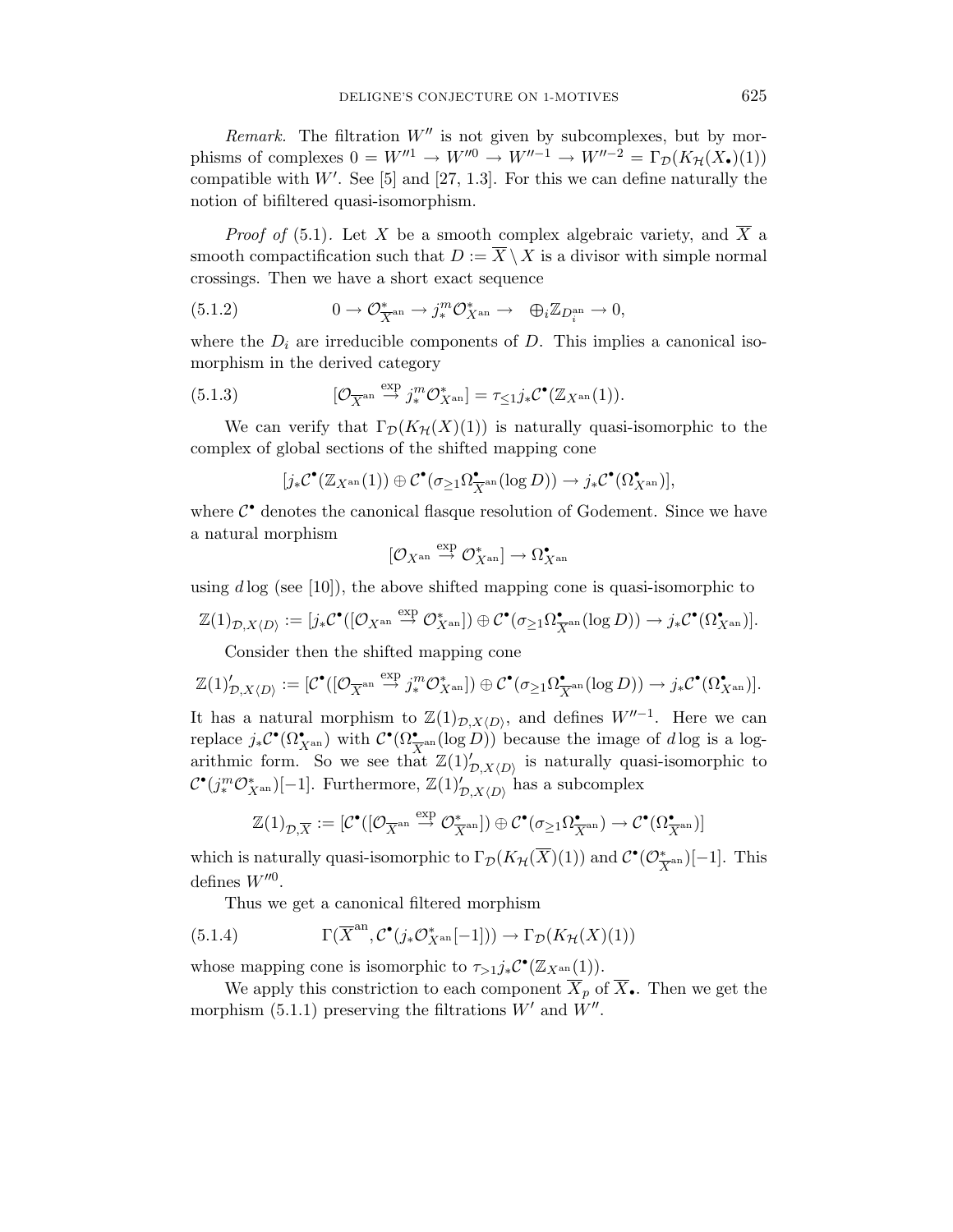5.2. COROLLARY. For  $X_{\bullet}$  as in (5.1), we have a canonical morphism

(5.2.1) 
$$
\operatorname{Pic}(X_{\bullet}) \to H^2_{\mathcal{D}}(X_{\bullet}, \mathbb{Z}(1)),
$$

induced by (5.1.1). (See (2.4) for  $Pic(X_{\bullet})$ .) This is injective if  $X_j$  is empty for  $j < 0$ , and is bijective if furthermore  $X_0$  is proper. In particular, we have in the notation of  $(3.1)$  and  $(4.1)$ 

(5.2.2) 
$$
P_{\geq r}(\overline{X}_{\bullet} \langle D_{\bullet} \rangle) = H_{\mathcal{D}}^{r+2}({}^{\circ}W^{r}X_{\bullet}, \mathbb{Z}(1)).
$$

Proof. This follows from (5.1) together with (2.5.3).

*Remark.* By  $(4.3.2)$  and  $(4.3.4)$  we get

(5.2.3) 
$$
H_{\text{AH}}^{r+i}({}^oW^r\overline{X}_{\bullet},\mathbb{Z}(1))=H_{\mathcal{D}}^{r+i}({}^oW^rX_{\bullet},\mathbb{Z}(1)) \text{ for } i\leq 2,
$$

and a short exact sequence

$$
(5.2.4) \qquad \begin{aligned} 0 &\to \text{Ext}^1_{\text{MHS}}(\mathbb{Z}, H^{r+1}({}^oW^rX_\bullet, \mathbb{Z})(1)) \to H^{r+2}_\mathcal{D}({}^oW^rX_\bullet, \mathbb{Z}(1)) \\ &\to \text{Hom}_{\text{MHS}}(\mathbb{Z}, H^{r+2}({}^oW^rX_\bullet, \mathbb{Z})(1)) \to 0, \end{aligned}
$$

because  $H^{r+i}({}^\text{o}W^rX_\bullet,\mathbb{Z})$  has weights  $\leq i$  for  $i \leq 2$  by (4.4.2). Furthermore, using the spectral sequence  $(2.3.2)$ , we see

$$
(5.2.5) \quad \operatorname{Ext}^1_{\operatorname{MHS}}(\mathbb{Z}, H^{r+1}({}^oW^r\overline{X}_{\bullet}, \mathbb{Z})(1)) = \operatorname{Ext}^1_{\operatorname{MHS}}(\mathbb{Z}, H^{r+1}({}^oW^rX_{\bullet}, \mathbb{Z})(1)),
$$

and they have naturally a structure of semiabelian variety as is well-known. See [8], [10]. This coincides with the structure of semiabelian variety on  $\mathcal{P}_{\geq r}(\overline{X}_{\bullet})^0$ by the following:

5.3. THEOREM. Let S be a smooth complex algebraic variety, and  $(L, \gamma) \in$  $P_{\geq r}(\overline{X}_{\bullet} \times S)$  as in Remark after (3.1), where  $D_{\bullet}$  is empty. Then the settheoretic map

$$
S(\mathbb{C}) \to H^{r+2}_\mathcal{D}(^0W^r\overline{X}_\bullet, \mathbb{Z}(1))
$$

defined by restricting  $(L, \gamma)$  to the fiber at  $s \in S(\mathbb{C})$  comes from a morphism of varieties.

*Proof.* Let  $\xi \in H^{r+2}_\mathcal{D}(^{\text{ov}}\overline{X}_\bullet \times S,\mathbb{Z}(1))$  corresponding to  $(L,\gamma)$  by the injective morphism

(5.3.1) 
$$
P_{\geq r}(\overline{X}_{\bullet} \times S) \to H_{\mathcal{D}}^{r+2}({}^{\circ}W^{r}\overline{X}_{\bullet} \times S, \mathbb{Z}(1))
$$

given by (5.2.1) for  $\overline{X}_{\bullet} \times S$ . Since this morphism is compatible with the restriction to  $X_{\bullet} \times \{s\}$ , it is enough to show that the map

$$
s \mapsto \xi_s \in H^{r+2}_\mathcal{D}(^\circ W^r \overline{X}_\bullet, \mathbb{Z}(1)) = H^{r+2}_{\text{AH}}(^\circ W^r \overline{X}_\bullet, \mathbb{Z}(1))
$$

is algebraic, where the last isomorphism follows from (5.2.3).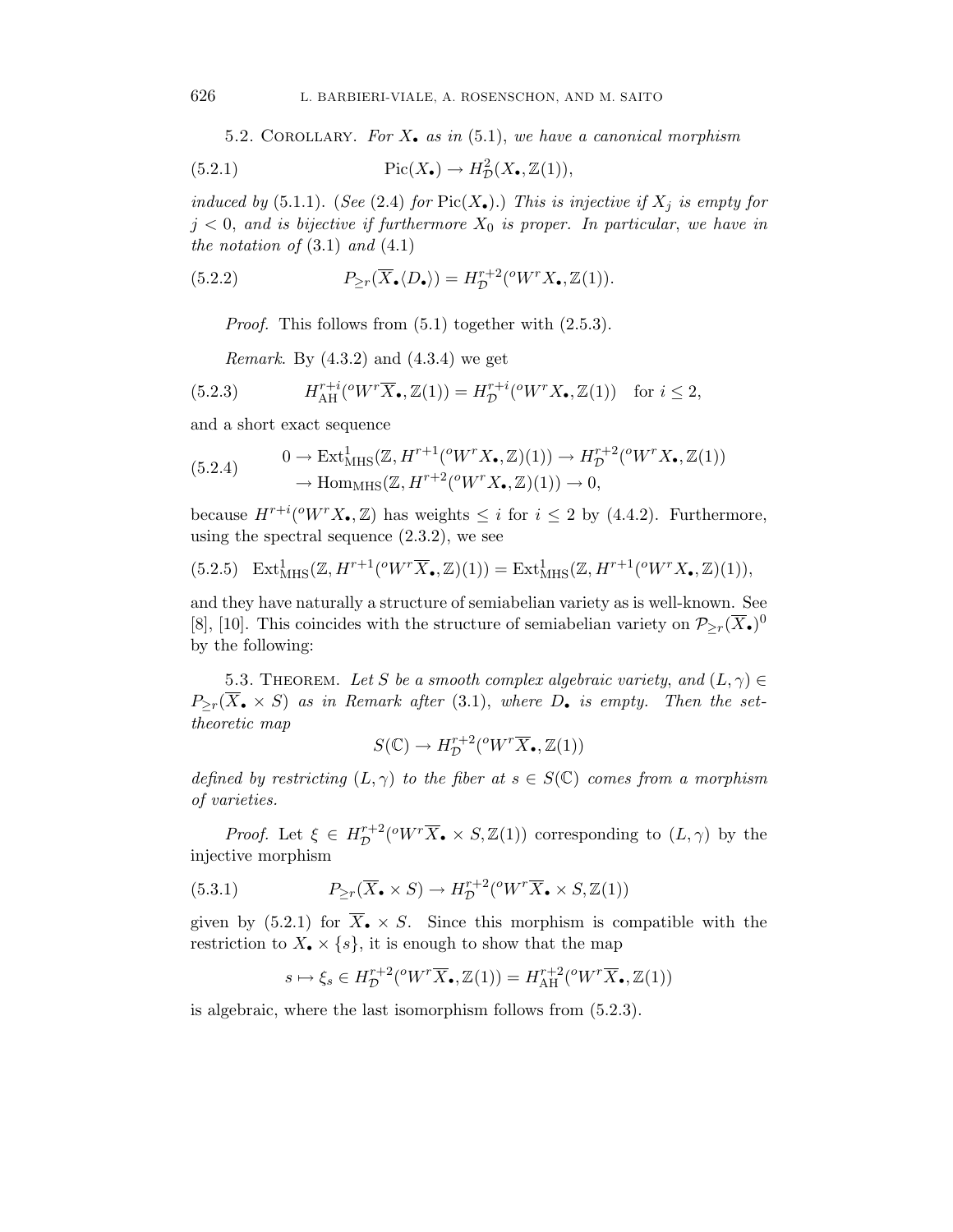We first replace the Deligne cohomology of  $\sqrt[\alpha]{W} \cdot \overline{X}_{\bullet} \times S$  with the absolute Hodge cohomology. Since the restriction to the fiber is defined at the level of mixed Hodge complexes, it is compatible with the canonical morphism induced by  $\Gamma_H \to \Gamma_D$ . So it is enough to show that  $\xi$  belongs to the image of the absolute Hodge cohomology. But this is verified by using  $^oW^r(\overline{X}_{\bullet} \times S)$  which is defined by replacing the r-th component of  $\sqrt[\alpha]{W} \cdot \overline{X}_\bullet \times S$  with  $\sqrt[\alpha]{W} \cdot (\overline{X}_r \times \overline{S})$ , where  $\overline{S}$  is a smooth compactification of S. Indeed, the Deligne cohomology and the absolute Hodge cohomology coincide for this by (4.3.4), and the line bundle L can be extended to  $\overline{X}_r \times \overline{S}$ .

Now we reduce the assertion to the case

$$
\xi_s \in \text{Ext}^1_{\text{MHS}}(\mathbb{Z}, H^{r+1}(^o W^r \overline{X}_\bullet, \mathbb{Z})(1)).
$$

Indeed, the image of  $\xi_s$  in Hom<sub>MHS</sub>( $\mathbb{Z}, H^{r+2}({}^\text{o}W^rX_\bullet,\mathbb{Z})(1)$ ) by (5.2.4) is constant, and we may assume it is zero by adding the pull-back of an element of  $H^{r+2}_\mathcal{D}({}^oW^r\overline{X}_\bullet,\mathbb{Z}(1))$  by the projection  $\overline{X}_\bullet\times S\to\overline{X}_\bullet$ .

We then claim that  $\{\xi_s\}_{s\in S(\mathbb{C})}$  is an admissible normal function in the sense of [29], i.e., it defines an extension between constant variations of mixed Hodge structures on S and the obtained extension is an admissible variation of mixed Hodge structure in the sense of Steenbrink-Zucker [32] and Kashiwara [20]. (Actually it is enough to show that  $\{\xi_s\}$  is an analytic section for the proof of (5.4), because an analytic structure of a semiabelian variety is equivalent to an algebraic structure [10].)

Choosing a splitting of the exact sequence (4.3.2) for  $K_{\mathcal{H}}(^{o}W^{r}\overline{X}_{\bullet} \times S)$ , we get a decomposition of  $\xi$ :

$$
\xi' \in \text{Ext}^1_{\text{MHS}}(\mathbb{Z}, H^{r+1}({}^{\text{o}}W^r\overline{X}_{\bullet} \times S, \mathbb{Z})(1)),
$$
  

$$
\xi'' \in \text{Hom}_{\text{MHS}}(\mathbb{Z}, H^{r+2}({}^{\text{o}}W^r\overline{X}_{\bullet} \times S, \mathbb{Z})(1)).
$$

Then only the following Künneth components contribute to the restriction to the fiber at s:

$$
\xi^{\prime 0} \in \text{Ext}^{1}_{\text{MHS}}(\mathbb{Z}, H^{r+1}({}^{\text{o}}W^{r}\overline{X}_{\bullet}, \mathbb{Z})(1) \otimes H^{0}(S, \mathbb{Z})),
$$
  

$$
\xi^{\prime\prime 1} \in \text{Hom}_{\text{MHS}}(\mathbb{Z}, H^{r+1}({}^{\text{o}}W^{r}\overline{X}_{\bullet}, \mathbb{Z})(1) \otimes H^{1}(S, \mathbb{Z})).
$$

Clearly,  $\xi^0$  gives a constant section (where we may assume S connected), and the restriction of  $\xi''$ <sup>1</sup> is well-defined modulo constant section. We will show that the restrictions of  $\xi''$ <sup>1</sup> to the points of S form an admissible normal function.

The restriction is also defined by applying the functor  $\Gamma_{\mathcal{H}}$  to the restriction morphism of mixed Hodge complexes

(5.3.2) 
$$
K_{\mathcal{H}}(^{o}W^{r}\overline{X}_{\bullet}\times S)(1)\to K_{\mathcal{H}}(^{o}W^{r}\overline{X}_{\bullet})(1).
$$

By (4.1.4) this corresponds to the tensor of  $\Theta_i H^i({}^\circ W^r\overline{X}_{\bullet},\mathbb{Z})[-i]$  with the restriction morphism under the inclusion  $\{s\} \rightarrow S$ :

(5.3.3) 
$$
\mathbf{R}\Gamma(S,\mathbb{Z})\ (\simeq \oplus_i H^i(S,\mathbb{Z})[-i]) \to \mathbb{Z}
$$
 in  $D^b(MHS)$ .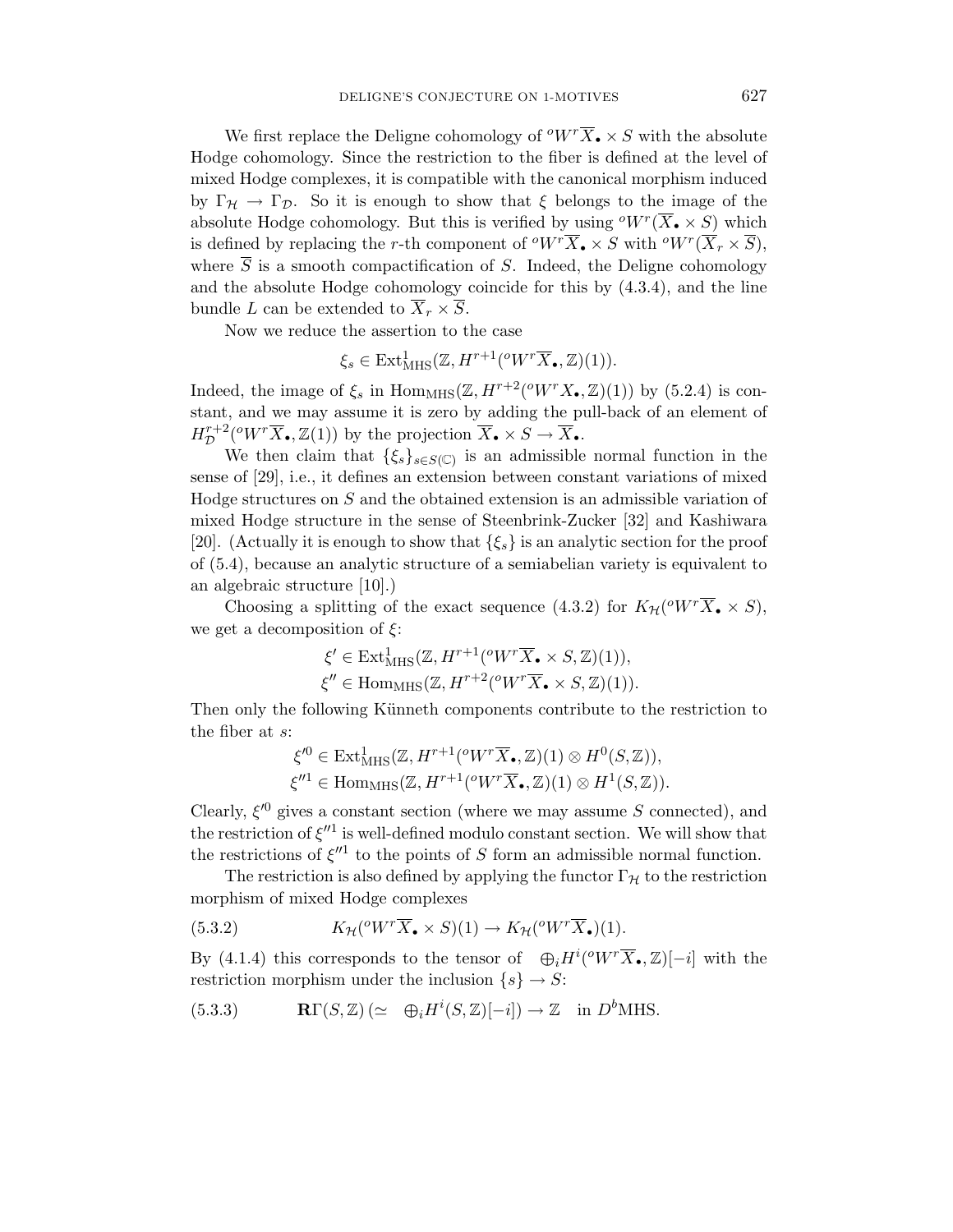Note that the restriction of the morphism to  $H^{i}(S,\mathbb{Z})[-i]$  vanishes for  $i > 1$ , and choosing  $s_0 \in S$ , the restriction to  $H^1(S, \mathbb{Z})[-1]$  for  $s \neq s_0$  is expressed by the short exact sequence

$$
0 \to \mathbb{Z} \to H^1(S, \{s_0, s\}; \mathbb{Z}) \to H^1(S, \{s_0\}; \mathbb{Z}) \left(=H^1(S, \mathbb{Z})\right) \to 0,
$$

using the corresponding distinguished triangle. Here  $H^1(S,\mathbb{Z})[-1] \to \mathbb{Z}$  is zero for  $s = s_0$ .

The restriction of  $\xi'^0$  and  $\xi''^1$  is then obtained by tensoring (5.3.3) with  $H := H^{r+1}({}^{\text{o}}W^r\overline{X}_{\bullet},\mathbb{Z})(1)$ , and applying the functor

$$
\mathbf{R}\mathrm{Hom}_{D^b\mathrm{MHS}}(\mathbb{Z}[-1],*).
$$

For  $\xi''^1$ , it is given by taking the pull-back of the above short exact sequence tensored with H by  $\xi''$ . Then we can construct the extended variation of mixed Hodge structure by using the diagonal of  $S \times S$  as in [28, 3.8]. This shows that  $\{\xi_s\}$  determines an admissible normal function which will be denoted by  $\rho$ .

Let G be the semiabelian variety defined by

$$
\mathrm{Ext}^1_{\mathrm{MHS}}(\mathbb{Z}, H^{r+1}({}^oW^r\overline{X}_{\bullet}, \mathbb{Z})(1))
$$

(see [8], [10]). Then  $\rho$  is a holomorphic section of  $G<sup>an</sup> \times S<sup>an</sup> \to S<sup>an</sup>$ . We have to show that this is algebraic using the property of admissible normal functions. Since G is semiabelian, there exist a torus  $T$  and an abelian variety  $A$  together with a short exact sequence

$$
0 \to T \to G \to A \to 0.
$$

As a variety, G may be viewed as a principal T-bundle. We choose an isomorphism

$$
T = (\mathbb{G}_m)^n.
$$

This gives compactifications  $\overline{T} = (\mathbb{P}^1)^n$  of T, and also  $\overline{G}$  of G.

Then, by GAGA, it is enough to show that the admissible normal function  $\rho$  is extended to a holomorphic section of  $\overline{G}^{\text{an}} \times \overline{S}^{\text{an}} \to \overline{S}^{\text{an}}$ , where  $\overline{S}$  is an appropriate smooth compactification of S such that  $\overline{S} \setminus S$  is a divisor with normal crossings. Here we may assume  $n = 1$  using the projections  $\overline{T} \to \mathbb{P}^1$ , because  $\overline{G}$  is the fiber product of the  $\mathbb{P}^1$ -bundles over A.

So the assertion follows from the same argument as in [29, 4.4]. Indeed, the group of connected components of the fiber of the Néron model of  $G \times S$ at a generic point of  $\overline{S} \setminus S$  is isomorphic to  $\mathbb{Z}$  by an argument similar to (2.5.5) in loc. cit., and this corresponds to the order of zero or pole in an appropriate sense of a local section. By blowing up further, we may assume that these orders along any intersecting two of the irreducible components of the divisor have the same sign (including the case where one of them is zero). Then it can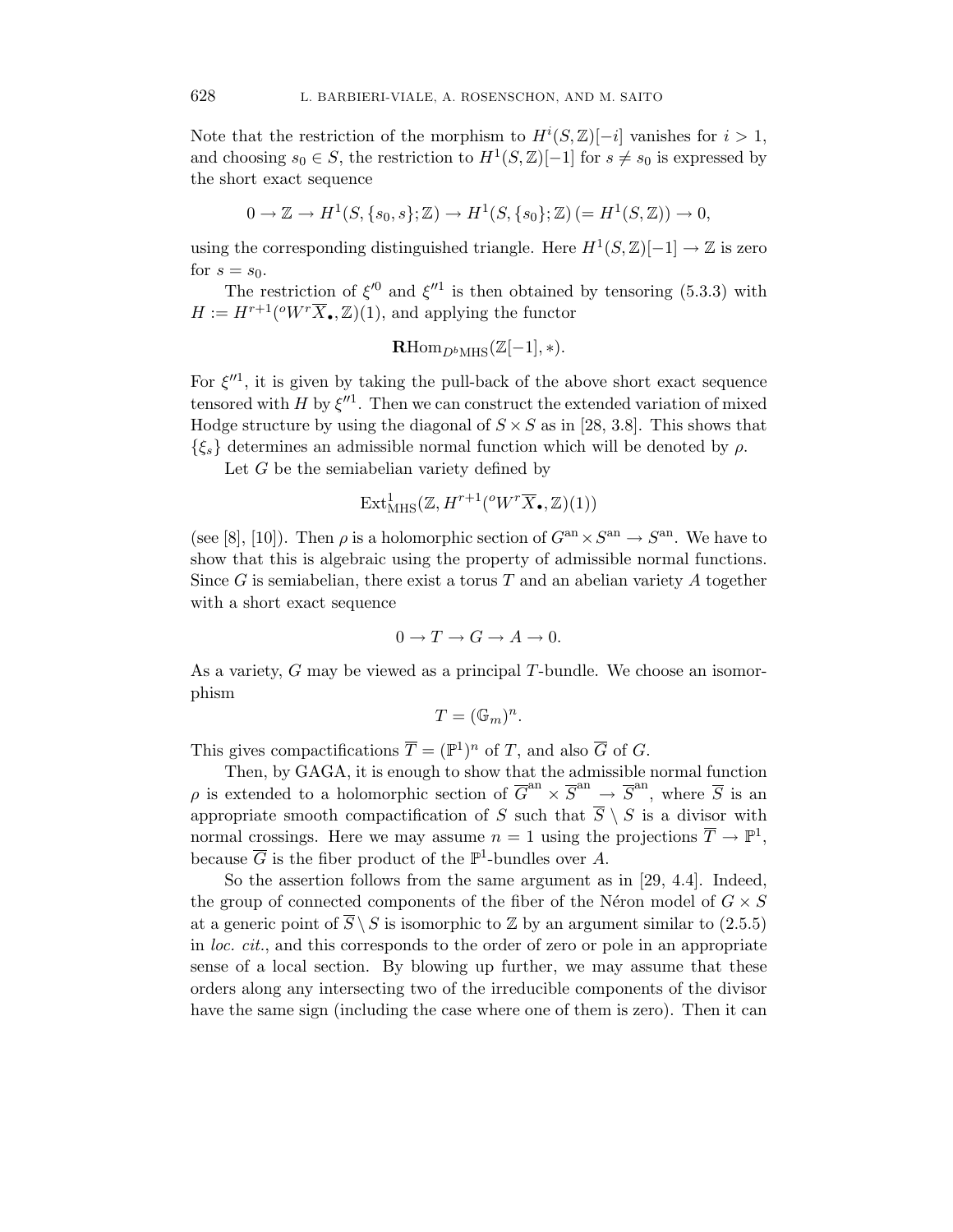be extended to a section of  $\overline{G}^{an} \times \overline{S}^{an} \to \overline{S}^{an}$  as in the case of meromorphic functions (which corresponds to the case  $A = 0$ ). This finishes the proof of  $(5.3).$ 

*Remark*. It is easy to show that the map  $S(\mathbb{C}) \to H_{\mathcal{D}}^{r+2}({}^oW^r\overline{X}_{\bullet}, \mathbb{Z}(1))$  is analytic using the long exact sequence associated with the direct image of the distinguished triangle  $\rightarrow \mathbb{Z}(1) \rightarrow \mathcal{O} \rightarrow \mathcal{O}^* \rightarrow \text{under the projection } \overline{X}_{\bullet}^{\text{an}} \times S^{\text{an}} \rightarrow$  $S<sup>an</sup>$ . This implies that the natural algebraic structure on  $H^{r+2}_D({}^oW^r\overline{X}_{\bullet},\mathbb{Z}(1))$ is compatible with the one obtained by (3.2) and (5.2.2).

5.4. THEOREM. With the notation of  $(4.2)$ , let W denote the decreasing weight filtration on the mixed Hodge complex  $K := K_{\mathcal{H}^p}(\overline{X}_\bullet \langle D_\bullet \rangle)$  (i.e.  $W^j =$  $W_{-j}$ ). For a mixed Hodge structure H, let  $H_{(1)}$  denote the maximal mixed Hodge structure contained in H and such that  $\overline{\mathrm{Gr}}_F^p = 0$  for  $p \notin \{0,1\}$ . Then we have natural isomorphisms of mixed Hodge structures

 $(5.4.1)$   $r_{\mathcal{H}}(G_r(\overline{X}_{\bullet} \langle D_{\bullet} \rangle))(-1) = W_1 H^r(W^{r-2}K)_{\text{fr}},$ 

$$
(5.4.2) \qquad r_{\mathcal{H}}(\Gamma'_r(\overline{X}_{\bullet}\langle D_{\bullet} \rangle))(-1) = H^r(W^{r-2}K)_{(1)}/W_1H^r(W^{r-2}K),
$$

 $(5.4.3)$   $r_{\mathcal{H}}(M'_r(\overline{X}_{\bullet}\langle D_{\bullet} \rangle))(-1) = H^r(W^{r-2}K)_{(1)}/W_1H^r(W^{r-2}K)_{\text{tor}},$ 

and surjective morphisms of mixed Hodge structures

(5.4.4)  $r_{\mathcal{H}}(\Gamma_r(\overline{X}_{\bullet} \langle D_{\bullet} \rangle))(-1) \to W_2 H^r(W^{r-3}K)_{(1)}/W_1 H^r(W^{r-2}K),$  $(5.4.5) \; r_{\mathcal{H}}(M_r(\overline{X}_\bullet \langle D_\bullet \rangle))(-1) \to W_2 H^r(W^{r-3}K)_{(1)}/W_1 H^r(W^{r-3}K)_{\text{tor}},$ 

whose kernels are torsion, and vanish if  $H^2(\overline{X}_{r-3},\mathbb{Z})$  is of type  $(1,1)$ .

*Proof.* By  $(4.4.2)$  and  $(5.3)$  we have

$$
r_{\mathcal{H}}(\mathcal{P}_{\geq r-1}(\overline{X}_{\bullet})^{0})(-1) = H^{r}(W^{r-1}K)_{\text{fr}}.
$$
  
Since  $r_{\mathcal{H}}(\mathcal{P}_{r-2}(\overline{X}_{\bullet})^{0})(-1) = H^{1}(\overline{X}_{r-2}, \mathbb{Z})_{\text{fr}} = H^{r-1}(\text{Gr}_{W}^{r-2}K)_{\text{fr}},$  we get  

$$
r_{\mathcal{H}}(G_{r}(\overline{X}_{\bullet}\langle D_{\bullet} \rangle))(-1) = \text{Coker}(\partial : H^{1}(\overline{X}_{r-2}, \mathbb{Z}) \to H^{r}(W^{r-1}K))_{\text{fr}},
$$

using the right exactness of  $Ext^1(\mathbb{Z}, *)$ . So (5.4.1) follows from the long exact sequence of mixed Hodge structures

$$
(5.4.6) \quad H^1(\overline{X}_{r-2}, \mathbb{Z}) \to H^r(W^{r-1}K) \to H^r(W^{r-2}K) \\
 \to H^2(\overline{X}_{r-2}, \mathbb{Z}) \oplus \Gamma(\widetilde{D}_{r-1}, \mathbb{Z})(-1) \xrightarrow{\partial} H^{r+1}(W^{r-1}K).
$$

Here  $H^{i+r} \text{Gr}_{W}^{r-2} K = H^{i+2}(\overline{X}_{r-2}, \mathbb{Z}) \oplus H^{i}(\widetilde{D}_{r-1}, \mathbb{Z})(-1)$  for  $i \leq 1$  by (4.4). Note that  $W_i H^r(W^j K) = \text{Im}(H^r(W^{r-i} K) \to H^r(W^j K)$  for  $r - i \geq j$ . Similarly, we have by (5.2.2)

$$
P_{\geq r-1}(\overline{X}_{\bullet}\langle D_{\bullet} \rangle)/P_{\geq r-1}(\overline{X}_{\bullet})^0 = \text{Hom}_{\text{MHS}}(\mathbb{Z}, H^{r+1}(W^{r-1}K)(1)).
$$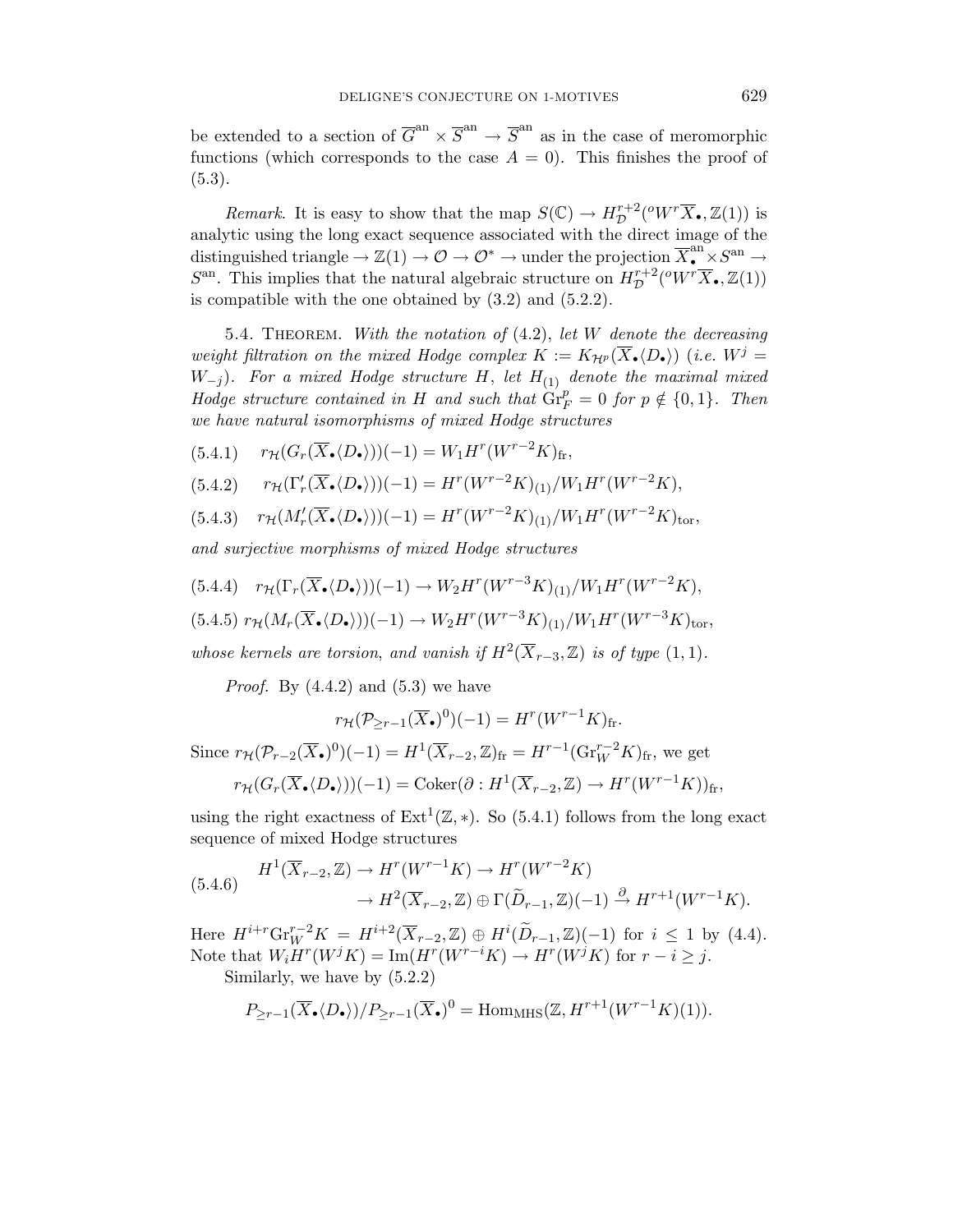Furthermore, the right vertical morphism of (3.1.4) is identified with the image by the functor Hom<sub>MHS</sub>( $\mathbb{Z}(-1)$ , \*) of the last morphism  $\partial$  in (5.4.6). This is verified by using a canonical morphism of triangles in  $\mathcal{D}_{\mathcal{H}}$ 

$$
\longrightarrow \qquad W^{r-1}K \qquad \longrightarrow \qquad W^{r-2}K \qquad \longrightarrow \qquad \mathrm{Gr}_{W}^{r-2}K \qquad \longrightarrow \qquad
$$

$$
\downarrow \qquad \qquad \downarrow \qquad \qquad \downarrow
$$

$$
\longrightarrow \qquad K_{\mathcal{H}}(^{o}W^{r-1}X_{\bullet}) \qquad \longrightarrow \qquad K_{\mathcal{H}}(^{o}W^{r-2}X_{\bullet}) \qquad \longrightarrow \qquad K_{\mathcal{H}}(\mathrm{Gr}_{oW}^{r-2}X_{\bullet}) \qquad \longrightarrow
$$

where  $\text{Gr}_{\text{ou}}^{r-2} X_{\bullet}$  is defined by the shifted mapping cone. Note that the left part of the diagram commutes without homotopy so that the morphism of the mapping cones is canonically defined, and the filtration Dec W on  $W^i K/W^j K$ coincides with the filtration induced by  $\text{Dec }W$  on  $K$ .

So (5.4.2) follows from (5.4.6), because the functor  $\text{Hom}_{\text{MHS}}(\mathbb{Z}(-1), *)$  is left exact, and its restriction to pure Hodge structures of weight 2 is identified with the functor  $H \to H_{(1)}$ . Note that a pure Hodge structure of type  $(1, 1)$  is identified with a Z-module.

For (5.4.3), we consider the extension class in

$$
\mathrm{Ext}^1_{\mathrm{MHS}}(\Gamma'_r(\overline{X}_{\bullet}\langle D_{\bullet} \rangle), W_1 H^r(W^{r-2}K)_{\mathrm{fr}}(1)),
$$

which is induced by  $(5.4.2)$  together with the natural exact sequence. Here  $\Gamma'_r(\overline{X}_\bullet \langle D_\bullet \rangle)$  is identified with a mixed Hodge structure of type (0,0). In particular, the extension class is equivalent to the induced morphism

$$
(5.4.7) \qquad \mathrm{Hom}_{\mathrm{MHS}}(\mathbb{Z},\Gamma'_r(\overline{X}_\bullet\langle D_\bullet \rangle)) \to \mathrm{Ext}^1_{\mathrm{MHS}}(\mathbb{Z},W_1H^r(W^{r-2}K)_{\mathrm{fr}}(1)).
$$

So we have to show for the proof of (5.4.3) that this morphism is identified by (5.4.1) with

$$
\Gamma'_r(\overline{X}_{\bullet}\langle D_{\bullet}\rangle) \to G_r(\overline{X}_{\bullet}\langle D_{\bullet}\rangle).
$$

By  $(5.2)$  and  $(4.4.2)$ , the commutative diagram  $(3.1.4)$  is identified with a morphism of the short exact sequences (4.3.2) induced by the morphism of absolute Hodge cohomologies

$$
\partial: H^r \Gamma_{\mathcal{H}}(\mathrm{Gr}_W^{r-2} K(1)) \to H^{r+1} \Gamma_{\mathcal{H}}(W^{r-1} K(1)).
$$

The last morphism  $\partial$  is induced by the "boundary map" of the first distinguished triangle of the above diagram (which is defined by using the mapping cone). Then (5.4.3) follows from (4.1.3–4) by using (5.5) below, because  $H^{i}\Gamma_{\mathcal{H}}$ is identified with  $\text{Ext}_{\text{MHS}}^{i}(\mathbb{Z},*)$  by the equivalence of categories (4.1.4) due to  $(4.1.3).$ 

Finally, the surjectivity of (5.4.4) and (5.4.5) follows from the exact sequence

$$
(5.4.8) \quad H^2(\overline{X}_{r-3}, \mathbb{Z}) \oplus H^0(\widetilde{D}_{r-2}, \mathbb{Z})(-1) \to H^r(W^{r-2}K) \xrightarrow{\partial} H^r(W^{r-3}K),
$$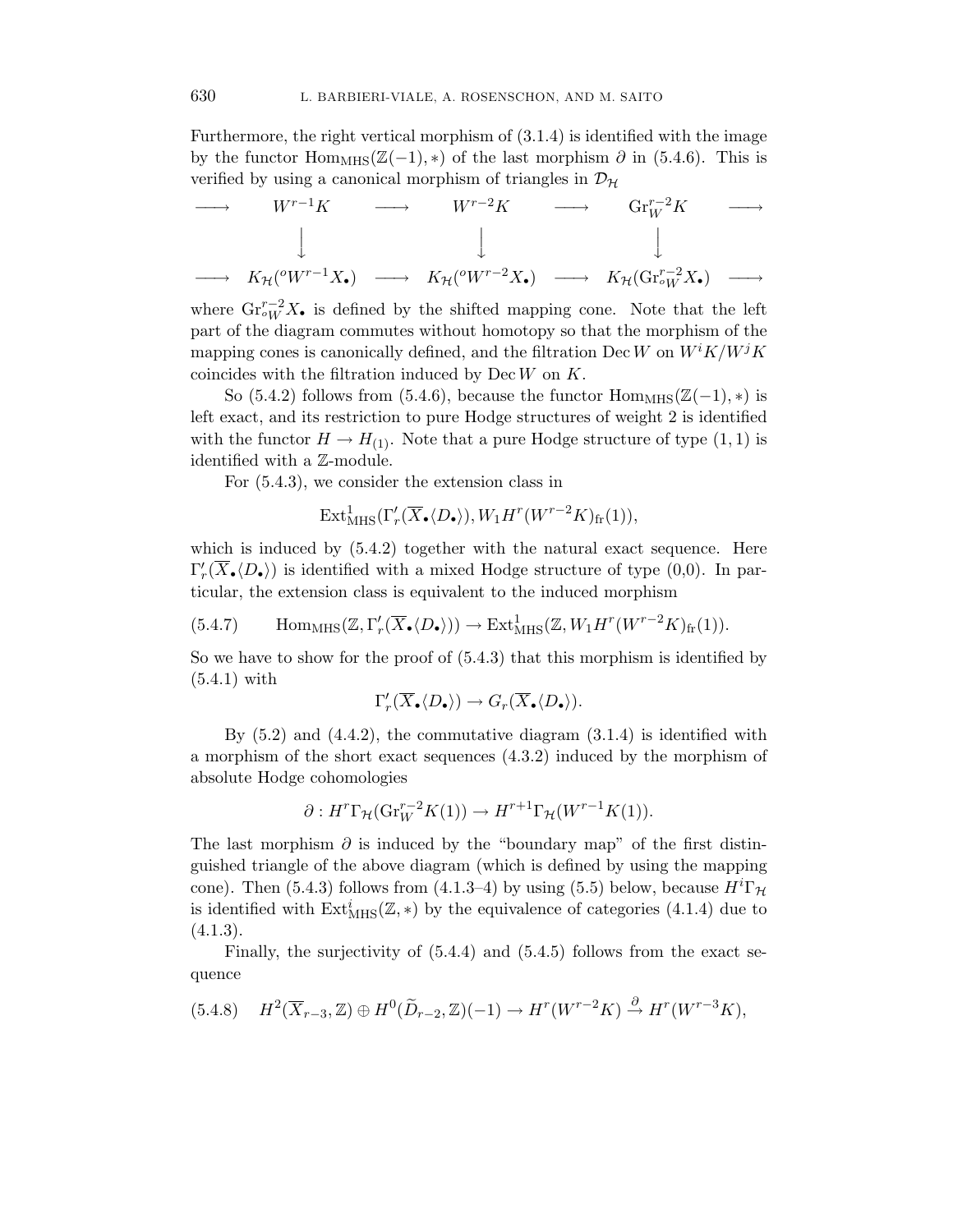by comparing the (1,1) part of Coker  $\text{Gr}_{2}^{W} \partial$  with the cokernel of the (1,1) part of  $\text{Gr}_{2}^{W} \partial$  (where  $\text{Gr}_{2}^{W} \text{Coker} \partial = \text{Coker } \text{Gr}_{2}^{W} \partial$  because  $H^{r}(W^{r-2}K) =$  $W_2H^r(W^{r-2}K)$ . The kernels of (5.4.4) and (5.4.5) come from the difference between these, and vanish if  $H^2(\overline{X}_{r-3},\mathbb{Z})$  is of type (1,1). Note that the intersection of  $W_1H^r(W^{r-2}K)$  with

$$
\operatorname{Im}(H^2(\overline{X}_{r-3},\mathbb{Z})\oplus H^0(\widetilde{D}_{r-2},\mathbb{Z})(-1)\to H^r(W^{r-2}K))
$$

is torsion by the strict compatibility of the weight filtration. This completes the proof of  $(5.4)$ .

5.5. Remark. Let A be an abelian category such that  $Ext^{i}(A, B) = 0$ for any objects A, B and  $i > 1$ . Let  $A_0 \in \mathcal{A}$ , and  $F(K) = \mathbf{R} \text{Hom}(A_0, K)$  for  $K \in D<sup>b</sup>A$  so that we have a canonical short exact sequence

$$
0 \to \text{Ext}^1(A_0, H^{-1}K) \to F(K) \to \text{Hom}(A_0, H^0K) \to 0.
$$

Let  $\to K' \to K \to K'' \to$  be a distinguished triangle in  $D^b\mathcal{A}$  with  $\partial: K'' \to$  $K'[1]$  the boundary map. Consider the morphism

(5.5.1) 
$$
\text{Hom}(A_0, \text{Ker } H^0 \partial) \to \text{Ext}^1(A_0, \text{Coker } H^{-1} \partial),
$$

obtained by the snake lemma together with the right exactness of  $Ext<sup>1</sup>(A<sub>0</sub>, *)$ . (Here  $H^i\partial$  is the abbreviation of  $H^i\partial$  :  $H^iK'' \rightarrow H^{i+1}K'$ .) Then (5.5.1) coincides with the morphism induced by the short exact sequence

(5.5.2) 
$$
0 \to \text{Coker } H^{-1} \partial \to H^0 K \to \text{Ker } H^0 \partial \to 0.
$$

Indeed,  $K', K''$  are represented by complexes with zero differential, and the assertion is reduced to the case where  $K'' = A, K' = B$  with  $A, B \in \mathcal{A}$ (considering certain subquotients of  $K', K''$ ). Then it follows from the wellknown bijection between the extension group in the derived category and the set of extension classes in the usual sense.

5.6. Proof of (0.1–3). We take a resolution of  $[Y \to X]$  so that the associated integral weight filtration is defined independently of the choice of the resolution as in the proof of  $(2.3)$  (e.g. we can take the simplicial resolution of Gillet and Soulé [14, 3.1.2] if X is proper). Then by  $(5.4)$ , it is enough to show that the kernel of the canonical morphism

$$
W_2H^r(W^{r-3}K) \to H^r(K)
$$

is torsion, and it is contained in  $W_1 H^r(W^{r-3}K)_{\text{tor}}$  if  $E_2^{p,r-1-p} = 0$  for  $p \le r-4$ . But these can be verified by using a natural morphism between the weight spectral sequences (2.3.2) converging to  $H^{\bullet}(W^{r-3}K)$  and  $H^{\bullet}(K)$ , because the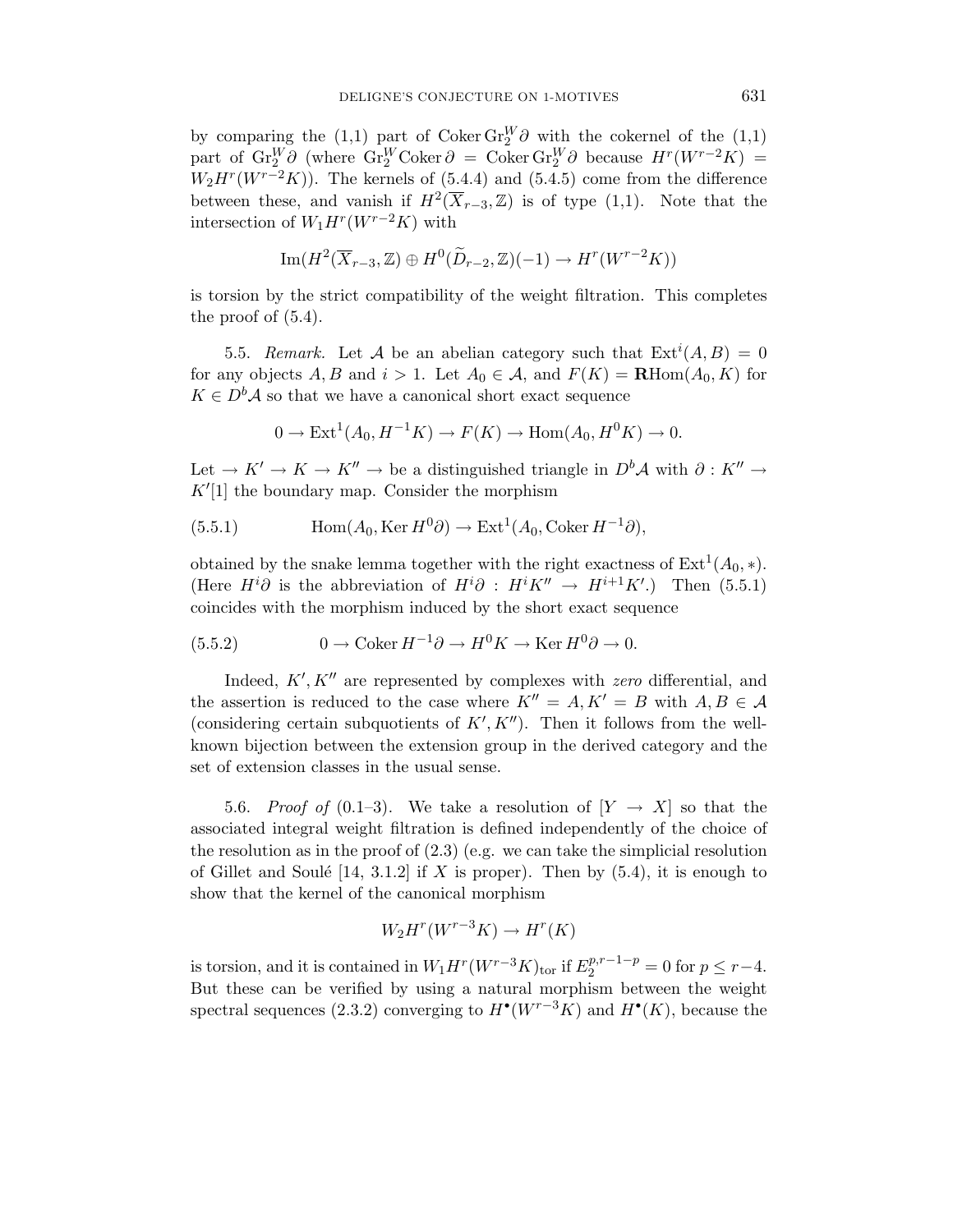spectral sequences degenerate at  $E_2$  modulo torsion. Note that the weight filtration on the cohomology is shifted by the degree, and  $W_2$  is induced by  $W^{r-2}$ . This completes the proof of  $(0.1-3)$ .

University of Rome *La Sapienza*, Rome, Italy E-mail address: Luca.Barbieri-Viale@uniroma1.it

Duke University, Durham, NC Curent address: University of Buffalo, The State University of New York, Buffalo, NY

E-mail address: axr@math.buffalo.edu

RIMS Kyoto University, Kyoto, Japan E-mail address: msaito@kurims.kyoto-u.ac.jp

#### **REFERENCES**

- [1] L. Barbieri-Viale, On algebraic 1-motives related to Hodge cycles, in *Algebraic Geometry* - *A Volume in Memory of Paolo Francia*, W. de Gruyter, New York, 2002, 25–60.
- [2] L. Barbieri-Viale and V. Srinivas, *Albanese and Picard* 1*-motives*, *Mem. Soc. Math.* ´ *France* **87**, Paris, 2001.
- [3] A. Beilinson, Higher regulators and values of L-functions, *J. Soviet Math*. **30** (1985), 2036–2070.
- [4] , Notes on absolute Hodge cohomology, *Applications of Algebraic* K*-theory to Algebraic Geometry and Number Theory*, *Part* II (Boulder, CO, 1983), *Contemp. Math*. **55** (1986), 35–68.
- [5] A. Beilinson, J. Bernstein, and P. Deligne, *Faisceaux pervers*, *Analysis and Topology on Singular Spaces*, I (Luminy, 1981), *Astérisque* **100**, 5–171, Soc. Math. France, Paris, 1982.
- $[6]$  J. Biswas and V. SRINIVAS, A Lefschetz  $(1,1)$  theorem for normal projective complex varieties, *Duke Math. J.* **101** (2000), 427-458.
- [7] S. Bloch, Algebraic cycles and higher K-theory, *Adv. in Math*. **61** (1986), 267–304.
- [8] J. Carlson, Extensions of mixed Hodge structures, in *Journées de Géométrie Algébrique d*'*Angers*, 1979, 107–127, Sijthoff and Noordhoff, Germantown, MD, 1980.
- [9] , The one-motif of an algebraic surface, *Compositio Math*. **56** (1985), 271–314.
- [10] P. DELIGNE, Théorie de Hodge I, *Actes du Congrès International des Mathématiciens* (Nice, 1970) **1**, 425–430; II, *Publ. Math. IHES* **40** (1971), 5–57; III, *ibid*. **44** (1974), 5–77.
- [11] F. El Zein and S. Zucker, Extendability of normal functions associated to algebraic cycles, in *Topics in Transcendental Algebraic Geometry* (Princeton, NJ, 1981/1982), 269–288, *Ann. of Math. Studies* **106**, Princeton Univ. Press, Princeton, NJ, 1984.
- [12] H. Esnault and E. Viehweg, Deligne-Beilinson cohomology, in *Perspect. Math*. **4**, 43–91, Academic Press, Boston, MA, 1988.
- [13] H. GILLET, Deligne homology and Abel-Jacobi maps, *Bull. Amer. Math. Soc.* **10** (1984), 285–288.
- [14] H. Gillet and C. Soule´, Descent, motives and K-theory, *J. Reine Angew. Math*. **478** (1996), 127–176.
- [15] A. GROTHENDIECK, *Fondements de la Géométrie Algébrique*, Benjamin, New York, 1966.
- [16] F. GUILLÉN and V. NAVARRO AZNAR, Un critère d'extension d'un foncteur défini sur les sch´emas lisses, *Publ. Math. IHES* **95** (2002), 1–91.